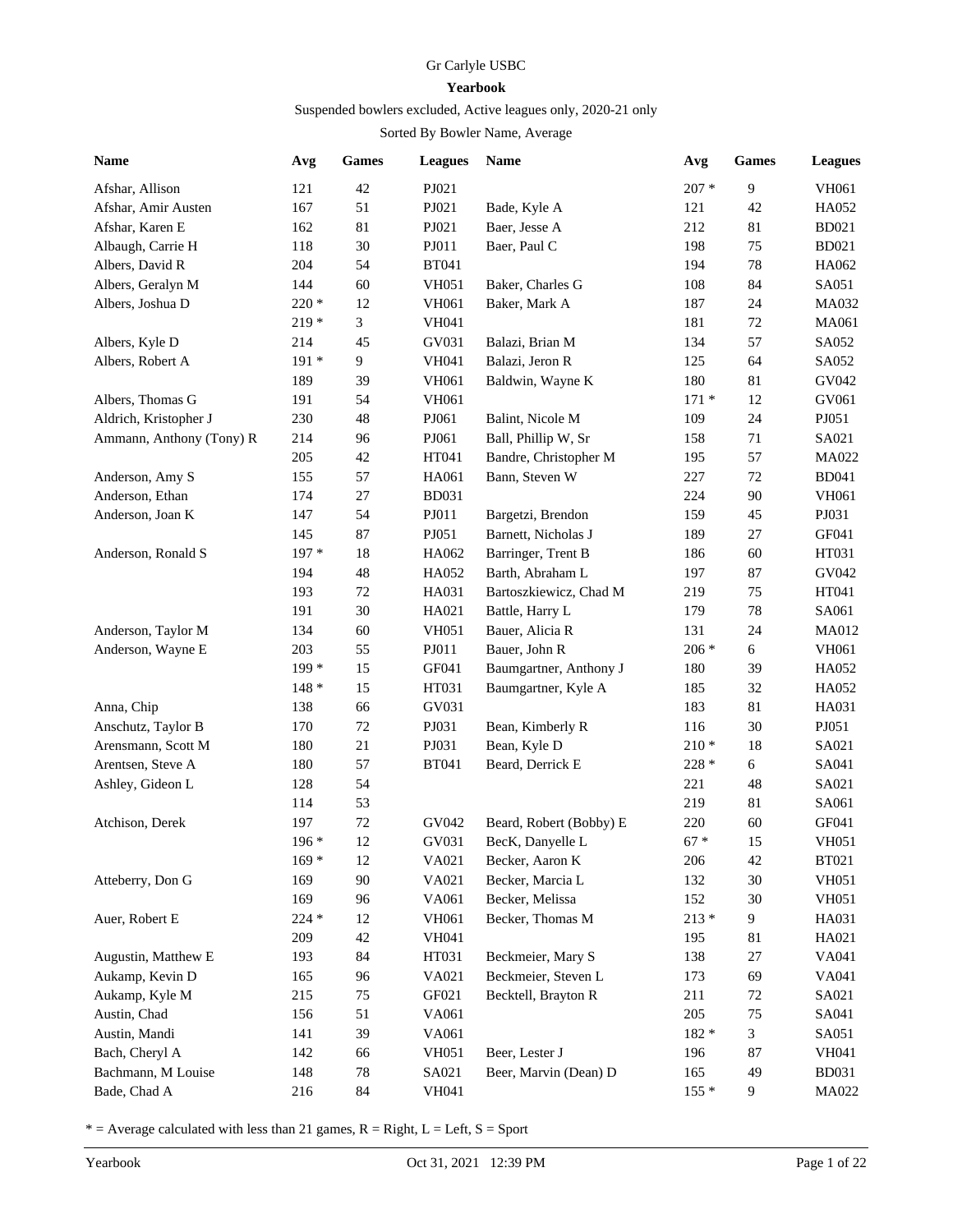| <b>Name</b>                               | Avg        | Games        | <b>Leagues</b> | <b>Name</b>                       | Avg               | <b>Games</b> | <b>Leagues</b> |
|-------------------------------------------|------------|--------------|----------------|-----------------------------------|-------------------|--------------|----------------|
| Behlke, Brian J                           | 183 *      | 15           | HA062          | Bolk, Elizabeth L                 | 108               | 27           | PJ051          |
| Bellemey, Alexis                          | 54         | 42           |                | Bollinger, Mark C                 | 151               | 78           | GV042          |
| Benzing, Cory J                           | $151*$     | 18           | HA052          | Bone, Morgan A                    | 113               | 15           |                |
|                                           | 149        | 24           | <b>VH061</b>   |                                   | $\rm ^{*}R$       |              |                |
| Bequette, Chad W                          | 185        | 42           | PJ061          | Borowiak, Jane M                  | 105               | 66           | MA021          |
| Berberich, Brian R                        | 178        | 27           | HA052          | Bottoms, Carol                    | $121 *$           | 6            | MA021          |
| Berger, Brett R                           | 185        | 78           | <b>VH041</b>   | Bourgeois, Fred E                 | 189               | 65           | PJ011          |
|                                           | 183        | 33           | HA062          |                                   | 188               | 84           | GF031          |
| Berger, Sarah J                           | 191        | 33           | VH041          | Bourgeois, Kimberly S             | 183               | 57           | PJ011          |
| Bergmann, Jesse J                         | 207        | 84           | <b>BD031</b>   |                                   | 182               | 81           | GF031          |
| Bergmann, Roy                             | 165        | 66           | <b>BD031</b>   | Bowker, Arthur B                  | 161               | 50           | MA022          |
| Bergmann, William C                       | 185        | 24           | <b>BD031</b>   | Bowles, Carol M                   | 131               | $72\,$       | PJ051          |
| Berkemann, Jason A                        | 207        | 62           | <b>BD041</b>   | Box, Richard E, Sr                | 206               | 87           | HT041          |
| Berkemann, Paul J                         | 171        | 63           | <b>BD041</b>   | Box, Terry L                      | 209               | 81           | HT041          |
| Berning, Dathan V                         | 172        | 93           | VA021          | Boyce, Breanna M                  | 167               | 24           | SA021          |
| Berning, Haley R                          | 162        | 87           | VA051          | Boyles, Verle                     | 149               | 51           | SA051          |
| Berry, Kevin D                            | $202 *$    | 18           | HT041          | Bradtke, Eugene                   | 218               | 99           | PJ031          |
| Betscher, Janice K                        | 131        | 24           | GV032          |                                   | 213               | 33           | PJ011          |
| Bickline, Audra L                         | $121 *$    | 12           | PJ051          | Bradtke, Teresa M                 | 144               | 27           | PJ011          |
| Bickline, Paul M                          | 211        | 63           | GF041          | Brady, Lori L                     | $118 *$           | $18\,$       | MA012          |
| Biekert, Derrek J                         | 159        | 75           | SA061          | Brady, Ryan L                     | 187               | $27\,$       | MA012          |
| Bingham, Diane S                          | 170        | 72           | GV032          | Braman, Joshua B                  | $172*$            | 6            | VA021          |
| Bingham, Josh R                           | $175*$     | 15           | GV042          | Brammeier, Jacob A                | 169               | 66           | <b>BD031</b>   |
|                                           | 154        | 90           | GV021          | Brammeier, Zachary D              | 190               | 66           | <b>BD031</b>   |
| Bingham, Michael N                        | 170        | 36           | GV042          | Branch, Caleb L                   | 166               | 81           | SA041          |
| Binsbacher, Ross V                        | $159*$     | 9            | MA032          | Brand, Russell D                  | $161*$            | 6            | <b>BT021</b>   |
| Birch, Daniel B                           | 162        | 38           | SA021          | Brem, Nicholas A                  | $230 *$<br>$197*$ | 18           | GF021<br>GF021 |
| Bircher, Brayden A                        | $157*$     | 12           |                | Brem, Stephanie<br>Bremer, Olivia |                   | 6            |                |
| Birchler, Delbert (Mike) M                | $152 *$    | 18           | <b>BD041</b>   | Brendel, Thomas L                 | 116R<br>$139*$    | 23<br>3      | MA061          |
|                                           | 147        | 39           | HA062          | Brennan, Judy M                   | 128               | 84           | SA051          |
|                                           | 144        | 42           | <b>BD021</b>   | Brenton, Amber N                  | 109               | 36           | PJ021          |
| Birchler, Vanessa R                       | 113        | 39           | HA061          | Brink, Eunice I                   | 146               | 51           | SA051          |
| Birk, Steven J                            | 220        | 81           | <b>BD041</b>   | Brinker, Ben                      | 182               | 57           | HT031          |
| Blair, Christopher D                      | 189        | 24           | HA052          |                                   | 176               | 21           | HT041          |
| Blanchard, Amy                            | 110        | 42           | <b>MA012</b>   | Brinker, Derek D                  | 198               | 81           | HT041          |
| Blanchard, Joseph P<br>Blaum, Cassandra D | 132        | 40           | MA012<br>GV032 |                                   | 195               | 84           | HT031          |
| Blaydes, Alec C                           | 110<br>195 | 66<br>$30\,$ | SA061          | Brinker, Donald C                 | $168 *$           | 3            | HT041          |
| Bleisch, Christy E                        | $118 *$    | 18           | <b>VH051</b>   | Brinkman, Ava                     | $32 *$            | 12           |                |
| Blumhorst, Jared R                        | 160        | 58           | <b>BD031</b>   | Brinkman, Brody                   | $40*$             | 12           |                |
| Boaz, Jason L                             | 106        | 66           | GV031          | Britt, Amy L                      | 114               | 39           | VA021          |
| Bogacki, John J, Jr                       | 244        | 48           | HT041          |                                   | $109*$            | 6            | VA051          |
| Bohannon, Doyle (Lane) L                  | 179        | 69           | GV021          | Britt, Ronald L                   | 135               | 48           | VA021          |
| Bohannon, Doyle (Scott) S                 | 189 *      | 12           | GV042          | Brockhahn, Brandon S              | $202 *$           | 3            | VH061          |
|                                           | 184        | 96           | GV021          |                                   | 191               | 81           | HA052          |
| Bohannon, Robert                          | $175*$     | 15           | GF041          | Broeckling, Adam L                | 205               | 75           | VH061          |
|                                           | 166        | 66           | GV031          |                                   | 192               | 57           | <b>VH041</b>   |
| Bohnenstiehl, (Cynthia) Leann             | 190        | $27\,$       | HT051          | Broom, Gerald M                   | 155               | 76           | SA051          |
| Bohnenstiehl, Adam R                      | 203        | 42           | GF031          | Brown, Bob J                      | 179               | 54           | GV031          |
|                                           | 198        | 42           | HA062          | Brown, Casey R                    | 124               | 48           | GV021          |
|                                           | 192        | 21           | HA052          | Brown, Joel W                     | $170*$            | 15           | MA022          |
| Bohnenstiehl, Dale E                      | 186 *      | $\epsilon$   | HT031          | Brown, Lauren K                   | 194               | 24           | SA041          |
| Bohnenstiehl, Gary M                      | 168        | $72\,$       | HT041          | Browning, Clayton E               | 162               | 36           | MA032          |
|                                           |            |              |                |                                   |                   |              |                |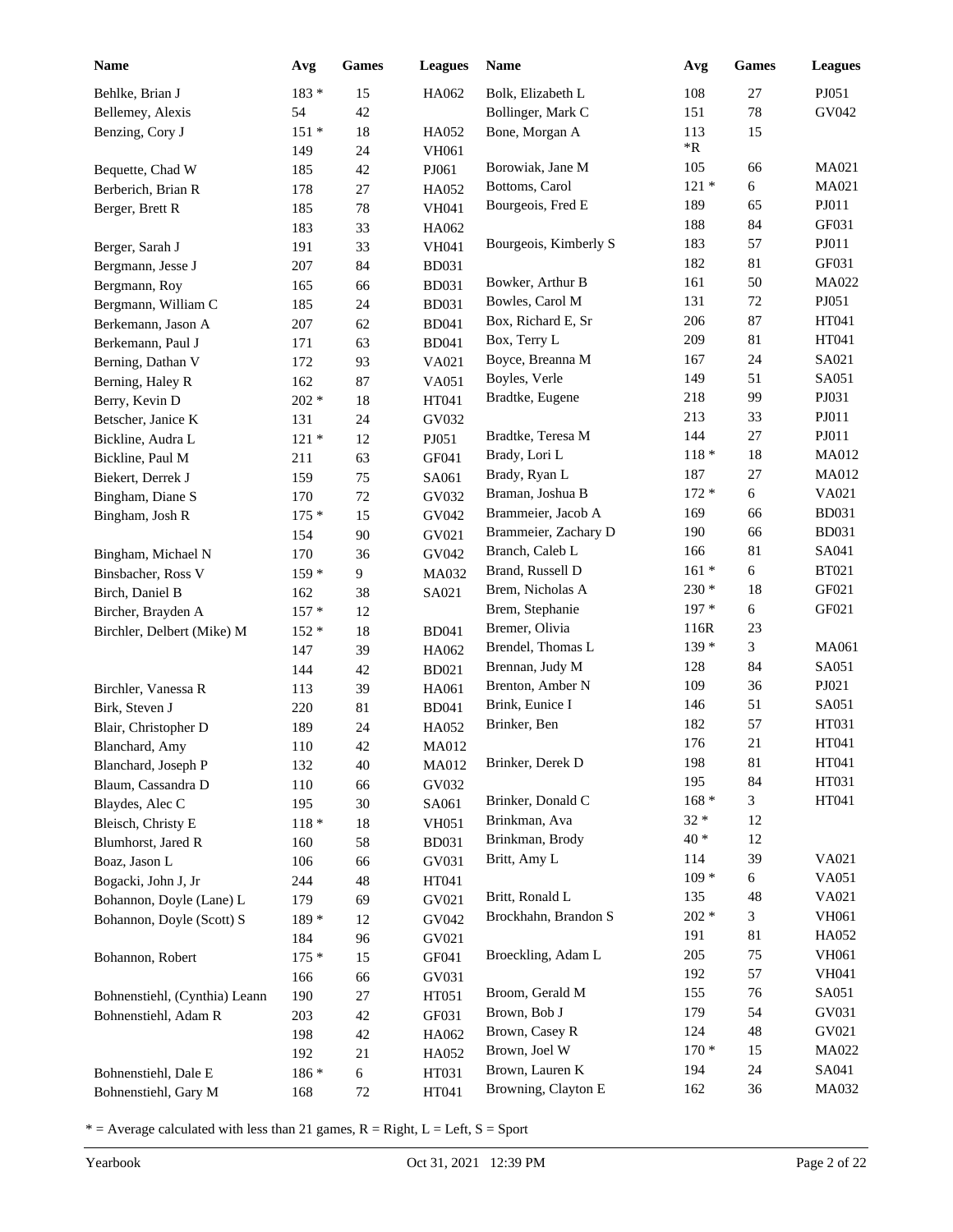| Name                | Avg     | <b>Games</b> | <b>Leagues</b> | Name                   | Avg        | <b>Games</b> | <b>Leagues</b> |
|---------------------|---------|--------------|----------------|------------------------|------------|--------------|----------------|
| Brunker, Charlie J  | 94      | 34           |                | Chambers, Taylor R     | 197        | 21           | SA051          |
| Buchanan, Taylor A  | 101     | 42           |                | Chance, Dorothy        | 110        | 75           | SA021          |
| Buchheim, Larry A   | 204     | 69           | HT041          | Chang, Stanley P       | 194 *      | 12           | HT031          |
| Budde, Chad L       | 201     | 24           | <b>BT021</b>   |                        | 191        | $27\,$       | PJ031          |
| Budde, Jarrett M    | 172     | 27           | <b>BT021</b>   |                        | 189 *      | 12           | HA021          |
| Budde, Kyle B       | 190     | 39           | <b>BT021</b>   |                        | 183        | 39           | HA052          |
| Budde, Patrick A    | 174     | 27           | <b>BT021</b>   |                        | $179*$     | 6            | PJ061          |
| Buescher, Sandy K   | 135     | 66           | MA021          |                        | 179        | 39           | HA062          |
| Buller, Myles       | $41*$   | 9            |                |                        | $177*$     | 12           | HT041          |
| Burman, Thomas L    | 189     | 60           | MA032          | Chapman, Brandon D     | 214        | 75           | SA021          |
| Burnett, Sierra L   | 112     | 33           | HA051          |                        | 208        | $78\,$       | SA041          |
|                     | 112     | 42           | HA061          |                        | 205        | 64           | SA061          |
| Busch, Samantha L   | 96 *    | 9            | GF041          | Chapman, Mark L        | 214        | 66           | GF021          |
| Bush, Antonio       | 199     | 87           | HT041          | Chapman, Zachary W     | 193        | 81           | PJ031          |
| Bush, Nathan C      | 132     | 108          | <b>VH041</b>   | Christian, Patti A     | 115        | 60           | MA021          |
| Buske, Bobby E      | 194     | 81           | GF031          | Clanton, Stephanie L   | $109 *$    | 6            | PJ051          |
|                     | 194     | 87           | GF021          | Clark, Chloe           | 142R       | 30           |                |
| Buske, Jorden E     | 245 *   | 6            | GF041          | Clark, Codie           | 162R       | 27           |                |
|                     | $241*$  | 3            | HT041          | Clark, Jeffrey A       | 172        | 54           | <b>BT021</b>   |
|                     | 215     | 66           | GF031          | Clark, Kevin D         | 127        | 33           | MA012          |
|                     | 212     | 84           | GF021          | Clark, Liz A           | 104        | 33           | MA012          |
| Buss, Bonnie S      | $108 *$ | 15           | MA021          | Clark, Remington M     | 81R        | 60           |                |
| Buss, Brandon L     | 143     | 60           | <b>BD031</b>   | Clark, Scott M         | 221        | 84           | PJ031          |
| Butts, Chad E       | 176     | 78           | SA041          |                        | $211 *$    | 3            | VH061          |
| Byars, Jacob A      | 170     | 81           | SA052          |                        | 207        | 60           | HA052          |
| Cagle, Cameron      | $125*$  | 3            | PJ061          | Clark, Zach C          | 126        | 30           | MA012          |
| Call, Garrett A     | $132 *$ | 6            | MA022          | Cleveland, Gyllian     | 144R       | 49           |                |
| Calvert, Adam W     | 179     | 45           | HA062          |                        | 134        | 6            |                |
|                     | 174     | $21\,$       | HA021          |                        | $*{\bf R}$ |              |                |
| Calvert, Amber M    | 144     | 42           | HA051          | Cluck, Ryan S          | 132        | 57           | SA021          |
|                     | 136     | 57           | HA061          | Cole, Caryn V          | 137        | 69           | VA031          |
| Cameron, Josh R     | 217     | 33           | PJ031          | Cole, Frances R        | 161        | 81           | VA041          |
| Campbell, Robert D  | 144     | 75           | VA021          |                        | 154        | 21           | VA051          |
|                     | 142     | $21\,$       | VA041          | Cole, James R          | 150        | 96           | VA021          |
| Campbell, Steve W   | 188     | 27           | SA021          |                        | 148        | 96           | VA061          |
|                     | 184     | 84           | SA041          | Cole, Keith E          | 178        | 82           | VA021          |
| Carey, Christina    | 164     | $21\,$       | HT051          |                        | $173*$     | 6            | VA041          |
| Carey, Vicky L      | 168     | 93           | PJ051          | Colligan, Daulton N    | $240*$     | 3            | GF041          |
| Carlson, James E    | 190     | 96           | HA021          |                        | 226        | 33           | HT041          |
| Carpenter, Karen S  | 145     | 57           | HA061          |                        | $221*$     | 9            | PJ061          |
| Carr, Dylan C       | 149     | 45           | GV021          |                        | 220        | 39           | HA021          |
| Carroll, Heather M  | 124     | 24           | VA021          |                        | $219*$     | 6            | PJ031          |
| Carroll, Izabel     | 44 *    | 20           |                | Combs-Morton, Cheyenne | 126R       | $28\,$       |                |
| Carroll, Jami R     | 117     | 84           | VA021          | Cooley, Leslie A       | 137        | 21           | MA012          |
| Carroll, Marcus C   | 186     | 31           | GV061          | Cooley, Tracey L       | 170        | 21           | MA012          |
|                     | 155     | 99           | VA021          | Cortelloni, Lori A     | 120        | 57           | VA051          |
| Carver, Brian R     | 146     | 80           | <b>BD021</b>   | Corzine, Justin W      | 189        | 45           | GV061          |
| Catt, Andy          | 178     | 48           | MA061          |                        | 187        | 63           | GV031          |
| Caudill, Gregory E  | 162     | 34           | SA052          | Cosgriff, Dylan A      | 174        | 90           | GF021          |
| Centeno, Rich       | 138     | 51           | MA012          |                        | $172 *$    | 15           | GF041          |
| Chambers, Justin M  | 171     | 30           | GV031          |                        | 172        | 81           | GF031          |
| Chambers, Michael C | $161 *$ | 15           | SA051          | Cothern, Milene M      | 139        | 84           | VA051          |
|                     | $155*$  | 18           | SA021          | Cox, Craig J           | 186        | 96           | HA031          |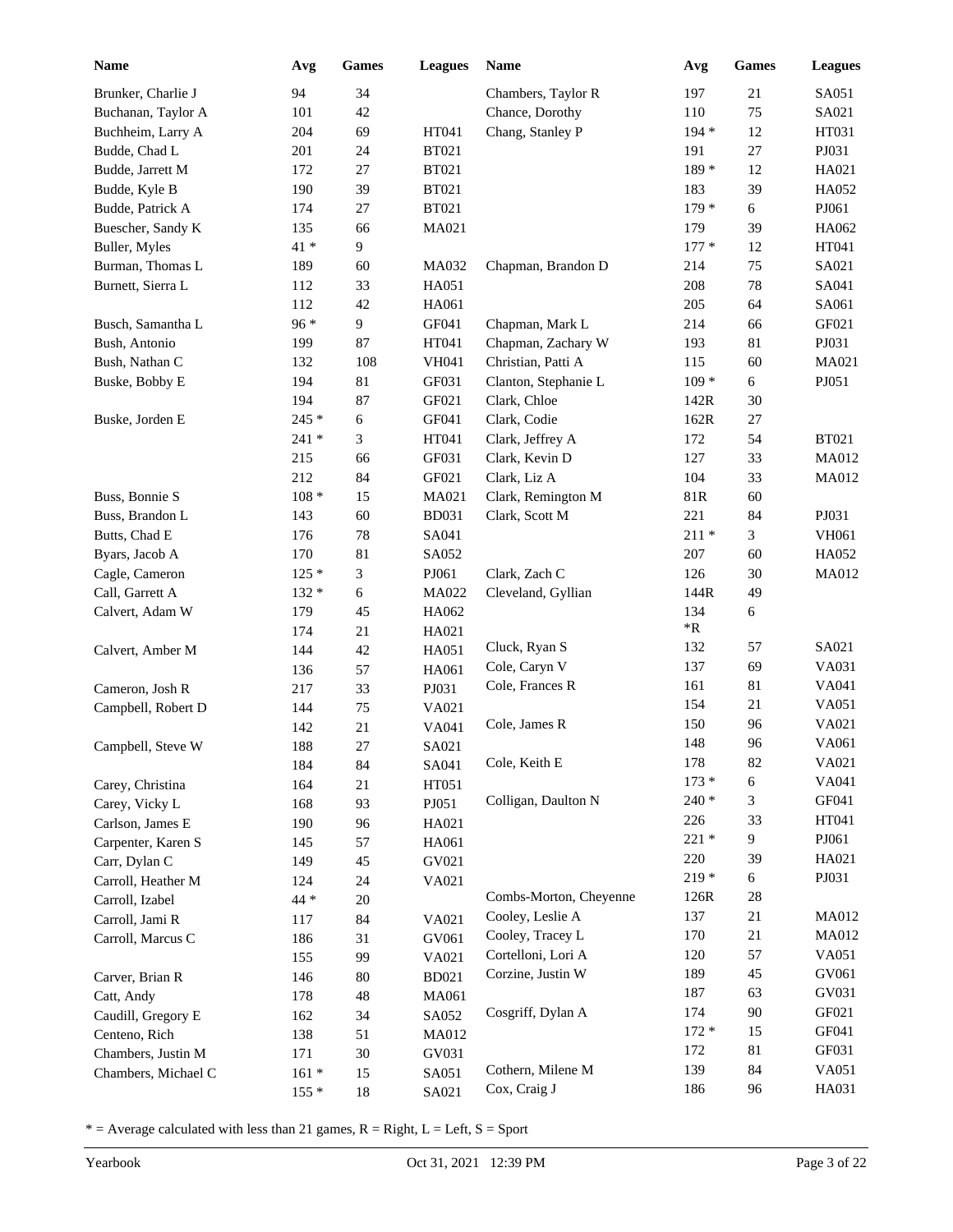| <b>Name</b>          | Avg        | Games            | <b>Leagues</b> | <b>Name</b>          | Avg       | <b>Games</b> | <b>Leagues</b> |
|----------------------|------------|------------------|----------------|----------------------|-----------|--------------|----------------|
| Cox, Kiley R         | 60         | 36               |                |                      | 188       | 93           | HA021          |
| Cox, Nathan K        | $179*$     | 18               | VH061          | Delgado, Jose A      | 186       | 84           | GV021          |
|                      | 171        | 39               | GV031          |                      | 184       | 96           | GV061          |
| Cragen, Scott B      | $176*$     | 12               | <b>BT041</b>   |                      | 180       | 96           | GV042          |
| Craig, Andrew        | 157        | 45               | GV031          | Dennis, Edward L     | 197       | 81           | SA021          |
| Craig, Kathy A       | 152        | 30               | <b>BD041</b>   | Dennison, Robby J    | 142       | 108          | <b>VH041</b>   |
| Crain, Derek M       | 211        | 87               | HT041          | Denzik, Curtis M     | 188       | 16           | <b>SASUM</b>   |
| Crawford, Kimberly K | 120        | $72\,$           | MA061          |                      | ${}^*\!S$ |              |                |
| Crawford, Michael R  | 152        | 69               | MA061          | Depew, Carl          | 164       | 21           | VA021          |
| Crawford, Sonia      | 109        | 30               | <b>VH051</b>   | Derbyshire, Jason    | 112       | 39           | MA061          |
| Cricelli, Dominic N  | 151        | 39               | PJ011          | Dermody, Matt J      | 169       | 42           | HA052          |
|                      | 148        | 75               | GF031          | Derner, Frank L, III | 205       | 39           | PJ021          |
| Cripe, Jonathon R    | $149*$     | 3                | GV021          | Detmer, Chester S    | 198       | 102          | VH061          |
| Criswell, Jamey R    | 193        | 36               | PJ061          |                      | $185*$    | 9            | <b>VH041</b>   |
| Crockett, Tina M     | 83         | 30               | MA021          | Detmer, Eric J       | 209       | 36           | VH061          |
| Cronin, Jeanette C   | 153        | $72\,$           | MA021          | Detmer, Gary A       | 190       | 75           | VH061          |
| Cronk, Jason R       | 177        | 39               | <b>BD041</b>   | Detmer, Gary B       | 186       | 87           | <b>BT041</b>   |
| Cronk, Julie M       | 126        | 45               | <b>BD041</b>   |                      | 186       | 90           | <b>BT021</b>   |
| Crouch, Gary J       | 190        | 33               | HA052          | Detmer, Greg P       | 225       | 72           | VH061          |
|                      | 188        | 93               | HA021          |                      | 224       | 48           | <b>BD021</b>   |
| Crowe, Daniel L      | 174        | 57               | MA032          |                      | 223       | 72           | PJ031          |
| Crye, Brittney N     | $154*$     | 12               | VA051          | Detmer, Jacob        | $78\,$    | 39           |                |
| Cunningham, Abby L   | 141R       | 31               |                | Detmer, Mark A       | $142*$    | 18           | HA031          |
| Cunningham, Cary W   | 144        | 81               | SA052          |                      | 141       | 39           | HA021          |
| Cushman, Andrea D    | 145        | 66               | SA052          | Detmer, Philip       | 184       | 105          | VH041          |
| Czerwinski, Kimberly | 161        | 21               | SA021          | Detmer, Robert F     | $174*$    | 9            | <b>BT021</b>   |
| Dachsteiner, Randi C | 116        | 36               | MA061          | Detmer, Todd N       | 143       | 54           | <b>BT041</b>   |
| Daenzer, Jason       | 171        | 93               | HA031          | Deuser, Dave A       | 213       | 60           | PJ011          |
| Dancy, Jeffery L, Jr | 228        | 66               | HT041          |                      | 211       | 78           | HT031          |
| Daniken, Bryan W     | 105        | 63               | GV031          | Deuser, Mary K       | 160       | 63           | PJ011          |
| Davis, Austin        | 238 *      | 15               | PJ021          |                      | 154       | 93           | PJ051          |
|                      | 218        | 99               | PJ031          | Dexheimer, Kody M    | $204 *$   | 12           | GV042          |
|                      | 216        | 72               | PJ061          | Diekemper, Jamie L   | $122*$    | 18           | <b>VH051</b>   |
|                      | 187 *      | 6                | PJ011          | Diekemper, Martin J  | 173       | 27           | VH041          |
| Davis, Dena M        | 177        | 57               | PJ011          | Dillier, Brendan K   | 185       | 24           | HT041          |
|                      | 175        | 93               | PJ051          | Dillow, Tonia J      | 119       | 33           | HT051          |
| Davis, Kevin J       | 212        | 60               | PJ011          | DiMarco, Cherilyn N  | $119*$    | 9            | PJ051          |
|                      | 210        | 93               | PJ031          | Doll, Amanda         | 128       | 33           | GV032          |
|                      | 197        | 29               | HT041          | Doll, Dave L         | 169       | 48           | GV042          |
| Davis, Kimberly D    | $107 *$    | 6                | HA061          | Doll, Don F, Jr      | $164 *$   | 9            | GV042          |
| Davis, Mackenzie J   | 154        | 12               |                | Doll, Joseph P       | 168       | 87           | GV021          |
|                      | $*{\bf R}$ |                  |                | Doll, Scott R        | $207 *$   | 3            | PJ011          |
| Davis, Marie         | 118        | $30\,$           | VA031          |                      | 186       | 75           | GV042          |
| Davis, Robert E      | $159*$     | 5                | <b>BD041</b>   | Dollinger, Gary G    | 141       | 90           | GV021          |
| Davis, Robert L, II  | 186 *      | 3                | SA052          | Donaldson, Cody D    | 137       | 24           | GV021          |
| Davison, Nick        | 106        | 25               | GV031          | Dondero, Dan P       | 165       | 66           | HT041          |
| Dawson, Christina L  | 117        | 36               | MA061          |                      | $150*$    | 12           | PJ021          |
| Dawson, Kevin T      | 155        | 24               | MA061          | Dondero, Steve P     | $136*$    | 9            | PJ061          |
| Deering, Eric J      | $159*$     | 3                | VH061          |                      | 133       | 54           | PJ021          |
| Deien, Donna M       | 168        | 45               | VH051          | Donnelly, Michael    | 123       | 27           | MA061          |
| Deien, Stacie        | 140        | 40               | <b>VH051</b>   | Donnelly, Robert P   | 174       | 84           | GF021          |
| Deimeke, David A     | 193 *      | $\boldsymbol{6}$ | VH061          |                      | $169*$    | 3            | GF041          |
|                      | 189        | 45               | VH041          | Donnelly, Tracy      | 105       | 33           | MA061          |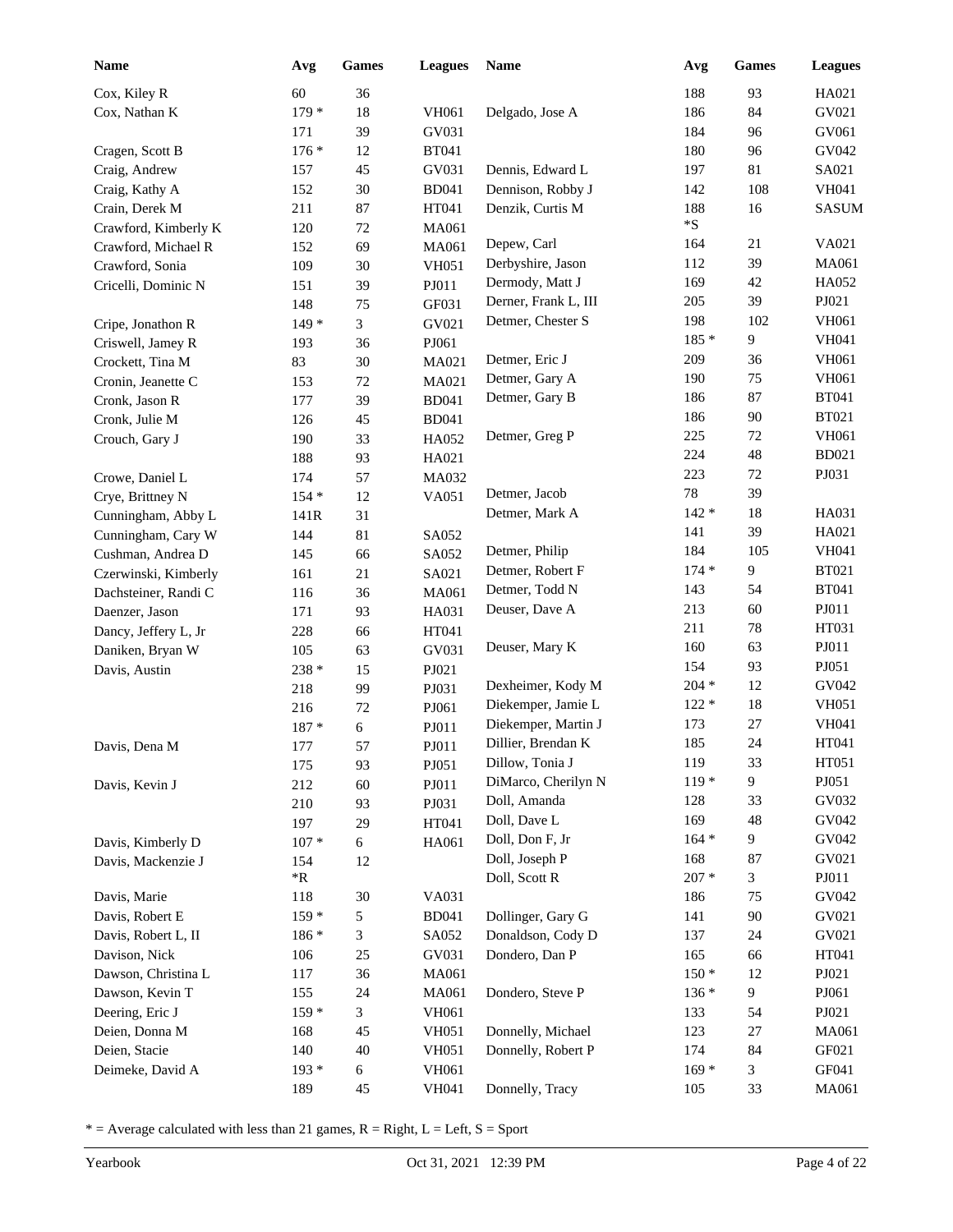| Name                   | Avg     | Games  | <b>Leagues</b> | Name                   | Avg     | Games  | <b>Leagues</b> |
|------------------------|---------|--------|----------------|------------------------|---------|--------|----------------|
| Doss, Ethan M          | 50      | 34     |                | Ennen, Eli J           | 89 *R   | 8      |                |
| Doss, Johnathan M      | 210     | 81     | HA062          | Ennen, Michael D       | $184 *$ | 9      | GV031          |
|                        | $200 *$ | 6      | <b>BD021</b>   |                        | 179     | 87     | GV042          |
| Doss, Johnathan M, Jr  | 71      | 34     |                | Erlinger, Christiana M | 119     | 24     | PJ011          |
| Doss, Sylvia           | 166     | 48     | HA061          | Erlinger, Christine M  | 135     | 27     | PJ011          |
| Dothager, Joe H        | 164     | 42     | GV061          | Ernst, Chris L         | $142 *$ | 9      | GF041          |
|                        | 162     | 33     | GV031          | Ernst, Greg S          | 206     | 66     | GF041          |
| Dowdy, Kaitlyn M       | $125*$  | 14     | PJ021          | Ervin, Emma            | 67      | 42     |                |
| Dowdy, Kenneth L, II   | $165*$  | 9      | PJ061          | Ervin, Kirt L          | 235 *   | 12     | PJ031          |
|                        | 164     | 99     | PJ021          | Essenpreis, Bart E     | 216     | $72\,$ | VH041          |
|                        | 157     | 90     | HT041          | Essenpreis, Blaine R   | 199     | 81     | VH061          |
| Dowdy, Kenneth L, Sr   | 213     | 90     | HT041          |                        | 195     | 93     | VH041          |
|                        | 210     | 95     | PJ061          | Essenpreis, Morgan L   | 161     | 27     | MA012          |
|                        | 207     | 99     | PJ021          | Etter, Gina M          | $129*$  | 6      | MA012          |
| Drewer, Carole L       | 120     | $78\,$ | PJ021          | Etter, Robert B        | $193*$  | 3      | MA022          |
| Driemeyer, John R      | 181     | 63     | PJ011          |                        | 192     | 24     | MA012          |
| Dulle, Anthony D       | 197 *   | 3      | <b>BD021</b>   | Eugea, James T         | 228 *   | 9      | PJ061          |
|                        | $186 *$ | 3      | <b>BD041</b>   |                        | $211 *$ | 15     | HT041          |
| Dulle, Brad J          | 211     | 36     | <b>BD021</b>   |                        | $191*$  | 3      | PJ031          |
|                        | 202     | 60     | <b>BD041</b>   | Evans, Tracey R        | 94      | 39     | VA061          |
| Dulle, Brooke M        | 133R    | 42     |                | Evans., Ronnie L       | $159*$  | 12     | VA021          |
| Dulle, Mark G          | 192     | 72     | <b>BD041</b>   |                        | 155     | 51     | VA061          |
|                        | 190     | 87     | <b>BD021</b>   | Everhart, Cameron J    | 128     | 105    | <b>VH041</b>   |
| Duncan, Misty D        | 170     | 59     | MA021          | Eversgerd, Larry J     | 179     | 51     | VH061          |
| Dunn, Joshua T         | 165     | 72     | <b>BD041</b>   | Fair, Anthony J        | 199     | 87     | HA062          |
| Durbin, Deborah A      | 152     | 81     | VA041          | Falls, Thomas D        | 203     | 60     | HA062          |
| Durbin, Greg J         | 151     | 81     | HT041          | Farris, Alicia         | $120*$  | 12     | PJ051          |
| Durbin, Mark D         | 175     | $78\,$ | HT041          | Fehrmann, Stephanie N  | 136     | 30     | <b>VH051</b>   |
| Durbin, Steven J       | 192 *   | 18     | PJ011          | Feist, Scott E         | 182     | 53     | <b>BD041</b>   |
| Durden, Kimberlee N    | 140     | 48     | MA021          | Feist, Tyler A         | 187     | 51     | <b>BD041</b>   |
| East, Gene             | $160 *$ | 12     | PJ011          | Feldmann, Francis J    | 160     | 45     | HT031          |
| East, Wanda K          | 155     | 60     | PJ011          | Feldmann, Michael W    | 197     | 39     | SA051          |
| Edwards, Christine M   | 150     | 63     | PJ011          | Ferguson, Madison J    | 196R    | 57     |                |
| Edwards, Christopher R | 163     | 66     | PJ011          | Ferguson, Sean R       | 201     | 108    | VH061          |
| Edwards, Jacob T       | $171*$  | 3      | <b>BD021</b>   | Ferkel, Patrick F      | $222\,$ | 33     | PJ061          |
| Edwards, Vance         | 129     | 63     | GV031          |                        | 217     | $90\,$ | PJ031          |
| Eller, Roger L         | 185     | 69     | GV031          | Ferren, John K         | 180     | 69     | MA061          |
| Elliott, Tim C         | 195     | 51     | PJ061          | Ferren, Ruby W         | 157     | 72     | MA061          |
| Elmore, Jamie L        | $113*$  | 3      | VA051          | Fickert, Brendan M     | $140*$  | 15     | HT031          |
| Elmore, Robert L       | 173     | 57     | VA021          | File, Cheryl L         | 117     | 98     | VA061          |
| Emerick, Preston N     | 96R     | 60     |                |                        | 114     | $78\,$ | VA031          |
| Emery, Heather         | 123     | 24     | <b>VH051</b>   |                        | 113     | 96     | VA041          |
| Emig, Aften            | 54      | 33     |                | File, Jerry L          | 139     | 87     | VA021          |
| Emig, Avery            | 69      | 33     |                | File, Loren W          | 168     | 93     | VA041          |
| Emig, Daniel J         | 141     | $72\,$ | GV061          |                        | 163     | 99     | VA061          |
| Emig, Kyle M           | 151     | 84     | HT031          |                        | 163     | 99     | VA021          |
| Emig, Lisa L           | 135     | 84     | GV061          | Filer, Delores M       | 154     | 39     | VA031          |
| Emig, Ron G            | 166     | $27\,$ | <b>BD021</b>   |                        | 153     | 93     | VA051          |
| England, Brandy        | $149*$  | 6      | VA051          |                        | 153     | 102    | VA041          |
|                        | 142     | 51     | VA021          |                        | 151     | 41     | VA021          |
|                        | 137     | 27     | VA061          |                        | 150     | 102    | VA061          |
| England, Zachary L     | 171     | 81     | VA021          | Filer, Lynn D          | 170     | 96     | VA041          |
|                        | 166     | 57     | VA061          |                        | 166     | 87     | VA021          |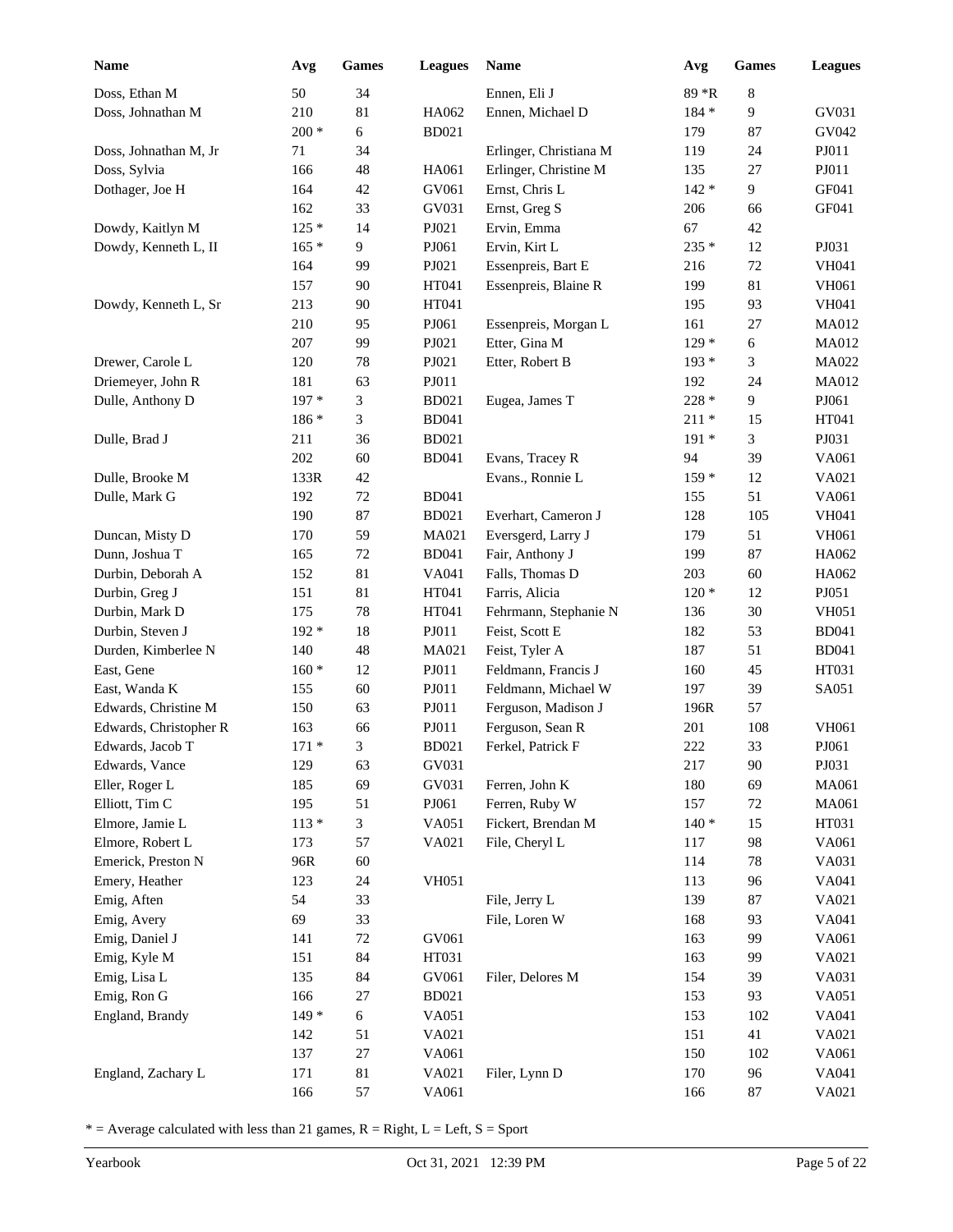| Name                  | Avg     | <b>Games</b> | <b>Leagues</b> | <b>Name</b>             | Avg     | <b>Games</b> | <b>Leagues</b> |
|-----------------------|---------|--------------|----------------|-------------------------|---------|--------------|----------------|
|                       | 166     | 90           | VA061          | Gaffner, Tyler A        | 187     | 81           | PJ031          |
| Fischer, Ally M       | 116     | 90           | VA031          | Gagnor, Mike D          | 204     | 33           | PJ061          |
| Fisher, Dale L        | 143     | 84           | PJ021          | Galbiati, Thomas R      | 211     | 63           | PJ061          |
| Fisher, Lorna         | 145     | 81           | SA061          | Gall, Lauren A          | 107     | 69           | PJ051          |
|                       | 142     | 78           | SA052          | Ganz, Shane P           | 138     | 42           | <b>BD031</b>   |
| Fisher, Rhonda L      | 148     | 86           | GV061          | Garbin, Rick L, Jr      | 235     | 33           | PJ061          |
| Fix, Michael J        | 174     | 45           | VH061          |                         | 233     | 87           | PJ031          |
|                       | 171     | 42           | <b>VH041</b>   | Garren, Mykell T        | 169     | 75           | SA041          |
| Fleming, Laura J      | 203     | 90           | GF041          |                         | 163     | 81           | SA021          |
| Fleming, Scot A       | 206 *   | 12           | GF041          | Gass, Seth M            | 217     | 24           | GV042          |
| Floyd, Quentin        | 138R    | 51           |                | Gaston, Russell E       | $116*$  | 12           | SA021          |
| Foehner, Gary A       | 195 *   | 12           | PJ011          | Gates, Chet L           | 147     | 108          | VA021          |
| Fohne, Erik J         | 194 *   | 3            | GV021          | Gates, Corbin L         | 75      | 54           |                |
|                       | 187     | 51           | GV042          | Gauch, Dean H           | 180     | 42           | <b>BT021</b>   |
| Fohne, Josh E         | 188     | 87           | GV042          | Gause, Jeffrey C        | 212     | 48           | HT041          |
| Fohne, Rhonda J       | 133     | 42           | HA061          | Gavin, Judy A           | 144     | 63           | MA021          |
|                       | 131     | 53           | HA051          | Gebke, Marvin A         | 193     | 33           | <b>BT041</b>   |
| Foraker, Caden        | 130R    | 26           |                |                         | 191     | 42           | <b>BT021</b>   |
| Fowler, Glen K        | 160     | 42           | <b>BT041</b>   | Gebke, Zach S           | $116*$  | 15           | GV021          |
| Frank, Justin G       | 185     | 90           | HT041          | Genenbacher, Matthew P  | $208 *$ | 12           | GV061          |
| Frank, Mike D         | 179     | 63           | GF031          |                         | $194 *$ | 15           | GV042          |
|                       | 171     | 75           | GF021          |                         | 186     | 51           | GV021          |
| Frederking, Jacob W   | $175*$  | 18           | <b>BD031</b>   | Geralds, Colleen        | 165     | 57           | MA021          |
| Frederking, William A | 118     | 24           | MA022          | Gibson, Wilma L         | 121     | 60           | <b>VH051</b>   |
| Freels, Bradford R    | $146*$  | 9            | SA052          | Giger, Dennis M, Jr     | 208     | 87           | HT041          |
| Freivogel, Ryan S     | 224     | 84           | HA052          |                         | 196     | 78           | PJ061          |
|                       | 223     | 66           | HA062          | Gill, Logan T           | 178     | 66           | <b>BT041</b>   |
| Fresen, Michelle L    | 168     | 24           | PJ011          | Gilliland, Zachary T    | 164     | 36           | <b>BD041</b>   |
|                       | $155*$  | 6            | PJ051          |                         | 161     | 48           | <b>BD021</b>   |
| Frey, Rick A          | 204     | 90           | HT041          | Gipson, Aden G          | 166     | 69           | MA061          |
| Frey, Todd A          | 204     | 108          | VH041          | Gipson, Mackenzie L     | $122 *$ | 9            | MA061          |
|                       | 199     | 27           | <b>BD021</b>   | Gipson, Victoria E      | 133     | 45           | MA061          |
|                       | 199     | 105          | <b>VH061</b>   | Gipson, Wendy L         | 135     | 48           | MA061          |
| Frohn, Amy L          | 132     | 54           | HA061          | Glidden, Bryan M        | 136     | 81           | VA061          |
| Frohn, Steven C       | 172     | 57           | HA062          | Glidden, Colby W        | 66      | 60           |                |
| Frohn, Zane           | 137R    | 55           |                | Glidden, Niki L         | 165     | 96           | VA061          |
| Fuehne, Brian         | 190     | $27\,$       | <b>BT021</b>   | Goestenkors, Brittany L | 118     | 75           | PJ051          |
| Fuehne, Dale G        | 154     | 54           | <b>BD041</b>   | Goestenkors, Natalie L  | 150     | 24           | GV032          |
| Fuehne, David F       | $183 *$ | 15           | <b>BT021</b>   | Going, Robert F         | 156     | 24           | <b>BD031</b>   |
| Fuehne, Leon J        | 205     | 39           | <b>BT021</b>   | Gonzalez, Joseph M      | 216     | 54           | VH041          |
| Fuehne, Roger A       | 202     | 39           | <b>BT021</b>   | Goodall, Jeff T         | $126*$  | 18           | GF041          |
| Fuehne, Ronald F      | 190     | 48           | <b>BT021</b>   | Goodin, Yancy J         | 219     | 57           | VH041          |
| Fuehne, Tim A         | 176     | 51           | <b>BT021</b>   |                         | $215*$  | 15           | <b>BD021</b>   |
| Fuhler, Mike G        | 203     | 66           | <b>BD041</b>   |                         | 214     | 93           | VH061          |
|                       | 183 *   | 12           | HA031          | Goodwin, Chris W        | 212     | 84           | HT031          |
| Fuhler, Nate M        | 208     | 45           | <b>BD041</b>   |                         | 207     | 30           | HT041          |
| Fuhrhop, Bradlee T    | 146     | 57           | <b>BD031</b>   | Goodwin, Doris A        | 155     | 90           | HA051          |
| Fuhrhop, Bryn J       | 124     | 60           | <b>BD031</b>   | Goostree, Dorothy I     | 131     | 56           | SA021          |
| Funk, Dallas          | 162     | 54           | MA022          | Gorka, James R          | 187     | 75           | HA031          |
| Funk, David C         | 188     | 42           | MA022          | Gorsich, Eric           | $184 *$ | 3            | VH061          |
| Funk, Gary L          | $117 *$ | 15           | <b>BD031</b>   |                         | 173     | 56           | VH041          |
| Gaebe, Chance H       | 146     | 63           | MA022          | Goto, Kent W            | 192     | 66           | <b>BD041</b>   |
| Gaffner, Katelyn L    | 149     | 42           | PJ051          | Gottman, Anita L        | 125     | 81           | VA031          |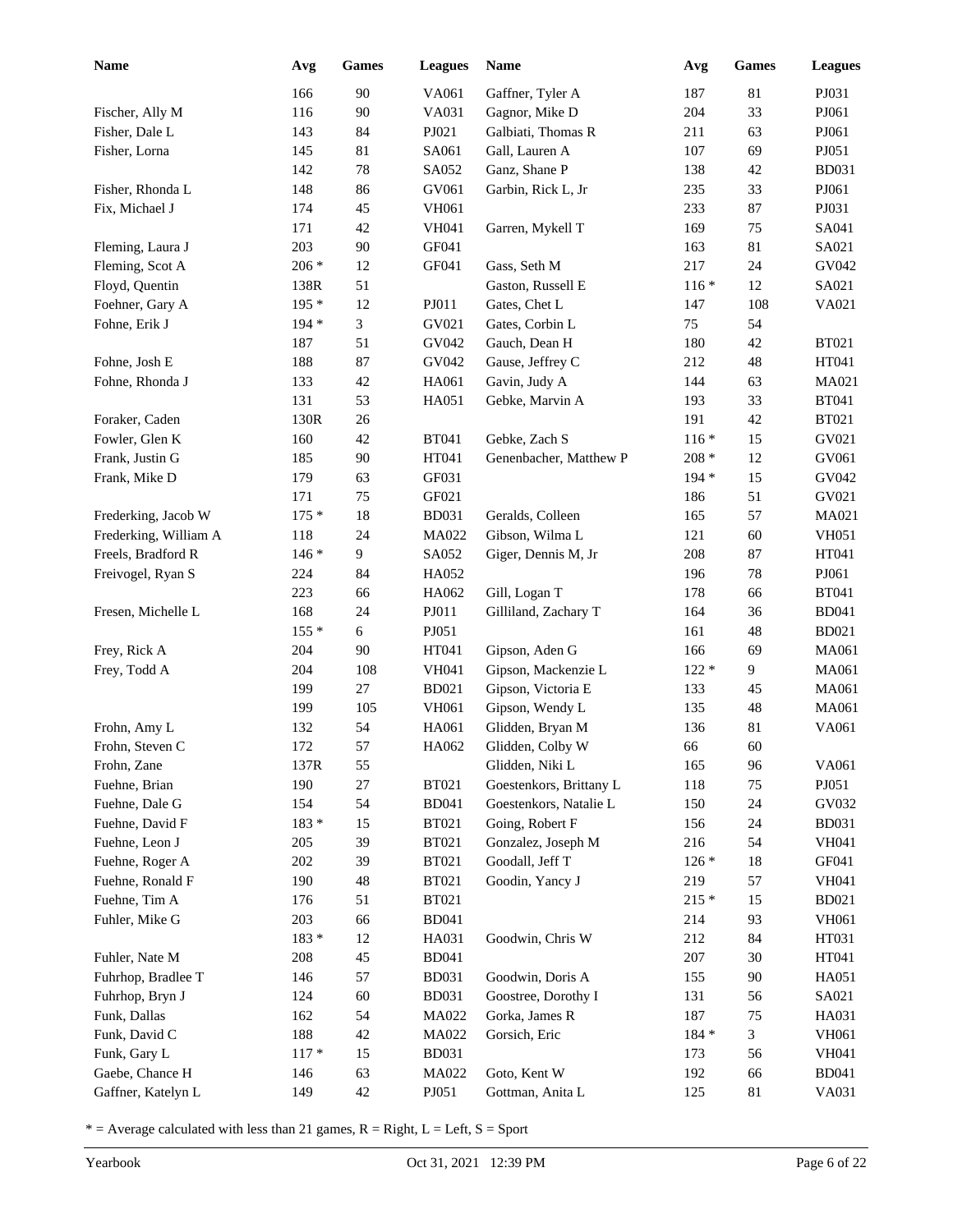| Name                                  | Avg            | Games                | <b>Leagues</b>               | Name                     | Avg                | <b>Games</b> | <b>Leagues</b> |
|---------------------------------------|----------------|----------------------|------------------------------|--------------------------|--------------------|--------------|----------------|
|                                       | 124            | 84                   | VA051                        |                          | $195*$             | 12           | PJ021          |
| Grafton, Tyler                        | $210*$         | 6                    | GV042                        | Haar, Brad J             | 196                | 75           | <b>BD041</b>   |
| Graham, Jennifer L                    | 157            | 81                   | GV032                        |                          | 186                | 21           | HA062          |
| Gramlich, Daniel J                    | 174            | 78                   | PJ031                        | Haar, Chandler J         | 197                | 87           | HA021          |
| Grapperhaus, Adam J                   | 183            | $72\,$               | SA021                        | Haar, Dallas             | 133                | 45           | HA051          |
|                                       | 183            | 78                   | SA061                        | Haas, Devin M            | 186 *              | $18\,$       | MA022          |
| Grapperhaus, Amanda M                 | 110            | 57                   | SA061                        | Haas, Scott D            | 167                | 45           | MA032          |
| Grapperhaus, Grant J                  | $214 *$        | 18                   | PJ061                        | Haertling, David E       | 165                | 63           | <b>BT041</b>   |
|                                       | 209            | 33                   | PJ031                        | Hagan, Bradley A         | 189                | 93           | VA021          |
| Grapperhaus, Lori L                   | 151            | 53                   | PJ051                        | Hagen, Adrian L          | $145*$             | 9            | <b>BD031</b>   |
| Graul, Martin K                       | $145*$         | 12                   | <b>BD031</b>                 | Hagler, Steven R         | 193                | 39           | GF041          |
| Grawitch, Benjamin                    | $193*$         | 9                    | <b>MA012</b>                 | Hahn, Sawyer M           | 216                | $72\,$       | SA021          |
|                                       | 183            | 57                   | MA032                        |                          | 194                | 24           | SA061          |
| Grawitch, John A                      | 144            | 60                   | MA032                        | Hair, Chris A            | 198                | 96           | PJ031          |
|                                       | 143            | 48                   | MA012                        | Halcomb, Wyatt M         | $87 * R$           | $10\,$       |                |
| Grawitch, Lori A                      | 126            | 36                   | MA012                        | Halford, Sharla D        | $141*$             | 6            | VA051          |
| Green, Jordan                         | $127*$         | 12                   | <b>BD031</b>                 | Hall, Eric R             | $224 *$            | 3            | <b>BD021</b>   |
| Green, Lucas H                        | 108            | 69                   | <b>BD031</b>                 |                          | 215                | 54           | VH061          |
| Green, Savannan R                     | 114            | 34                   |                              |                          | $212 *$            | 12           | <b>BD041</b>   |
| Gregg, Nick                           | 159R           | 28                   |                              |                          | 204                | 21           | HA021          |
| Griffith, Aaron W                     | 133            | 33                   | GV021                        | Hamby, Joe W             | 193                | 48           | PJ031          |
| Grodeon, Steve R                      | 191            | 63                   | MA022                        | Hamel, William (Clint) C | 169                | 69           | GV042          |
| Groff, Richard D, III                 | 196            | 81                   | SA021                        | Hammann, Jeran D         | $204 *$            | 12           | GF021          |
| Gross, Dan D                          | 171            | 21                   | <b>BT041</b>                 |                          | $200 *$            | 3            | PJ031          |
|                                       | 169            | 69                   | <b>BT021</b>                 |                          | 186 *              | 15           | PJ061          |
| Gross, David N                        | 190            | 63                   | <b>BT021</b>                 | Hammond, Robert          | 234                | 57           | HT041          |
| Grotefendt, Darin M                   | 246 *          | 3                    | PJ021                        | Hanna, Nick A            | 214                | 81           | PJ021          |
|                                       | 236 *          | 3                    | GF021                        | Hardin, Joshua R         | 215                | 60           | HA021          |
|                                       | 230            | 96                   | PJ031                        | Harper, Michael E        | 193                | 36           | GF041          |
|                                       | 222            | 63                   | HT041                        | Harper, Thomas J, Sr     | 132                | 84           | GF041          |
| Grotts, David G                       | 183            | 57                   | HT041                        | Harpstrite, Brian J      | 189                | 48           | <b>BD021</b>   |
| Gruner, Derek D                       | 182 *          | 3                    | GF041                        |                          | 185                | 44           | HA031          |
| Gruner, Kathy L                       | 167            | 81                   | GF031                        | Harpstrite, Erin         | 146<br>$\rm ^{*}R$ | 19           |                |
|                                       | 164            | 30                   | GF041                        | Harpstrite, Nick         | 194R               | 45           |                |
| Gruner, Megan A                       | 153            | 90                   | GF041                        | Harpstrite, Sandi        | 131                | 21           | HA061          |
| Gruwell, Zach                         | 155            | 27                   | PJ061                        | Harre, Payten A          | 138                | 54           | <b>BD031</b>   |
| Guenzburger, Mark F<br>Guest, Jason D | 138<br>$200 *$ | 33<br>$\overline{9}$ | <b>BT041</b><br><b>BT041</b> | Harris, Barry D          | 196                | 54           | HT041          |
|                                       | 191            | 87                   | HA052                        | Harris, Peggy J          | 135                | 102          | VA051          |
| Gum, Janet S                          | 112            | 90                   | GV032                        |                          | 131                | 66           | VA031          |
| Gunn, Joshua D                        | 186            | 27                   | HA052                        | Harrison, Barb A         | 153                | 78           | HT051          |
| Guthrie, Brian P                      | 196            | 39                   | VH041                        | Harrison, Brett M        | 218                | 78           | GF021          |
| Guthrie, David J                      | $150 *$        | $\sqrt{6}$           | SA021                        |                          | 205                | 84           | PJ031          |
| Guthrie, Kevin L                      | 210            | 75                   | VA021                        | Harrison, Kyle N         | 187                | 81           | SA041          |
|                                       | 209            | 75                   | VA061                        |                          | 185                | 81           | SA021          |
| Guthrie, Max                          | $168 *$        | 6                    | VA061                        | Harrison, Nicole M       | 147                | 24           | HT051          |
|                                       | 149            | 45                   | VA021                        | Harriss, Logan           | 69                 | 21           |                |
| Guthrie, Rita K                       | 110            | 90                   | VA061                        | Harriss, Lucas           | 140                | 27           |                |
|                                       | 110            | 90                   | VA021                        | Harriss, Olivia          | 79 *               | $20\,$       |                |
| Guthrie, Vicky L                      | 131            | 102                  | VA051                        | Haselhorst, Ken B        | 146                | 51           | HA021          |
|                                       | 123            | 96                   | VA031                        | Hasenmyer, Samantha L    | 118                | 27           | GV032          |
| Gutzler, James G                      | 191            | 21                   | HT041                        | Haslett, Jo L            | 140                | 96           | VA041          |
| Gvillo, Nicolas R                     | 207            | 75                   | PJ031                        | Hattan, Angela           | 105                | 63           | HA061          |
|                                       |                |                      |                              |                          |                    |              |                |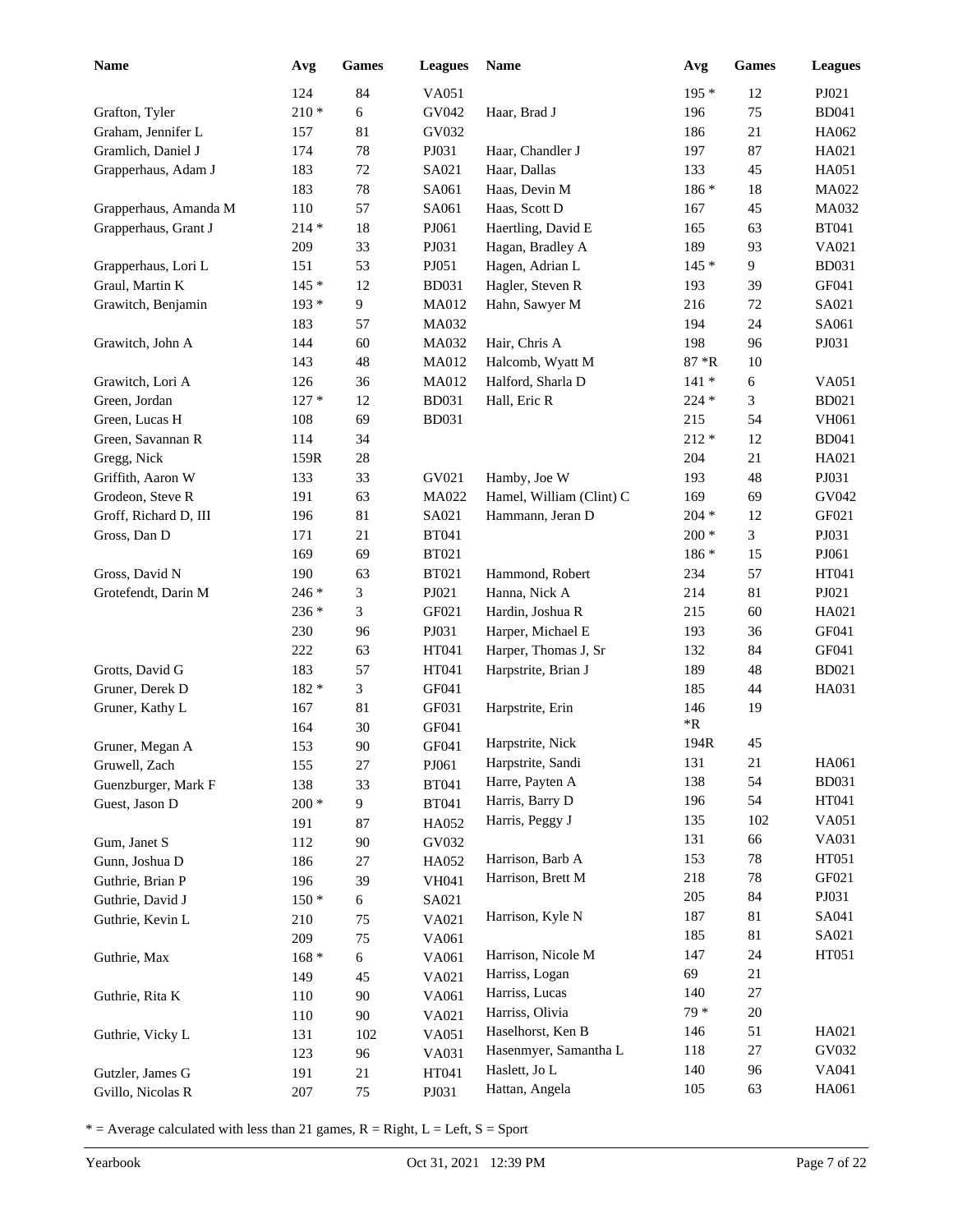| <b>Name</b>           | Avg        | Games            | <b>Leagues</b>               | Name                                | Avg        | <b>Games</b> | <b>Leagues</b>        |
|-----------------------|------------|------------------|------------------------------|-------------------------------------|------------|--------------|-----------------------|
| Havgelstein, Thomas   | $100 *$    | 12               | VA021                        |                                     | 172        | 63           | SA041                 |
| Hawley-Renth, Gheri A | 93         | 66               | MA061                        | Henss, Jack                         | 138R       | 56           |                       |
| Hays, Marty B         | 179        | 84               | SA041                        | Herbord, Larry D                    | 179        | $78\,$       | VA021                 |
|                       | $161 *$    | 3                | SA021                        | Herker, Derrick G                   | 146        | 33           | VA021                 |
| Hazelwood, Kyle A     | $271*$     | 3                | PJ061                        | Herker, Larry D                     | 178        | 51           | VA021                 |
|                       | 235        | 102              | PJ031                        | Herring, Helen A                    | 122        | 57           | GV032                 |
| Head, Steven R        | 194 *      | 9                | MA022                        | Herzberg, Tim                       | 188        | 81           | PJ031                 |
|                       | 189        | 66               | MA032                        | Hess, Donna G                       | 109        | 60           | PJ011                 |
| Heck, Ryan T          | 242 *      | 9                | <b>BD031</b>                 | Hess, Justin M                      | 205        | 24           | SA061                 |
|                       | 225        | 33               | <b>BD041</b>                 | Heuiser, Liz A                      | $137 *$    | 9            | PJ011                 |
|                       | $218 *$    | 3                | VH061                        |                                     | 137        | 27           | PJ051                 |
| Heckert, Jeff R       | 192        | 30               | <b>BD031</b>                 | Heuiser, Susan L                    | 136        | 21           | PJ051                 |
| Hediger, Hunter P     | 199 *      | 15               |                              | Hicks, Justin T                     | 188        | $72\,$       | <b>BT041</b>          |
| Hediger, Mark A       | 152        | 54               | GV042                        | Hill, John S                        | 191        | 90           | <b>BD021</b>          |
| Hediger, Tiffany R    | 179        | 12               |                              |                                     | 185        | 75           | VH061                 |
|                       | *R         |                  |                              | Hill, Jonathan P                    | $166*$     | 3            | SA041                 |
| Heggemeier, Matthew L | 184        | 51               | <b>BT041</b>                 |                                     | $157*$     | 15           | SA021                 |
| Hegger, Ryker         | 142        | 39               |                              |                                     | $145*$     | 3            | SA061                 |
| Heilig, Justin L      | 212        | 87               | HA062                        | Hill, Joshua C                      | 137        | 75           | GV021                 |
|                       | $210*$     | $\boldsymbol{9}$ | HA052                        | Hill, Lauren N                      | 98         | 51           |                       |
| Helfer, Kenneth E     | 195 *      | 3                | PJ031                        | Hill, Taylor M                      | $129*$     | 12           | GV021                 |
|                       | 169        | 54               | PJ061                        | Hilmes, Lawrence B, III             | 211        | 48           | <b>BD021</b>          |
| Helige, Amber N       | 185        | 77               | GV032                        | Hines, Joshua R, Sr                 | 206        | 90           | HT041                 |
|                       | 175        | 90               | GV061                        | Hinkle, Josh E                      | 138        | 78           | SA052                 |
| Helige, Debra L       | 168        | 83               | GV032                        | Hinnen, Brett L                     | $214 *$    | 9            | HA062                 |
|                       | 167        | 96               | GV061                        | Hinrichs, Stacy                     | 132        | 57           | <b>VH051</b>          |
| Helige, John F        | 218        | 84               | GV042                        | Hipsher, Claretta M                 | 93R        | 60           |                       |
|                       | 205        | 90               | GV021                        | Hipsher, Rachel D                   | 89         | 99           | VA031                 |
|                       | 195        | 86               | GV061                        | Hodge, Jacob M                      | 189        | $72\,$       | <b>BD021</b>          |
| Helige, Macoy J       | 125R       | 40               |                              |                                     | $186*$     | 12           | <b>BD041</b>          |
| Hellmann, Andy J      | 189 *      | 14               | <b>BT021</b>                 | Hodge, Sarah E                      | 170        | 84           | SA061                 |
| Hellmann, Joe G       | 205        | 27               | <b>VH041</b>                 | Hodge, Shea K                       | 185        | 84           | SA061                 |
| Hellmann, Michael A   | 202        | 78               | <b>BT021</b><br><b>BT021</b> | Hodges, Todd J                      | $202\,$    | 24           | <b>BD041</b>          |
|                       | 182<br>179 | 60<br>33         | <b>VH041</b>                 | Hoerchler, Gordon J                 | 210        | 57           | <b>BD021</b>          |
| Hellmann, Owen M      | 59         | 32               |                              |                                     | 205        | 75           | VH061                 |
| Hellmann, Ronald L    | 207        | 39               | <b>BD021</b>                 |                                     | 203        | 60           | <b>BD041</b>          |
|                       | 197        | 96               | VH041                        | Hogan, John A                       | 136        | 39           | <b>BD031</b>          |
|                       | 196        | 51               | <b>BT021</b>                 | Hogg, Travis A                      | 179        | 42           | HA052                 |
| Helton, Chris T       | 203        | 108              | <b>VH041</b>                 | Hogue, Samuel E, Jr                 | 171        | 99           | VH061                 |
| Helton, Stefanie J    | 98         | 57               | MA021                        | Hoh, Joshua A                       | 145        | 42           | <b>BT041</b>          |
| Hemann, Joseph M      | 173        | 36               | HT031                        | Hollenkamp, Lucas                   | $201 *$    | 3            | PJ021                 |
| Hemker, Kelly         | 179        | 39               | <b>BT021</b>                 |                                     | 182        | 51           | PJ061                 |
| Hemker, Kent L        | 192        | 30               | <b>BT021</b>                 |                                     | 178        | 42           | PJ031                 |
| Hemker, Phillip J     | 188        | 33               | <b>BT021</b>                 | Hollinshead, Becky<br>Holloway, Dan | 128        | 66           | SA021                 |
| Hempen, Jeff M        | 193        | 69               | SA041                        | Holmes, Barbara E                   | 158<br>139 | 81<br>79     | <b>BD041</b><br>SA021 |
| Hempen, Melissa G     | 118        | 33               | SA041                        |                                     | 136        | $78\,$       | SA041                 |
| Hempen, Randy G       | 184        | 75               | SA041                        |                                     |            |              |                       |
| Henderson, Clyde R    | 197        | 66               | PJO11                        | Holmes, Leroy A                     | 173<br>169 | 63<br>63     | SA021<br>SA041        |
| Henderson, Karen S    | 172        | 66               | PJ011                        | Holtgrave, Angie M                  | 109        | 24           | HA061                 |
|                       | 166        | 87               | PJ051                        | Holtgrave, Brad A                   | $208 *$    | 9            | VH061                 |
| Henshaw, Brandon      | 124        | 68               | GV031                        |                                     | 186        | 54           | HA052                 |
| Henson, Darrell L     | 181        | $81\,$           | SA021                        |                                     | $174*$     | 3            | HA062                 |
|                       |            |                  |                              |                                     |            |              |                       |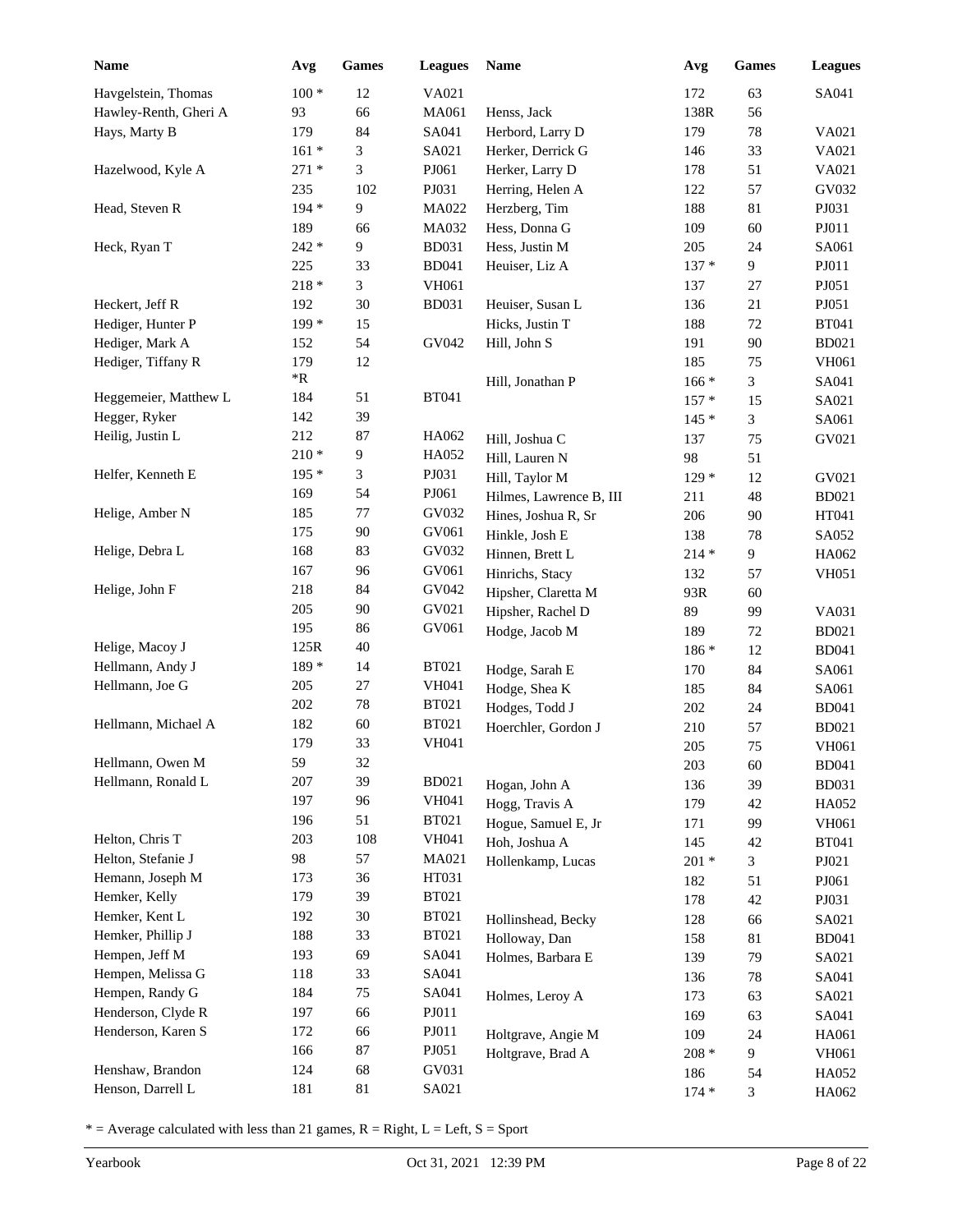| <b>Name</b>           | Avg     | <b>Games</b> | <b>Leagues</b> | Name                  | Avg     | <b>Games</b> | <b>Leagues</b> |
|-----------------------|---------|--------------|----------------|-----------------------|---------|--------------|----------------|
| Holtgrave, Ryan M     | 162     | 63           | <b>BD031</b>   |                       | 208     | 84           | GV021          |
| Holtgrewe, Gary W     | 187     | 30           | <b>BD031</b>   | Huffman, James L      | 185     | 24           | HT041          |
| Holthaus, Scott A     | 210     | 66           | <b>VH041</b>   | Hug, Melissa M        | $123*$  | $\epsilon$   | GF041          |
|                       | 203     | 54           | VH061          |                       | 117     | 36           | GF021          |
| Holtz, Joseph R       | 130     | 45           | MA012          | Hughes, Josh J        | 199     | 24           | GV031          |
| Holtzclaw, Cheryl D   | $122 *$ | 3            | PJ021          | Hughes, Ryan T        | 139     | 42           | <b>BT041</b>   |
| Holzinger, Jerry A    | 198 *   | 18           | HT031          | Hull, Justin R        | 128     | 24           | MA061          |
|                       | 191     | 84           | HT041          | Huller, Michael W     | 190     | 72           | MA022          |
| Holzinger, Karlee K   | 127     | 84           | PJ051          | Hummel, Billy J       | 212     | 99           | <b>VH041</b>   |
|                       | 126     | 33           | PJ011          |                       | 201     | 84           | HA021          |
| Holzinger, Randy A    | 224     | 39           | PJ011          | Hund, Thomas G        | $206 *$ | 3            | <b>BD031</b>   |
|                       | 221     | 72           | PJ031          |                       | 205     | 72           | <b>BD041</b>   |
| Holzinger, Spencer J  | 225     | $90\,$       | HT031          | Hunsche, Michelle C   | 104     | 42           | GF041          |
|                       | 218     | 90           | HT041          |                       | 97      | 36           | GF021          |
| Holzinger, Tonya K    | 157     | 45           | PJ051          | Hunter, Charlie       | 190R    | 32           |                |
|                       | 157     | 45           | PJ011          | Hunter, Danika F      | $74*$   | 9            |                |
| Hood, Clinton W       | 137     | 57           | VA021          | Hunter, Matthew P     | 184     | 90           | <b>VH061</b>   |
| Hood, Gary W          | 149     | 78           | VA021          | Huskey, Kathy         | 122     | 93           | VA041          |
| Hopkins, Mallory N    | 91      | 60           |                | Ile, Landon           | 197     | 81           | SA021          |
| Hopper, Wendell E     | 232 *   | 3            | HT041          | Imes, Michael D       | 197     | 78           | HA052          |
|                       | 224     | 33           | GF021          | Infanti, Lucas J      | 155     | 63           | HT031          |
|                       | 216     | 75           | PJ061          | Isaak, Austin (Moe) A | 168     | 84           | HT031          |
|                       | 215     | 102          | PJ031          |                       | $157*$  | 6            | HT041          |
| Horstmann, Blake      | 153     | 49           |                | Isringhaus, Charles W | 148     | 69           | <b>BD031</b>   |
| Horstmann, Dan E      | 173     | 45           | <b>VH041</b>   | Jackson, Brecken A    | 124R    | 45           |                |
|                       | 170     | 93           | VH061          | Jackson, Robert W     | 209     | 57           | HT041          |
|                       | 158     | 33           | HA052          | Jacober, Andrew D     | 192     | 78           | HT041          |
| Horstmann, Jess N     | 94      | 21           | HT051          | Jacober, Daniel K     | 207     | 75           | HT031          |
| Horstmann, Norman H   | 158     | 57           | <b>BD041</b>   |                       | 193     | 60           | HA052          |
| Horstmann, Rachelle D | 149     | 36           | <b>VH061</b>   |                       | $169*$  | 3            | HT041          |
| Horvath, Damon C      | 160     | 81           | PJ031          | Jacober, David A      | 191     | 78           | HT041          |
| Hostmeyer, Clint E    | 179     | 51           | <b>BT021</b>   | Jacobs, Jeff K        | 212     | 78           | <b>BD031</b>   |
| Howard, Chris C       | 164     | 98           | VA021          | Jacobs, Michael H     | 206     | 63           | <b>BD031</b>   |
| Hoyt, Garrett M       | $162 *$ | 6            | PJ021          | Jacobs, Stephen J     | 171     | 84           | SA052          |
| Hoyt, Kattie M        | 142     | 81           | PJ021          | James, Jebadiah A     | 186     | 58           | <b>BT021</b>   |
| Huch, Blake D         | $203 *$ | 9            | <b>BD041</b>   | James, Joshua E       | 202     | 39           | <b>BT021</b>   |
| Hudson, Ella J        | 51      | 38           |                | Jansen, Brandon M     | 180     | $75\,$       | <b>BT021</b>   |
| Hudson, Isaac D       | 58      | 36           |                |                       | 179     | 42           | HA052          |
| Hudson, Owen A        | 55      | 36           |                | Jansen, Jeremy J      | $226*$  | 15           | HT041          |
| Huegen, Craig A       | 185     | $60\,$       | <b>BT021</b>   |                       | 216     | 57           | VH041          |
|                       | 182     | 69           | <b>BT041</b>   |                       | 215     | 42           | <b>BT021</b>   |
| Huegen, Jered T       | 180     | 60           | <b>BT041</b>   | Jarrell, James L      | $172 *$ | 6            | GF021          |
|                       | 178     | 51           | <b>BT021</b>   |                       | 152     | 24           | GF041          |
| Huegen, Steven D      | 200     | 42           | <b>BT041</b>   |                       | 150     | 75           | GF031          |
|                       | 192     | $60\,$       | <b>BT021</b>   | Jarvis, Steven R      | 220     | 30           | HA052          |
| Huegen, Todd W        | 209     | $87\,$       | HA062          |                       | 214     | 42           | HA062          |
| Huegen, Tylor W       | 154R    | 45           |                | Jasper, Kyle N        | 191     | 24           | <b>BD031</b>   |
| Huelsmann, Trista M   | 119     | 69           | <b>VH051</b>   | Jenner, Bradley J     | $128*$  | 12           | GV031          |
| Huff, David M         | 167     | 66           | PJ031          | Joellenbeck, Rick R   | 202     | 33           | <b>BD031</b>   |
|                       | 166     | 36           | ${\bf P}J011$  | Johannes, Donald O    | 150     | 78           | SA021          |
| Huff, Michelle        | 171     | 39           | ${\bf P}J011$  | Johnson, Craig E      | 201     | $72\,$       | HA031          |
| Huffman, Eric J       | 225     | $60\,$       | VH061          |                       | 200     | 66           | HA021          |
|                       | 218     | $87\,$       | GV042          |                       | $194 *$ | $\epsilon$   | HA052          |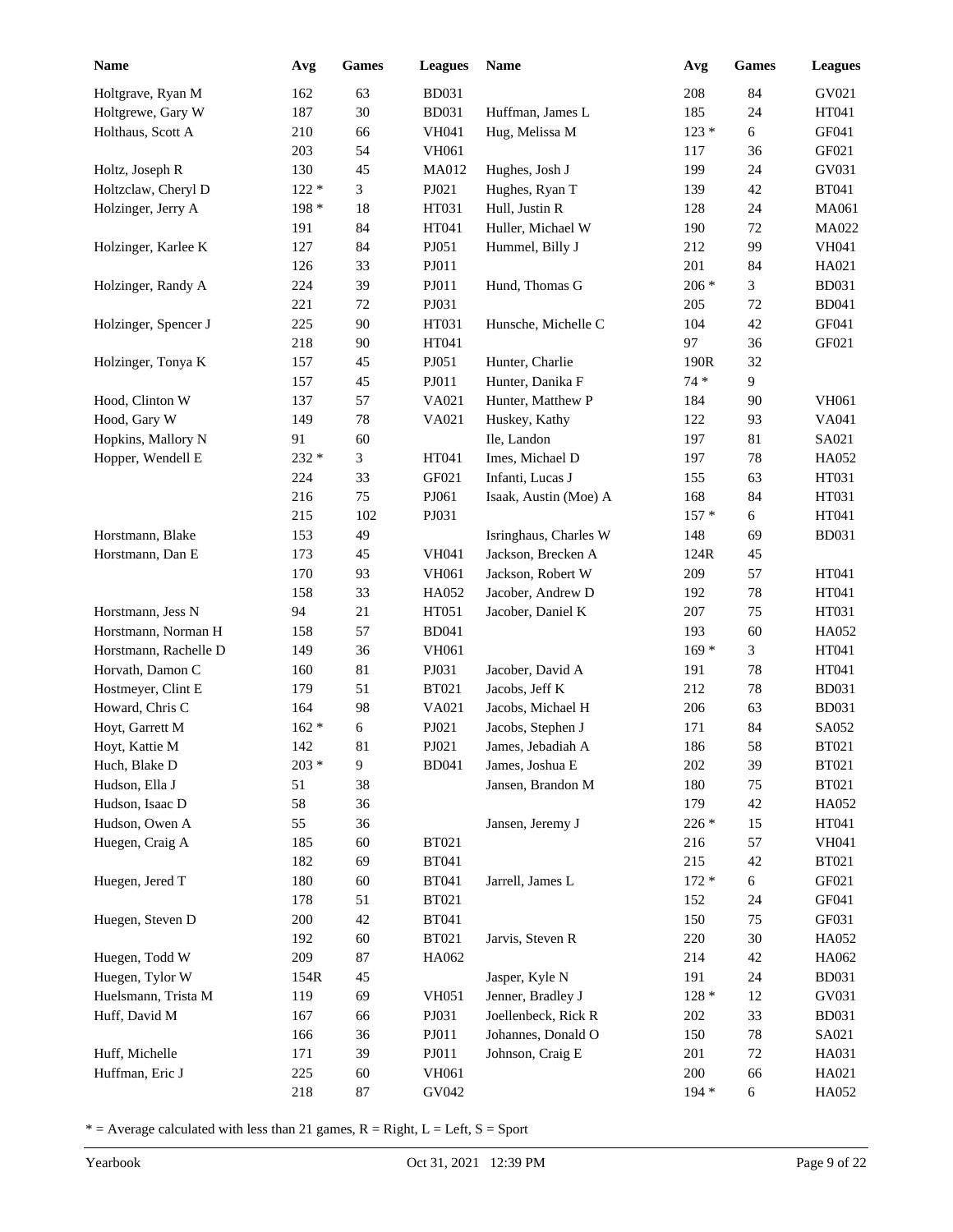| <b>Name</b>          | Avg     | <b>Games</b>     | <b>Leagues</b> | Name                   | Avg     | <b>Games</b> | <b>Leagues</b> |
|----------------------|---------|------------------|----------------|------------------------|---------|--------------|----------------|
|                      | $181 *$ | $\boldsymbol{6}$ | HA062          | Kemper, Jake G         | 137     | 69           | GV031          |
| Johnson, Greg A      | 165     | 66               | GV031          | Kendall, Aaron L       | $157*$  | 15           | SA021          |
| Johnson, Jason T     | $217 *$ | 15               | <b>BD041</b>   | Kendrick, Andrew R     | 163R    | 32           |                |
|                      | 204     | 45               | HA021          | Kennett, Dennis M      | $147*$  | 15           | HA021          |
|                      | 199 *   | 6                | HA062          |                        | 142     | 90           | HA031          |
| Johnson, Jeffry J    | 216     | 102              | <b>VH041</b>   | Kenny, Tim L           | 203     | 48           | GV031          |
|                      | 208     | 102              | VH061          |                        | $201 *$ | 3            | GV042          |
|                      | 207     | 66               | <b>BD021</b>   | Kiefer, Joseph F       | $208 *$ | 6            | HA062          |
|                      | 204     | $21\,$           | <b>BT021</b>   |                        | 205     | 63           | HA031          |
| Johnson, Moe J       | 156     | 38               | SA051          | Killion, Brad A        | 165     | 87           | <b>BT041</b>   |
| Johnson, Roxanna     | 138     | 51               | MA012          | Kimroy, Mike L         | 168     | 57           | VA021          |
|                      | 135     | 57               | MA061          | King, Kannon           | 190R    | 32           |                |
| Johnson, Tina M      | 127     | 51               | MA012          | King, Peggy J          | 121     | 24           | HT051          |
| Johnson, Victoria M  | 189 *   | $\boldsymbol{9}$ | <b>VH041</b>   | Klaus, Lisa M          | 175     | 93           | PJ051          |
|                      | $174*$  | 6                | VH061          | Klaus, Mary Pat        | 142     | 93           | PJ051          |
|                      | $171*$  | 3                | <b>VH051</b>   | Klaus, Maurice J       | 186     | 90           | HT031          |
| Johnston, Gary K, Jr | 177     | 69               | MA022          | Kleiboeker, James A    | 205     | 107          | <b>VH041</b>   |
| Johnston, Jeanine M  | 178 *   | 3                | MA022          | Kleiboeker, Judith A   | 130     | $78\,$       | SA051          |
| Jones, Brandon M     | 174     | 84               | SA041          | Klein, Angela          | 134     | 57           | MA021          |
| Jones, Danny L       | 161     | 84               | VA021          | Klein, Chad N          | 156     | 39           | HT031          |
| Jones, Douglas W     | 211     | 69               | GV031          | Klein, Heather N       | $132 *$ | 18           | MA021          |
|                      | 187     | 92               | VA021          | Klein, Jason C         | 204     | 33           | HA062          |
|                      | 185 *   | 12               | VA041          | Klein, Jason S         | 197     | 60           | MA022          |
| Jones, Lisa J        | 122     | 93               | VA021          | Klein, Kurt D          | 187 *   | 18           | <b>BD041</b>   |
| Jones, Macy R        | 149     | 60               |                |                        | $176*$  | 6            | VH061          |
| Jones, Michelle      | 151     | 54               | HA061          | Klein, Michael R       | 194     | 72           | MA022          |
|                      | 149     | 51               | HA051          | Klenke, Abigail M      | $214 *$ | 9            | <b>BD041</b>   |
| Jung, Abby T         | 129     | 33               | MA012          |                        | 212     | 33           | <b>BD021</b>   |
| Jung, Nick J         | 184     | 45               | <b>MA012</b>   |                        | 207     | $27\,$       | <b>VH061</b>   |
|                      | 182     | 75               | MA022          |                        | 204     | $72\,$       | <b>VH051</b>   |
|                      | $170*$  | 18               | HA062          |                        | 200     | $27\,$       | VH041          |
| Kahrhoff, Ayden      | 168R    | 38               |                | Klenke, Blake A        | 183 *   | $18\,$       | VH041          |
| Kaiser, Jeffrey P    | 202     | 78               | VH061          |                        | 178     | 60           | <b>BT021</b>   |
| Kalmer, Calvin J     | 189     | 45               | VH061          |                        | $168 *$ | 15           | VH061          |
| Kalmer, Garry H      | 142     | 51               | <b>BT041</b>   | Klingelhoefer, Grant G | 175     | 42           | MA012          |
| Kalous, Larry        | 149     | 66               | GV031          |                        | $173*$  | $\sqrt{6}$   | MA022          |
| Kampwerth, Kelly M   | 144     | 60               | <b>VH051</b>   | Klopmeyer, Jack A      | 174     | 57           | MA032          |
| Kampwerth, Kent M    | 194     | 81               | HT041          | Klopmeyer, John P      | 173     | 51           | MA032          |
| Kania, Markus        | $129*$  | 9                | <b>BT021</b>   | Klostermann, Collin R  | $208 *$ | 15           | HT041          |
| Kapp, Doris J        | 156     | 81               | HT051          | Klump, Trevor W        | 113     | $72\,$       | GV031          |
| Kapp, Kevin J        | 180     | 51               | HT041          | Kluthe, Adam W         | 191     | 69           | SA021          |
| Karg, David R        | 196     | $21\,$           | <b>BD031</b>   | Knackstedt, Laura A    | 169     | 90           | PJ051          |
| Karnes, Keri L       | 190     | $72\,$           | GF041          | Knebel, Brent A        | 178     | 21           | GF041          |
| Karnowski, John A    | 182     | 51               | GV042          | Knebel, Christopher S  | 172     | 102          | VA021          |
| Kasten, Blake        | $115*$  | $\mathfrak{Z}$   | <b>BD031</b>   | Knebel, Doug L         | 158     | 69           | VA021          |
| Kaufman, Dustin J    | 188     | 91               | PJ021          | Knebel, Samuel G       | 182     | 105          | VA021          |
|                      | 184     | 45               | PJ061          | Knebel, Will D         | 174     | 60           | VA021          |
| Keck, Stacey A       | 163     | 21               | PJ021          | Knerrer, Dustin C      | 188     | 87           | VA021          |
| Kell, David A        | 175     | 81               | SA041          | Knipping, Courtney R   | 184     | 60           | SA061          |
|                      | 173     | 78               | SA021          | Knipping, David A      | 184     | 65           | SA061          |
| Keller, Toby A       | 197     | 78               | HT041          | Knobeloch, Keith L     | $196*$  | 3            | <b>BT041</b>   |
| Kelley, John R       | 210     | 49               | SA021          |                        | 185     | 36           | <b>BT021</b>   |
|                      | 205     | 35               | SA041          | Knox, Jack R           | 158     | 81           | SA021          |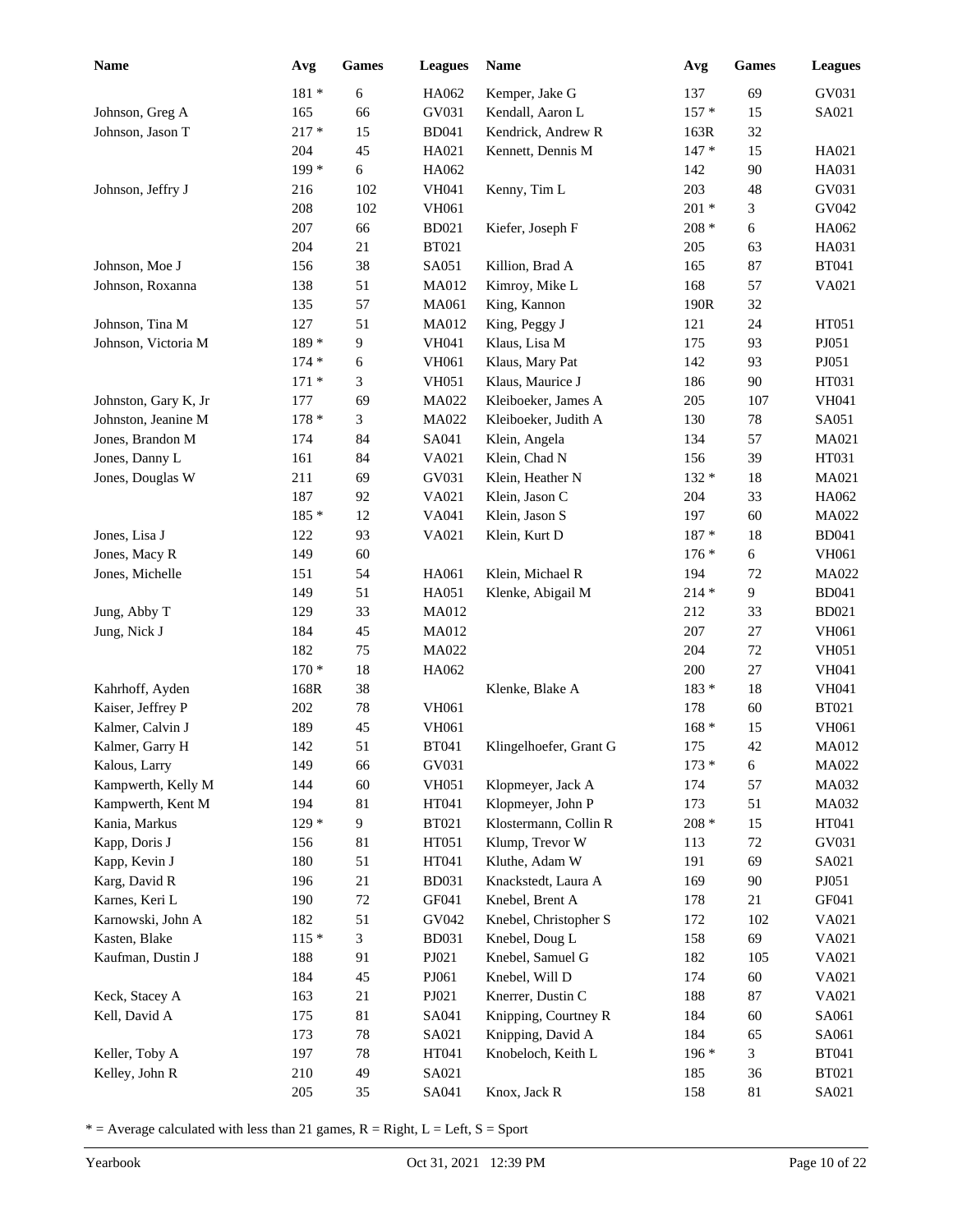| Name                  | Avg     | <b>Games</b>   | <b>Leagues</b> | Name                          | Avg     | <b>Games</b>   | <b>Leagues</b> |
|-----------------------|---------|----------------|----------------|-------------------------------|---------|----------------|----------------|
|                       | 151     | 81             | SA041          | Kruep, Bruce A                | 196     | 42             | VH041          |
| Koch, Andrew J        | 208     | 75             | PJ061          | Kruep, Eric M                 | 211     | 78             | HT041          |
| Koch, Kevin           | $133*$  | 12             | <b>BD031</b>   |                               | 207     | 48             | VH061          |
| Koeller, Mary A       | 140     | 64             | MA021          | Kruep, Iantha R               | 162     | 66             | <b>VH051</b>   |
| Kohlbrecher, Jeff J   | 206     | 39             | HA021          | Kruep, Justin D               | $201 *$ | 12             | HA052          |
| Kollmann, Ben M       | 166     | 69             | HA021          |                               | 201     | 96             | VH061          |
|                       | 164     | 21             | HA052          | Kruep, Michael D              | 190     | 72             | VH061          |
| Kollmann, Charles S   | 186     | 33             | HA062          |                               | 188 *   | 9              | HT041          |
|                       | 177     | 81             | HA021          |                               | 187     | 78             | HA052          |
| Kollmann, Mark A      | $212 *$ | 9              | HA031          | Kruger, Kadon                 | 95 *R   | 15             |                |
|                       | 196     | 93             | HA021          | Krydynski, Phil               | 173     | 96             | PJ031          |
| Kolweier, Bryce L     | 156     | 69             | <b>BD031</b>   | Kuhl, Brady R                 | 174R    | 31             |                |
| Kolweier, Raymond F   | 152     | 63             | <b>BT041</b>   | Kulesza, Gena M               | $116*$  | 18             | VA051          |
| Kolweier, Rustin W    | 201     | 39             | <b>BT041</b>   | Kunkel, Charles J             | 215     | $81\,$         | <b>BD041</b>   |
| Koontz, David A       | 190     | 69             | VH061          | Kunz, Jacob F                 | 113     | 46             |                |
| Koontz, James R       | 173     | 57             | GV021          | Kunz, Keith W                 | 209     | 81             | <b>BD041</b>   |
| Kordick, Benjamin G   | 183     | 42             | MA012          |                               | 193     | 24             | HA062          |
| Kordick, Jennifer M   | 120     | 30             | MA012          | Kunz, Kevin M                 | 211     | 39             | HA031          |
| Kordick, Tom E        | 120     | 39             | MA012          |                               | $208 *$ | 15             | <b>BD041</b>   |
| Korte, Brooke L       | $121 *$ | 18             | <b>VH051</b>   | Kunz, Robin (Jennifer)        | 121     | 45             | HA061          |
| Korte, Cole A         | 159     | 12             |                | Kunz, Tina M                  | 139     | 81             | PJ051          |
|                       | *R      |                |                | Kurwicki, Kyle                | 130R    | 31             |                |
| Korte, Collin J       | 230     | 96             | PJ031          | Laakko, Theresea A            | 115     | 57             | MA061          |
|                       | 224     | 30             | HT041          | Lach, Ella Kay                | 49 *    | $20\,$         |                |
|                       | 224     | 84             | VH061          | Lach, Logan J                 | 114     | 42             |                |
|                       | $201 *$ | 3              | HA052          | Ladner, Brittany S            | 152     | 105            | VA021          |
| Korte, Dana M         | 141     | 48             | HA061          |                               | 149     | 96             | VA061          |
| Korte, Darrin P       | 220     | 36             | PJO11          | Ladner, Kyle I                | 135     | 96             | VA061          |
|                       | 211     | $72\,$         | PJ031          |                               | 133     | 105            | VA021          |
| Korte, James (Nick) N | 166     | 21             | HA062          | Lallish, Niki R               | 110     | 93             | HT051          |
| Korte, Kaitlin R      | 163     | 75             | GF031          | Lallish, Ricky L              | 192     | 90             | HT031          |
| Korte, Kaylee N       | $109*$  | 6              | HA061          |                               | $186*$  | 15             | GV021          |
| Korte, Nicholas K     | $240*$  | 9              | HT041          | Lallish, Robert               | 197     | 93             | HT031          |
|                       | 237     | 102            | PJ031          | Lamar, Caleb S                | $115*$  | $\sqrt{6}$     | VA021          |
|                       | 224 *   | 6              | HA031          | Lambert, Derrick R, Jr        | 200     | 93             | PJ061          |
|                       | 222     | 84             | HA062          |                               | $199*$  | 3              | HT041          |
|                       | 198 *   | 6              | PJO11          | Lambert, Derrick R, Sr        | 195     | 93             | PJ061          |
|                       | 191 *   | $\overline{9}$ | HA052          |                               | 194 *   | 15             | HT041          |
| Korte, Penny E        | 164     | 36             | PJO11          | Lambert, Rebecca A            | 111     | 102            | VA031          |
| Kozuszek, Terry A     | 164     | 63             | <b>BT041</b>   | Lambert, Ryan E               | 131R    | 60             |                |
| Kramper, Neil A       | 138     | 30             | <b>BD031</b>   | Lampe, Dale G                 | 200     | 93             | HA021          |
| Kraus, Robert L       | $135 *$ | 18             | <b>BD031</b>   | Lang, Richard                 | 154     | 33             | <b>BD031</b>   |
| Kreher, Deanna L      | 162     | 63             | <b>VH051</b>   | Lange, Kay J                  | 151     | 63             | PJ011          |
| Kreher, Patrick       | $181 *$ | 18             | <b>VH061</b>   | Lange, Richard A              | 172     | 66             | PJ011          |
| Kreke, Brian          | 179     | 36             | <b>BT041</b>   | Lange, Tyler A                | 122     | $27\,$         | PJ011          |
|                       | 173     | 57             | <b>BT021</b>   | Langendorf, Donal (Donnie) W, | $174*$  | $\mathfrak{Z}$ | PJ031          |
| Kreke, Cole           | 85R     | 21             |                | Jr                            |         |                |                |
| Kreke, Shannon M      | 147     | 24             | <b>VH051</b>   | Langendorf, Matthew S         | 217     | 66             | PJ031          |
| Kreke, Zach D         | 216     | 21             | VH041          | Langendorf, Nathan L          | 188 *   | 9              | PJ031          |
|                       | 203     | 96             | <b>VH061</b>   | Langendorf, Seth T            | 210     | 21             | PJ031          |
| Kretschmer, Colleen M | 170     | 33             | <b>VH051</b>   | Langendorf, Tony Q            | 209     | 66             | PJ031          |
| Krohne, Garrett M     | $109 *$ | 12             | <b>BD031</b>   | Langenhorst, Keith V          | 231     | 57             | PJ031          |
| Krohne, Wyatt J       | $135*$  | 15             | <b>BD031</b>   | Langenhorst, Leon B           | $179*$  | 12             | HT041          |
|                       |         |                |                |                               |         |                |                |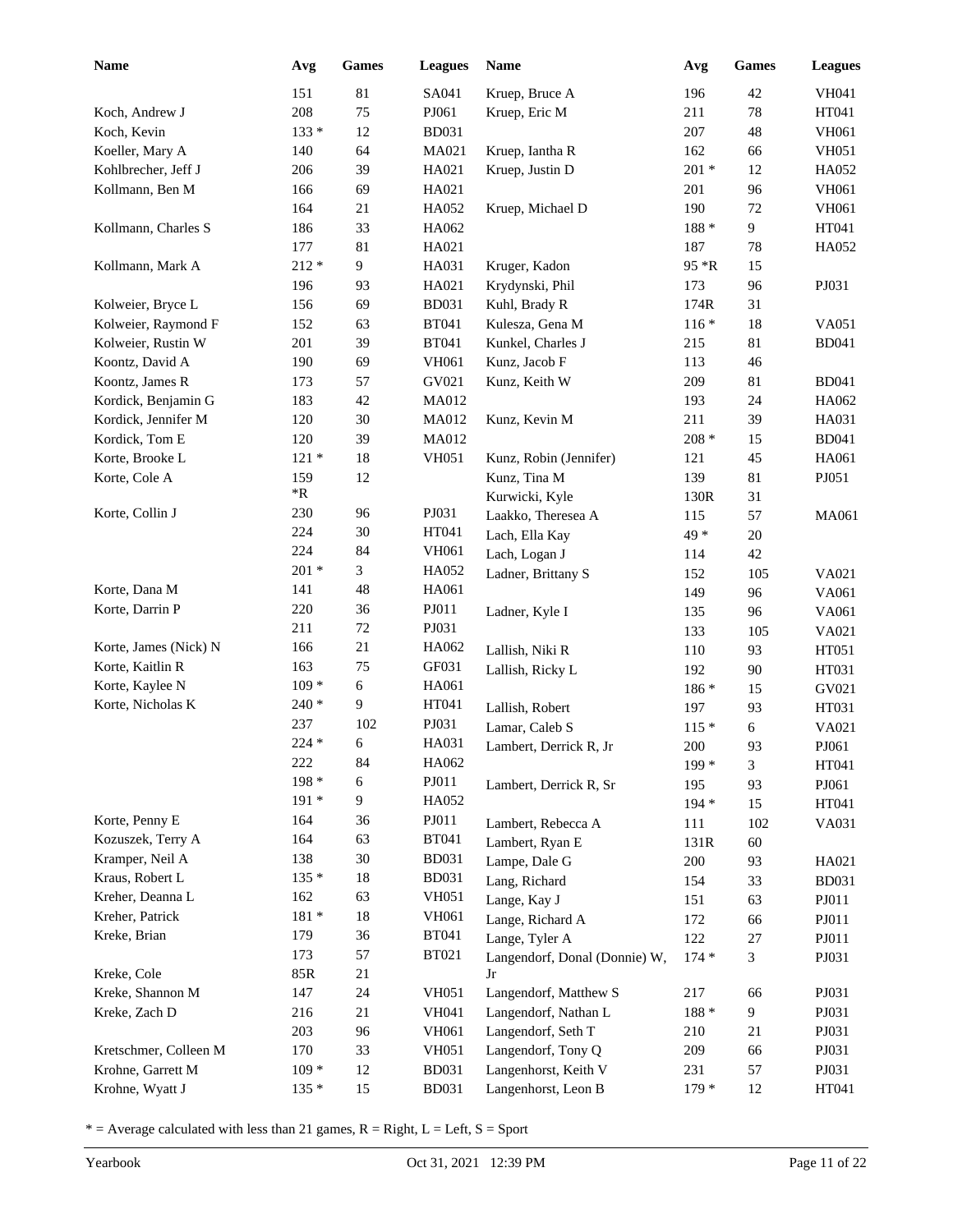| Name                 | Avg     | <b>Games</b> | <b>Leagues</b> | <b>Name</b>          | Avg     | <b>Games</b> | <b>Leagues</b> |
|----------------------|---------|--------------|----------------|----------------------|---------|--------------|----------------|
| Lappe, Aaron M       | $210 *$ | 12           | <b>VH061</b>   |                      | 189     | 87           | VA041          |
|                      | 200     | 24           | HT041          | Lovall, Brandon      | 83      | 27           |                |
|                      | $196*$  | 15           | <b>BT021</b>   | Lovall, Charles D    | 178     | 27           | VA041          |
| Lappe, Carla A       | 132     | 54           | HA061          |                      | 172     | 93           | VA021          |
| Lappe, Chad E        | 196 *   | 12           | PJ061          |                      | 169     | 90           | VA061          |
|                      | 194     | 66           | HT041          | Lovall, Debbie D     | 167     | 96           | VA051          |
| Lappe, Nic R         | 181     | 21           | HT041          |                      | 164     | 96           | VA041          |
| Largent, Erin M      | $116*$  | 6            | VA021          |                      | 164     | 96           | VA031          |
|                      | 110     | 63           | VA041          |                      | 162     | 57           | VA061          |
|                      | $103 *$ | 3            | VA061          | Lovall, Kathy J      | 84      | 42           | VA021          |
| Larson, Teri         | 122     | 48           | PJ051          | Lovall, Robert F     | 191 *   | 12           | VA041          |
| LaTempt, Kyle W      | 187     | 55           | GV031          |                      | 187     | 95           | VA061          |
| Laux, Burnell J      | 153     | 102          | <b>VH041</b>   |                      | 184     | 96           | VA021          |
| Lawson, Allen L      | 106     | 60           | GV031          | Lovall, William J    | 156     | 102          | VA021          |
| Lazarchick, Andrew   | $218 *$ | $18\,$       | GV042          | Lowe, Cody M         | 211     | 90           | <b>VH041</b>   |
| Lehman, Benny        | 169     | 39           |                |                      | 209     | 24           | <b>VH061</b>   |
| Lehman, John G       | 164     | 57           | <b>VH061</b>   | Loy, Douglas K       | 172     | 57           | SA051          |
| Leitschuh, Bradley J | 202     | 87           | HT031          | Loyd, David W        | 155     | 75           | SA051          |
|                      | 182 *   | 9            | PJ011          | Loyd, Donald E, Jr   | 156     | 72           | SA051          |
|                      | $179*$  | 3            | GF041          | Loyd, Tina R         | 111     | 66           | MA061          |
| Leitschuh, Devon J   | 175     | 45           | GV021          | Loyet, Victoria R    | 104     | 33           | GF041          |
|                      | 169     | 45           | GF041          | Lucas, Brighton J    | 185R    | 32           |                |
| Leitschuh, Jim D     | $165*$  | 6            | GV042          | Lucia, Kattlyn M     | $99*$   | $\epsilon$   | GV021          |
|                      | 153     | 75           | GV021          | Ludwig, J Steven J   | 185S    | 31           | <b>SASUM</b>   |
| Leitschuh, Trevor L  | 190     | 48           | PJ061          | Luebbers, Jessica A  | 141     | 30           | <b>VH051</b>   |
| Lengermann, Jared M  | 189     | 93           | PJ031          | Luitjohan, Darrell G | 175     | 93           | PJ031          |
| Lengermann, Mike     | 204     | 93           | PJ031          |                      | 169     | 24           | HT041          |
| Lentz, Wendy L       | 123     | 24           | HT051          | Luitjohan, Kathy M   | 130     | 78           | HT051          |
| Lett, Charles G      | 175     | 42           | VA021          | Luitjohan, Ken J     | 170     | 90           | PJ031          |
| Lewis, David M       | 174     | $78\,$       | SA052          | Luksetich, Karen     | 132     | 39           | <b>VH051</b>   |
| Lile, Michael        | 141     | 54           | GV031          | Lurkins, Kaitlyn     | 120R    | 26           |                |
| Lilley, Paul J       | 181     | $72\,$       | SA021          | Lutz, Gary Dean      | $226*$  | 15           | <b>BD021</b>   |
| Limes, Keith L       | $208 *$ | 15           | SA021          |                      | 219     | 66           | <b>VH061</b>   |
| Lindsay, Jacob R     | 197     | 33           | VH041          | Lynch, Sarah L       | 96      | 51           | MA061          |
|                      | 193     | 81           | VH061          | Lyons, Carrie L      | 137     | 60           | GV061          |
| Lindsey, Sandy L     | 146     | 67           | SA021          |                      | 125     | 69           | GV032          |
| Lingley, Cody        | 67      | $22\,$       |                | Lyons, Chet W        | 177     | 81           | SA041          |
| Linkey, Rodney J     | 195     | 45           | PJ061          | Lyons, Donna T       | 131     | 39           | HT051          |
| Linnertz, Ami T      | $98 *$  | 12           | MA021          | Mahle, Sylvia J      | $95 *$  | 3            | SA051          |
| Lirios, Waleska      | 108     | 84           | GV061          | Maine, Michael A     | 197     | 68           | GF031          |
|                      | 107     | $78\,$       | GV032          | Maine, Vanessa R     | 149     | 57           | PJ051          |
| Liske, Eli Z         | $126 *$ | 9            | <b>BT041</b>   |                      | $144 *$ | 12           | GF031          |
|                      | $122 *$ | 12           | <b>BD031</b>   | Mains, Daniel W      | $205 *$ | 15           | GF041          |
| Litteken, Judith M   | 182     | 42           | <b>VH051</b>   | Mammenga, Brett M    | 212     | $81\,$       | GF021          |
| Loepker, Jerry L     | 199     | 54           | <b>BT021</b>   |                      | 207     | 66           | PJ031          |
| Loepker, Justin      | 133     | 72           | HA031          | Mammenga, Michael D  | 211     | 78           | GF021          |
| Loepker, Zack        | $55*$   | 9            |                |                      | 210     | 81           | PJ031          |
| Loesche, James E     | 198     | 78           | <b>BD041</b>   | Manley, Aaron J      | 99R     | 60           |                |
| Long, Heather R      | 143     | 93           | VA061          | Manning, Jackie      | 116     | $27\,$       | HT051          |
|                      | $138 *$ | 6            | VA031          | Manville, Amber      | 113     | 93           | PJ021          |
|                      | 137     | 34           | VA021          | Marburger, Michael M | $163 *$ | 9            | PJ061          |
| Long, Phillip S      | 194     | 96           | VA061          | Marchello, Zach G    | 135     | 84           | GV042          |
|                      | 193     | 99           | VA021          | Maroon, Cari A       | 158     | 57           | ${\bf P}J011$  |
|                      |         |              |                |                      |         |              |                |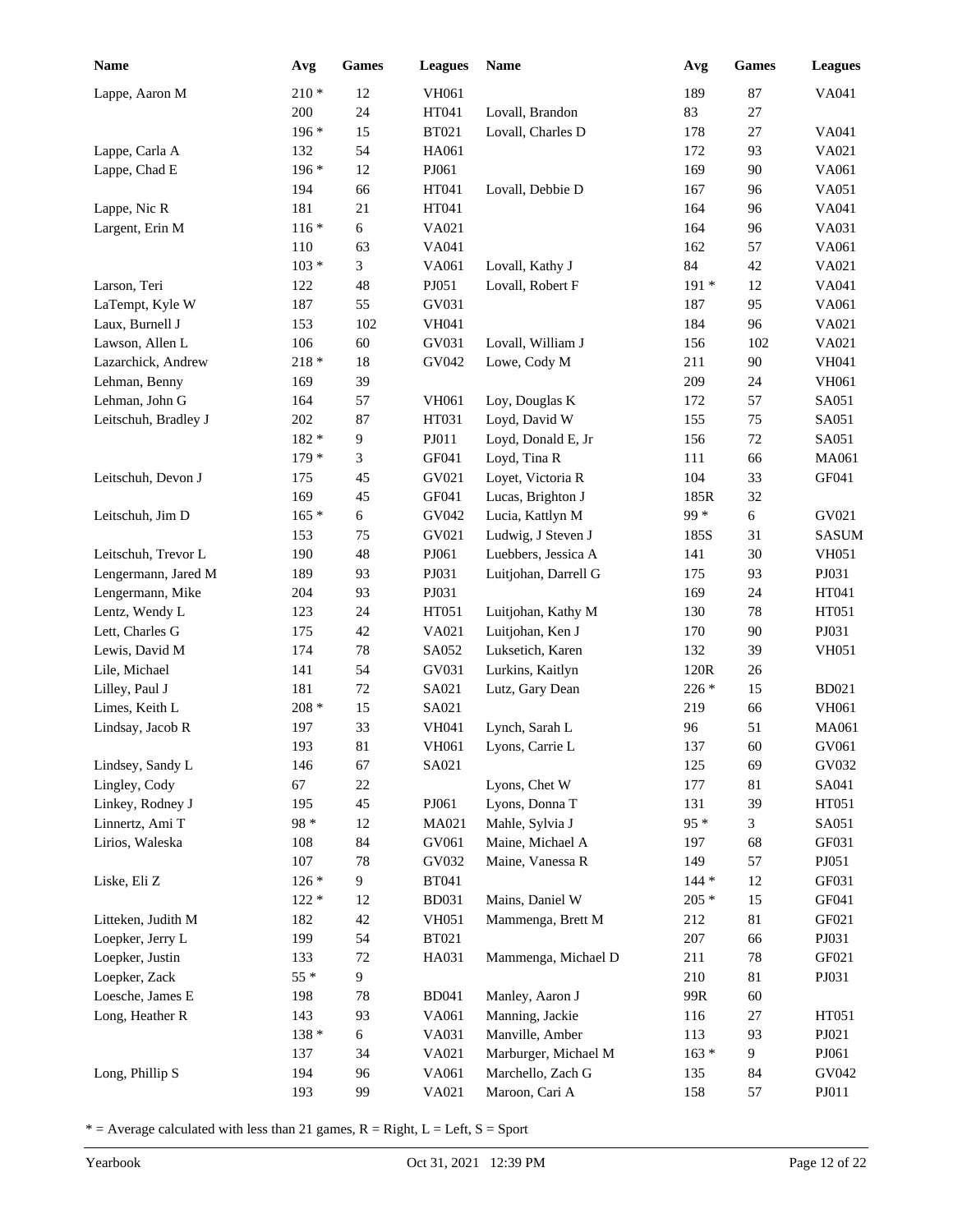| Name                         | Avg        | Games      | <b>Leagues</b> | Name                      | Avg     | <b>Games</b> | <b>Leagues</b> |
|------------------------------|------------|------------|----------------|---------------------------|---------|--------------|----------------|
|                              | 155        | 65         | GF031          | Melton, Aaron A           | 203     | 36           | HT041          |
| Marquardt, William A         | 207        | 75         | GF041          | Mense, Roy A              | 186     | 27           | <b>MA022</b>   |
|                              | 199        | 57         | GV061          | Mensing, Kevin G          | 197     | 72           | VH041          |
| Marshall, Christopher J      | 206        | 39         | HT041          | Merian, Raymond (Butch) H | 167     | 63           | <b>VH041</b>   |
|                              | 185 *      | 9          | VH061          |                           | 163     | 48           | VH061          |
| Marshall, Megan L            | 169        | 12         |                | Meritt, Jim R             | 155     | $78\,$       | SA051          |
|                              | $*{\bf R}$ |            | GV042          |                           | 154     | $78\,$       | SA061          |
| Marti, Linus J               | 164        | 72         |                | Merkle, Bryan A           | $215 *$ | 15           | HT041          |
| Marti, Wayne R               | 201        | 42         | PJ031          |                           | 208     | 57           | PJ061          |
| Martin, Carter               | 124R       | 42         |                | Merkle, Carissa R         | 187 *   | 15           |                |
| Martin, Colton               | 153        | 45         |                | Merkle, Haley A           | 143     | 15           |                |
| Martin, Jeffrey D            | 199        | 72         | SA021          |                           | *R      |              |                |
| Martin, Patty K              | 128        | 96         | VA051          | Merkle, Janae L           | 153     | 54           | HT051          |
| Martin, Shelby               | 143R       | 32         |                | Meseke, Tyler P           | 166     | 87           | VA021          |
| Masching, Emily R            | 189        | 60         | <b>VH051</b>   | Mettler, Andrew A         | 185     | 63           | PJ031          |
| Mason, Andrew N              | $115*$     | 12         | PJ021          | Mettler, Jacob R          | $138*$  | 3            | GF021          |
| Mason, Joel T                | 172        | 63         | HT031          | Mettler, Jordan D         | $186*$  | 6            | GF041          |
| Mason, Megan                 | 119        | 33         | PJ021          | Mettler, Katie M          | 181     | 69           | PJ051          |
| Matecki, Dustin              | 121        | 21         | <b>BT041</b>   | Mettler, Robin M          | 166     | 60           | GF041          |
| Mathis, Tim                  | 164        | 90         | HA031          |                           | 163     | 81           | GF021          |
| Matthews, Christopher L      | $152*$     | 3          | VA021          | Meyer, Braden S           | 156     | 60           | MA022          |
| Maue, Blake J                | 122        | 57         | <b>BD031</b>   | Meyer, Douglas E          | 163     | 75           | SA051          |
| Maue, Brett R                | 214        | 99         | VH061          | Meyer, Steve D            | 126     | 69           | SA051          |
| Maue, Jackie M               | 171        | 57         | <b>VH051</b>   | Meyer, Terry D            | 198     | 69           | HT041          |
| Maue, Rachele                | 125        | 39         | <b>BD041</b>   | Meyer, Wyatt J            | 41      | 34           |                |
| Maue, Ronald J               | 181        | 78         | VH061          | Michels, Jeff R           | 204     | 54           | <b>VH061</b>   |
| Mauer, Brandon J             | 149        | 42         | HA062          | Middleton, Kathy J        | 168     | 72           | SA021          |
|                              | 146        | 42         | <b>MA012</b>   |                           | 167     | 72           | SA041          |
| May, Tracy K                 | $162 *$    | 12         | PJ011          | Middleton, Mark D         | 166     | 39           | MA012          |
| Mayer, Paul J                | 123        | 21         | GF041          | Middleton, Mike S         | $207 *$ | 3            | PJ061          |
| Mazzarella, William (Tony) A | 139 *      | 12         | GV031          | Middleton, Robert L       | 202     | 69           | HT041          |
| McCarthy, Harper             | 56         | 21         |                | Middleton, Shannon L      | $166*$  | 3            | MA012          |
| McCarthy, Michael            | 133        | 26         |                | Mikulait, Leroy C         | 145     | 93           | HT031          |
| McCasland, Lois M            | 141        | 87         | GV032          | Milam, Amanda S           | 104     | 51           | VA051          |
| McClintock, Bradyn S         | 122        | 60         |                | Miller, Bryan H           | 147     | 48           | <b>MA012</b>   |
| McCracken, Ava M             | 83R        | 21         |                | Miller, Dale E            | 168     | 93           | PJ031          |
| McCracken, Beth A            | 142        | 56         | GV032          | Miller, Danielle E        | 166     | 84           | VA051          |
| McCracken, Shane E           | 121        | 18         |                | Miller, Jessica L         | $120*$  | 12           | PJ051          |
|                              | $*{\bf R}$ |            |                | Miller, Jo E              | 117     | 45           | PJ011          |
| McCray, Gerald L, Jr         | 144R       | 25         |                |                           | 113     | 82           | PJ051          |
| McCray, Gerald L, Sr         | 190        | 45         | GV021          | Miller, Nichole L         | 156     | 78           | PJ051          |
| McDonald, John G, Jr         | 181        | 42         | VH061          | Miller, Rachel L          | 112     | 48           | MA012          |
|                              | 176        | 84         | HA052          | Miller, Sandra L          | 129     | 36           | HT051          |
| McDonald, Logan D            | 174R       | 51         |                | Miller, Susan F           | 141     | 36           | VA051          |
| McGill, Darlene M            | $143 *$    | $\sqrt{6}$ | PJ051          | Miller, Tammy L           | 134     | $87\,$       | VA051          |
| Mclean, Maxwell B            | $74*$      | 8          |                | Miller, Thelma L          | 124     | 57           | <b>BD041</b>   |
| McMillen, Jessica C          | 105        | 63         | PJ051          | Mills, Delmar R           | 151     | 69           | VA061          |
| McMullen, Debra              | 136        | 90         | HA051          | Mills, Elizbeth           | 135     | 63           | VA061          |
| McMullen, Margaret L         | 129        | 38         | HA051          | Mills, Kaitlyn E          | $126*$  | 12           | VA061          |
| Meadows, Donna L             | 120        | 36         | <b>BD041</b>   | Mineman, Michael C        | 239 *   | 12           | HA062          |
| Meadows, Todd M              | 162        | 33         | <b>BD041</b>   |                           | 225     | 93           | HA052          |
| Meece, William K             | $217 *$    | 9          | PJ061          | Minor, Allan              | $193*$  | 6            | SA021          |
|                              | $208 *$    | 3          | PJ031          | Missey, Joseph M          | 191     | 90           | HT041          |
|                              |            |            |                |                           |         |              |                |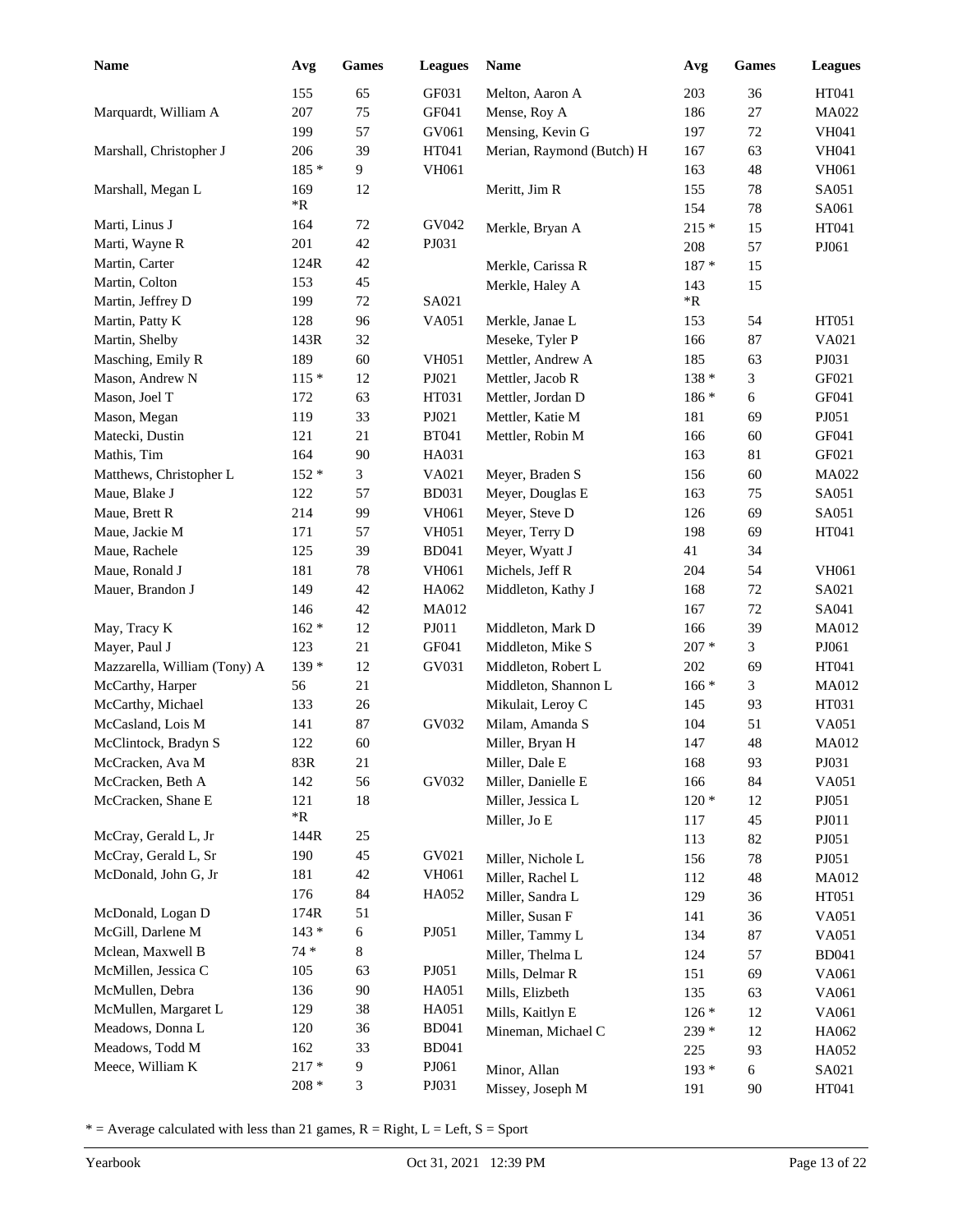| <b>Name</b>             | Avg     | <b>Games</b> | <b>Leagues</b> | Name                  | Avg        | Games  | <b>Leagues</b> |
|-------------------------|---------|--------------|----------------|-----------------------|------------|--------|----------------|
| Missey, Joshua A        | $174*$  | 15           | PJ061          | Myer, Lesley R        | $151*$     | 9      | HT051          |
| Missey, Neela R         | 140     | 55           |                |                       | 148        | 36     | PJ051          |
| Mitchell, Grant G       | 185     | 69           | GV031          | Myer, Mackenzie P     | $168 *$    | 15     | PJ051          |
| Mitchell, Logan B       | $130 *$ | 15           | HT031          | Nattier, Brittanie N  | 162        | 36     | SA021          |
| Moats, Alexis           | 146R    | 32           |                | Nattier, Cathy M      | 142        | 75     | SA021          |
| Mobley, Anthony M       | 131     | 57           | VH061          | Nattier, Steve D      | 190        | $78\,$ | SA021          |
| Mobley, Serena          | 101     | 54           | <b>VH051</b>   | Naylor, Michael A     | 190        | 63     | HT041          |
| Mollett, Curtis E       | 179     | $72\,$       | GV021          | Neeley, Aubree L      | 49 *       | $18\,$ |                |
| Monken, David           | 185     | 93           | HT041          | Neier, Alex D         | 164        | 54     | PJ061          |
| Monken, Michael A       | 193     | 92           | <b>BD021</b>   | Neier, Daniel C       | 172        | 48     | PJ061          |
|                         | 186     | 84           | <b>BT041</b>   | Nelson, Lewis D       | 187        | 96     | GV021          |
| Monroe, Billy J         | 178     | 51           | MA032          |                       | $180 *$    | 12     | GV042          |
| Monroe, Eric T          | $211*$  | 18           | PJ031          | Nestrick, Jascha M    | 147        | 93     | VA051          |
|                         | 201     | 39           | PJ021          | Newby, Daniel W       | 204        | 69     | PJ061          |
| Monroe, Robert D        | 182     | 53           | MA032          |                       | 203        | 99     | PJ031          |
| Monroe, Teresa L        | 137     | 75           | PJ021          | Nichols, Alec         | $140*$     | 15     | GV042          |
| Moore, Angelina M       | 82      | 57           | HA061          | Nicklin, Daniel J     | 192        | 24     | <b>BD041</b>   |
| Moore, Rebekah D        | 139     | 42           | HA061          | Nicoson, Douglas B    | 151        | 45     | GV021          |
| Moore, Terrance R       | 167     | 93           | HT031          | Nihiser, Todd E       | 180        | 33     | HT031          |
| Morgan, Clint E         | 194     | 75           | SA021          | Nimtz, Jacob P        | 214        | 81     | GV042          |
| Morris, Chad A          | 185 *   | 9            | SA041          | Noll, Adam J          | 215        | 82     | PJ021          |
|                         | 179     | 48           | SA021          |                       | 210        | 66     | PJ061          |
| Morton, Troy M          | 239     | 84           | GF021          |                       | 208        | 93     | PJ031          |
|                         | 222     | 45           | PJ061          |                       | 205        | $80\,$ | HT041          |
|                         | $217 *$ | 3            | HT041          | Noll, Alvin G         | 210        | 95     | PJ021          |
|                         | $207 *$ | 3            | PJ031          |                       | 207        | 90     | PJ031          |
| Moss, Griffin A         | 96 *R   | 20           |                |                       | 198        | 41     | PJ061          |
| Moyer, Edgar R          | 203     | 84           | HA021          | Noll, Cathy           | 131        | 90     | PJ021          |
| Mueller, Daren L        | 167     | 39           | HA062          | Norbury, Mark T       | 209        | 44     | HA062          |
| Mueller, Don L          | 155     | 27           | HA062          |                       | 196        | 60     | HA021          |
| Mueller, Jenny R        | 93      | 24           | MA012          | Norbury, Tracy A      | 131        | 57     | HA061          |
| Mueller, Kevin T        | 186     | 36           | MA022          | Nordhaus, Gary M      | 183        | 42     | <b>BT021</b>   |
|                         | 186     | 48           | HA062          | Norrenberns, Tim J    | $207 *$    | 15     | <b>BT041</b>   |
|                         | 180     | 45           | MA012          | Norris, Donna J       | 89         | 21     | VA031          |
| Mueller, Kyle E         | 187     | 27           | HA062          | Nunn, Brock J         | 214        | 60     | HT041          |
|                         | 184     | 48           | MA012          | Nunn, Carey L         | 193        | 60     | <b>VH051</b>   |
| Mueller, Nicholas I     | 133     | 21           | HA062          | Nunn, Dan J           | 208        | 81     | HT041          |
| Mueller, Ronald L       | $183 *$ | 3            | PJ031          |                       | 203        | 36     | VH061          |
| Mueller, Spencer S      | 208     | 99           | PJ031          | Oberlender, Melissa M | 144        | 72     | PJ051          |
| Mueth, Jeffrey A        | $194 *$ | 18           | <b>BD041</b>   | Obermeier, Cameron J  | 123        | $72\,$ | <b>BD031</b>   |
| Mueth, Scott A          | 221     | 83           | <b>BD021</b>   | Obermeier, Connor J   | 141        | 33     | <b>BD031</b>   |
|                         | 212     | 60           | <b>BD041</b>   | Obermeier, Tyler      | 156        | $78\,$ | <b>BD031</b>   |
|                         | 209     | 105          | VH061          | O'Connel, Ashlee L    | $90 *$     | 3      | MA061          |
| Mueth-Poettker, Linda M | 157     | 24           | PJ011          | Ogden, Cynthia S      | 169        | 78     | HA061          |
| Mulliniks, Roy H        | 142     | 93           | HT031          | Ogden, Kevin W, Sr    | 174        | $27\,$ | HA062          |
| Munie, Brandon A        | 206     | 93           | PJ031          | Oglesby, Matt E       | 184        | 87     | GV021          |
| Munie, Larry R          | $215 *$ | 9            | PJ031          | Ohms, Amy Jo L        | 111        | $72\,$ | SA021          |
|                         | 212     | 57           | HT041          |                       | $109 *$    | 3      | SA052          |
| Munro, Ross A           | 215     | $60\,$       | HA031          | Ohms, Larry           | $143*$     | 12     | SA052          |
| Murphy, Julie M         | 146     | 24           | HT051          |                       | 139        | 81     | SA021          |
| Murray, Tom L           | 190     | 66           | GV031          | Olier, Aowyn          | 95R        | 48     |                |
| Murray, Travis J        | 178     | 60           | GV031          | Orr, Evan             | 166        | 14     |                |
| Mutter, Clinton L       | 208     | 66           | HA052          |                       | $*{\bf R}$ |        |                |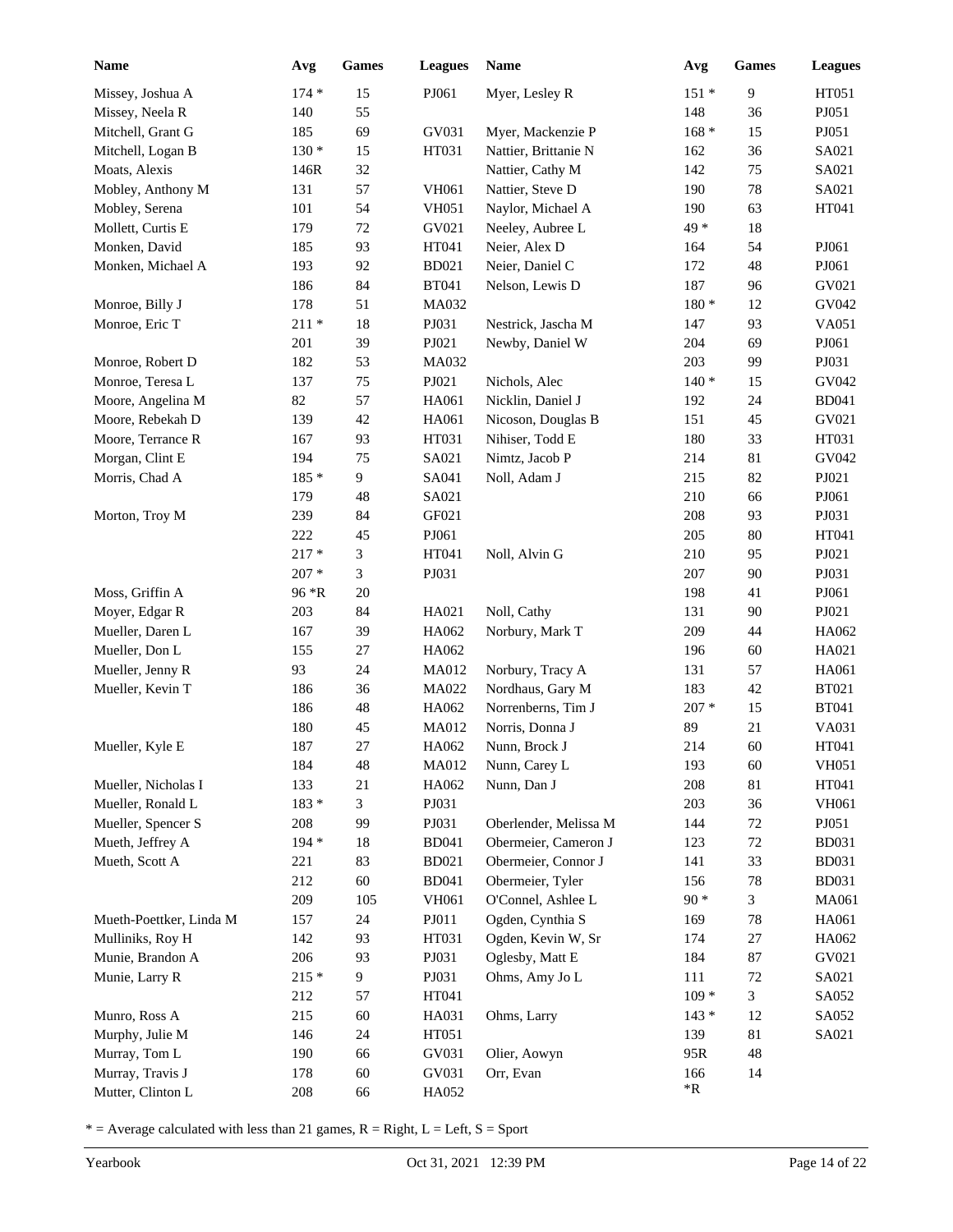| <b>Name</b>               | Avg           | Games          | <b>Leagues</b> | Name                   | Avg     | <b>Games</b> | <b>Leagues</b> |
|---------------------------|---------------|----------------|----------------|------------------------|---------|--------------|----------------|
| Ortmann, Sharon K         | 155           | 102            | <b>VH051</b>   |                        | $179 *$ | 17           | PJ031          |
| Ottenschnieder, Marilyn   | 145           | 102            | <b>VH051</b>   | Poletti, Charlie A     | $81*$   | 20           |                |
| Ottensmeier, Jordan R     | $180 *$       | 9              | VH061          | Poletti, Frankie       | 105     | 24           |                |
| Oulrey, Tabitha N         | 143           | 45             | SA051          | Pollmann, Adam B       | 212     | 69           | VH061          |
| Owens, Donna L            | 121           | 72             | SA021          | Pommer, Derby L        | $39 *$  | 19           |                |
| Pace, Allen M             | $175*$        | 18             | <b>BD031</b>   | Popkess, Ray           | 131     | 66           | GF041          |
| Pace, Dennis (Mike) M     | $188 *$       | 6              | <b>BD031</b>   | Poston, Dena           | 97      | 75           | GF041          |
| Page, Timothy O           | 158           | 81             | SA041          | Poston, Robie          | 161     | 84           | GF041          |
|                           | $141 *$       | 9              | SA021          |                        | 156     | 87           | GF021          |
| Pannier, Michael L        | 159           | 38             | MA061          |                        | $143 *$ | 6            | GF031          |
| Paolucci, Sherri D        | $141*$        | 12             | SA021          | Potter, Allison L      | 96      | 63           | MA061          |
| Pas, Jordan               | 138R          | 32             |                | Potter, Jacob          | 127     | 63           | MA061          |
| Paslay, LaTisha L         | 150           | 81             | VA051          | Potthast, Simon E      | 130     | 27           | GF031          |
| Patterson, Abygale L      | 116R          | 60             |                |                        | $120*$  | 14           | GF021          |
| Patterson, Delany J       | 83            | 59             |                |                        | $118 *$ | 3            | GF041          |
| Patterson, Nicholas G     | 139R          | 60             |                | Powers, Carl D         | 178     | 51           | <b>BT021</b>   |
| Paulson, Olivia A         | 149R          | $30\,$         |                |                        | 175     | $72\,$       | <b>BT041</b>   |
| Payne, Jamie L            | 192           | 21             | HA061          | Prater, Jonathan C     | $120*$  | 15           | GV021          |
| Payne, Jayce L            | 42            | 38             |                | Price, Erika           | 129     | 32           |                |
| Payne, Justen L           | 191           | 36             | HA062          | Profancik, Alan J, Jr  | 196     | 42           | SA021          |
| Peacock, Randall A        | 210           | 42             | HA062          | Proffitt, Brian R      | 218     | 57           | PJ021          |
| Peck, Shelly M            | $215*$        | 6              | PJ021          |                        | 214     | 42           | HT041          |
| Pelate, Mike P            | 146           | 42             | <b>BD041</b>   | Proffitt, Dana L       | 205     | 78           | GF041          |
| Pelot, Pamela S           | 112           | 54             | HT051          |                        | 194     | 99           | PJ021          |
| Penberthy, Laura J        | 124           | 90             | PJ051          | Pruett, John W         | 188     | 60           | PJ011          |
| Penk, Edward J            | 189           | 87             | <b>BT021</b>   | Pruett, Laura D        | 168     | 57           | PJ011          |
|                           | 187           | 81             | <b>BT041</b>   |                        | $167 *$ | 15           | PJ051          |
| Pennington, Carolyn L     | 133           | 39             | <b>VH051</b>   | Pruett, Sylvia A       | 135     | 91           | VA031          |
| Peppenhorst, Kelsey M     | 113           | 45             | VH051          | Pulcher, Kristi L      | 107     | 39           | HA061          |
| Persing, Robert E         | 188           | 57             | <b>VH041</b>   | Purdue, Dale Eugene    | 156     | 81           | SA021          |
| Peters, Magdalene D       | $109 *$       | 18             | <b>VH051</b>   | Purintun, Cory J       | 200     | 48           | SA021          |
| Peters, Steven M          | 163           | 90             | VA021          | Rabenort, Jeff         | $155*$  | 9            | <b>BD031</b>   |
| Petroshi, Stryder L       | 115           | 43             |                | Rakers, Bailie         | 121     | 45           | GV032          |
| Phelps, Doyel Keith       | 160           | 81             | SA051          | Rakers, Darrin C       | 188 *   | 15           | HA021          |
| Phillips, Becky L         | 133           | 81             | SA021          | Rakers, Deborah J      | 125     | 45           | <b>VH051</b>   |
| Phillips, Bradley S       | 214           | 39             | VH061          | Rakers, Gage           | 121R    | 55           |                |
|                           | $201 *$       | 18             | GV031          | Rakers, Jameson T      | 220     | 33           | HA052          |
|                           | 197           | 36             | HA052          |                        | 215     | 24           | HA021          |
| Phillips, Brenden         | 152R          | 46             |                |                        | 213     | 42           | HA062          |
| Phillips, Heavenly        | 144R          | $28\,$         |                |                        | 212     | 48           | HA031          |
| Phillips, Hilda M         | $84\,^{\ast}$ | 18             | VA041          |                        | $191*$  | 3            | PJ031          |
| Phillips, Keith E         | 183           | 78             | SA021          | Rakers, Jeremy A       | 208     | 69           | HA021          |
| Phillips, Merton (John) J | 163           | 90             | HT041          | Rakers, Jeremy (SAC) A | 215     | 45           | HA062          |
| Pickens, Keith L          | 188           | 108            | VH061          |                        | 212     | $30\,$       | HA052          |
| Pickett, Don W, II        | $155*$        | $\overline{9}$ | PJ061          |                        | 212     | 54           | HA031          |
| Pickett, Jordan D         | $196 *$       | 15             | SA021          |                        | 209     | 36           | HA021          |
|                           | 189           | 84             | SA052          | Rakers, Keith R        | 212     | $80\,$       | <b>BD041</b>   |
| Pieszchalski, Adam L      | 155           | 51             | <b>BT041</b>   | Rakers, Michael J      | $225 *$ | 9            | <b>BD041</b>   |
| Pingsterhaus, Geri        | 108           | 33             | <b>VH051</b>   | Ramsey, Drake M        | 127     | 27           | VA021          |
| Plahm, Dylan H            | 220           | $72\,$         | SA041          | Randant, Dustin G      | 189 *   | 18           | HT041          |
|                           | 218           | 69             | SA021          | Rapien, Denise         | 122     | 39           | HT051          |
|                           | $210 *$       | 12             | SA061          | Rapien, Mary           | 98      | 56           | HT051          |
| Poettker, Gary C          | 191           | 33             | PJ011          | Ratermann, Alice M     | 192     | 99           | <b>VH051</b>   |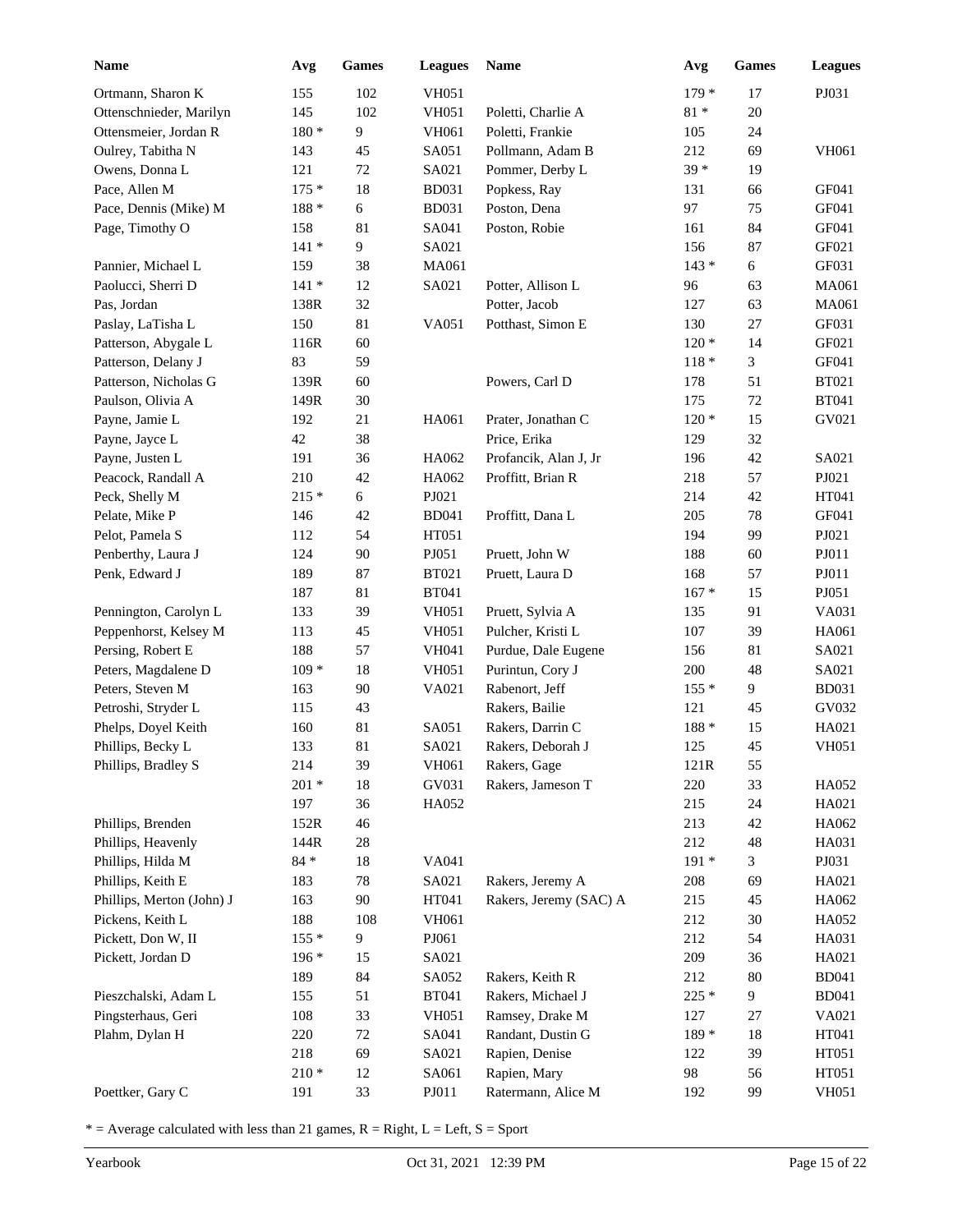| 118<br>60<br><b>VH051</b><br>Richter, Scott J<br>221<br>45<br>Ratermann, Eileen L<br><b>VH051</b><br>215<br>87<br>Ratermann, Jaclyn<br>187<br>60<br>$173 *$<br>12<br>189 *<br>3<br>Ratermann, Ronald J<br>PJ031 | <b>VH061</b><br>VH041<br>HA021<br>GF021<br>GF021 |
|-----------------------------------------------------------------------------------------------------------------------------------------------------------------------------------------------------------------|--------------------------------------------------|
|                                                                                                                                                                                                                 |                                                  |
|                                                                                                                                                                                                                 |                                                  |
|                                                                                                                                                                                                                 |                                                  |
| <b>BT021</b><br>Ricke, Julie<br>39<br>Ray, Andrew N<br>151<br>69<br>178                                                                                                                                         |                                                  |
| $132 *$<br>$\epsilon$<br>HA052<br>Ricke, Kevin P<br>211<br>66                                                                                                                                                   |                                                  |
| SA021<br>203<br>48<br>Reagan, Ray (Odie)<br>174<br>69                                                                                                                                                           | PJ031                                            |
| Reckling, Colton S<br>228 *<br>3<br><b>BT041</b><br>197<br>27                                                                                                                                                   | PJ061                                            |
| <b>BT021</b><br>33<br>201<br>75<br>Rickhoff, Brent K<br>193                                                                                                                                                     | <b>BT021</b>                                     |
| 24<br>HA052<br>42<br>190<br>Rickhoff, Mark G<br>199                                                                                                                                                             | <b>BT021</b>                                     |
| 90<br><b>BT021</b><br>Rickhoff, Riley J<br>24<br>Reckling, Zane R<br>192<br>179                                                                                                                                 | <b>BT021</b>                                     |
| 51<br><b>BT041</b><br>Riechmann, Kirk A<br>9<br>189<br>$174*$                                                                                                                                                   | MA022                                            |
| HA052<br>183<br>39<br>168<br>27                                                                                                                                                                                 | <b>BD031</b>                                     |
| 30<br>Reding, Chad M<br>213<br>84<br>PJ021<br>Riechmann, Logan T<br>131                                                                                                                                         | MA022                                            |
| 203<br>99<br>PJ031<br>Riechmann, Mathew T<br>$140*$<br>18                                                                                                                                                       | <b>BD031</b>                                     |
| 54<br>PJ031<br>Redmond, Brendan J<br>211<br>Riechmann, Zachary<br>$112 *$<br>15                                                                                                                                 | <b>BD031</b>                                     |
| PJ031<br>Riegel, Tanya<br>Redmond, Kyle J<br>202<br>90<br>103<br>42                                                                                                                                             | MA061                                            |
| Reed, Blair D<br>MA061<br>Rieke, Nancy A<br>33<br>138<br>72<br>140                                                                                                                                              | GF031                                            |
| $80\,$<br>Reed, Brenda M<br>125<br>21<br>MA061<br>134                                                                                                                                                           | HT051                                            |
| Reed, Kayne A<br>80<br>21<br>Riggins, Scott M<br>182<br>66                                                                                                                                                      | GV031                                            |
| $72\,$<br>SA051<br>Riggs, Cherie M<br>Reed, Neely T<br>162<br>127<br>60                                                                                                                                         | HT051                                            |
| Ringler, Maren J<br>Reeves, Aaron L<br>188<br>51<br>SA061<br>50<br>30                                                                                                                                           |                                                  |
| PJ061<br>Rinne, Brian D<br>Reeves, Brandon K<br>193<br>84<br>219<br>48                                                                                                                                          | <b>BT041</b>                                     |
| MA061<br>Reeves, Brittany R<br>104<br>48<br>198<br>21                                                                                                                                                           | HA031                                            |
| PJ061<br>30<br>Reeves, Mark S<br>170<br>75<br>194                                                                                                                                                               | VH061                                            |
| $216*$<br>3<br>Reeves, Tom D<br>124<br>72<br>MA061<br>Rinne, Keith A                                                                                                                                            | HA021                                            |
| 47<br>Rehkemper, Dustin<br>145<br>210<br>54                                                                                                                                                                     | HA062                                            |
| 201<br>87<br>Rehkemper, Griffin<br>102<br>41                                                                                                                                                                    | HA031                                            |
| PJ011<br>$197*$<br>3<br>Rehkemper, Jeff E<br>54<br>195                                                                                                                                                          | <b>VH041</b>                                     |
| GV042<br>178<br>54<br>Rinnert, Steve D<br>$206 *$<br>12                                                                                                                                                         | GF021                                            |
| Rehkemper, Jennifer C<br>$27\,$<br>39<br>153<br>PJ011<br>198                                                                                                                                                    | GF041                                            |
| $140*$<br>15<br>GV032<br>42<br>Ripperda, James B<br>172                                                                                                                                                         | <b>BT021</b>                                     |
| Rehkemper, Norbert F<br>102<br>VH061<br>143<br>164<br>36                                                                                                                                                        | <b>VH041</b>                                     |
| Reinacher, Dean<br>194<br>36<br>PJ031<br>Ripperda, Kyle M<br>189<br>81                                                                                                                                          | PJ021                                            |
| 188<br>87<br>PJ061<br>$160*$<br>6                                                                                                                                                                               | PJ031                                            |
| $76*$<br>6<br><b>BT041</b><br>$176 *$<br>6<br>Renth, Jaydon W<br>Rittis, Nathaniel R                                                                                                                            | VA021                                            |
| <b>BT041</b><br>Renth, Michael J, Sr<br>170<br>63<br>Rittis, Samantha R<br>152R<br>60                                                                                                                           |                                                  |
| Renth, Reese<br>$81\,$<br>36<br>$187 *$<br>15<br>Ritzheimer, Randy D                                                                                                                                            | HA052                                            |
| 33<br><b>BT041</b><br>Renth, Ryan B<br>196<br>173<br>42                                                                                                                                                         | VH061                                            |
| 179<br>Renth, Stanley A<br>167<br>63<br><b>BT041</b><br>Roach, Aaron A<br>66                                                                                                                                    | PJ011                                            |
| 81<br>Renth, Thomas D<br>171<br><b>BT041</b><br>Roach, Cynthia A<br>122<br>66                                                                                                                                   | GV032                                            |
| Reuss, Rich F<br>$161 *$<br>6<br><b>BD031</b><br>Roach, Jamie L<br>151<br>66                                                                                                                                    | PJ011                                            |
| Reynolds, Derek<br>197<br>30<br>HA062<br>Roach, John R<br>203<br>21                                                                                                                                             | <b>BT021</b>                                     |
| 93<br>199<br>180<br>HA021<br>24                                                                                                                                                                                 | <b>BT041</b>                                     |
| $164 *$<br>90<br>Reynolds, Leigh V, II<br>18<br><b>BD031</b><br>Roach, Katie L<br>109                                                                                                                           | GV032                                            |
| Richardson, Robert A<br>108<br>VA021<br>Roady, Christopher M<br>81<br>196<br>217                                                                                                                                | VH041                                            |
| 99<br>193<br>VA041<br>Robards, Kelley D<br>88<br>149                                                                                                                                                            | PJ021                                            |
| Robards, Thomas M<br>$72\,$<br>Richardson, Ted E<br>$72\,$<br>SA052<br>208<br>146                                                                                                                               | PJ021                                            |
| Richey, Diana L<br>$72\,$<br>PJ051<br>Robbins, Joseph W<br>$72\,$<br>172<br>199                                                                                                                                 | PJ061                                            |
| $72\,$<br>Roberds, Randy J<br>$30\,$<br>Richter, Bernard A<br>202<br>VH061<br>164                                                                                                                               | PJ061                                            |
| 202<br>87<br>VH041<br>Roberts, Bryan T<br>118<br>$72\,$                                                                                                                                                         | GV031                                            |
| Roehrig, Rob<br>Richter, Kyle E<br>187<br>45<br>MA012<br>169<br>60                                                                                                                                              | MA022                                            |
| Rogers, Billy J<br>185<br>63<br>MA032<br>140<br>$72\,$                                                                                                                                                          | SA052                                            |
| $176*$<br>9<br>HA062<br>Rogier, Amy S<br>146<br>51                                                                                                                                                              | HT051                                            |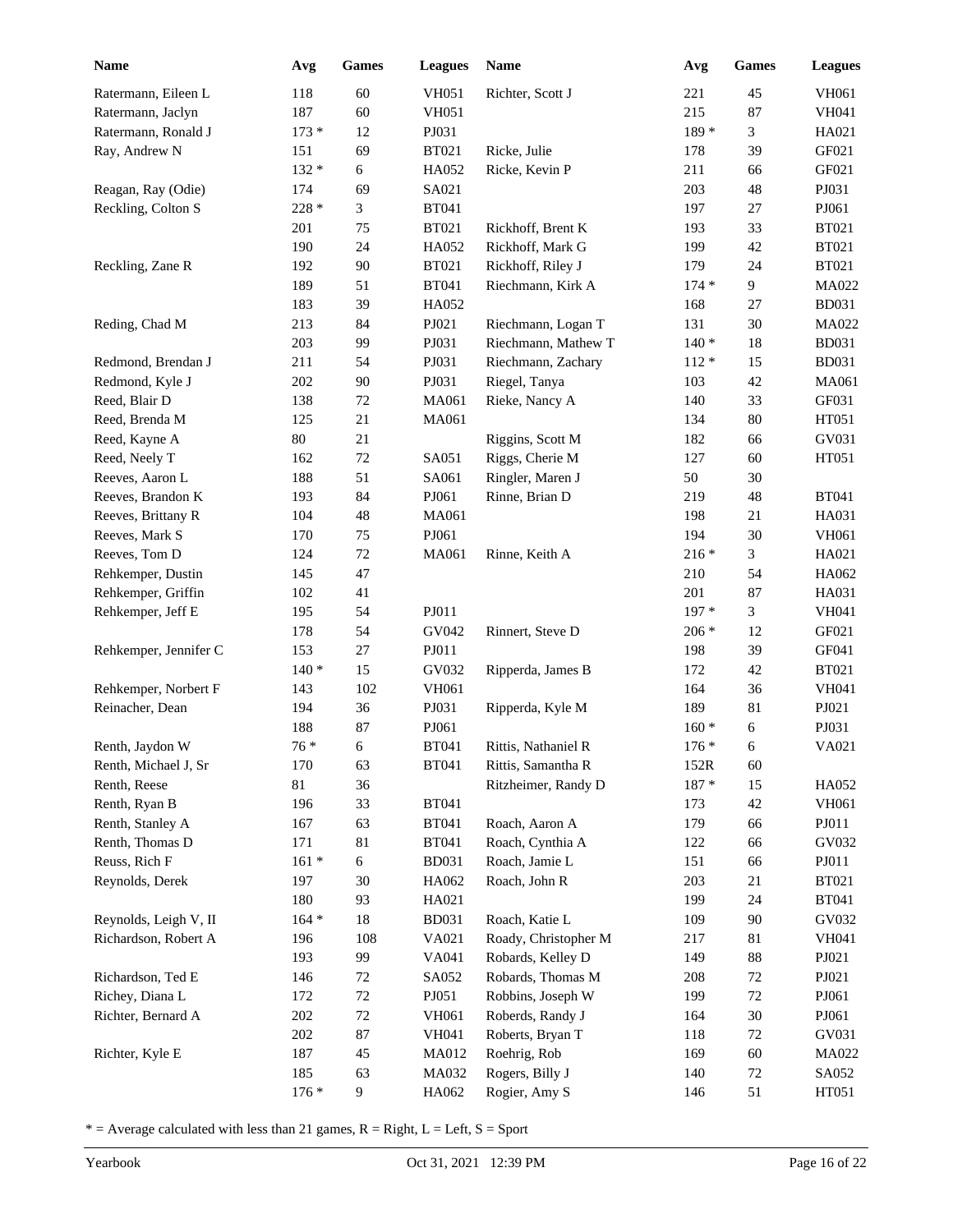| <b>Name</b>                 | Avg     | <b>Games</b>     | <b>Leagues</b> | Name                    | Avg                       | <b>Games</b> | <b>Leagues</b>               |
|-----------------------------|---------|------------------|----------------|-------------------------|---------------------------|--------------|------------------------------|
|                             | $144 *$ | 12               | PJ051          | Schaeffer, Austin       | 169                       | 27           | MA022                        |
| Rohe, Michelle A            | 148     | 48               | HA051          | Schilling, Denise L     | 116                       | 96           | VA061                        |
| Rohr, Nick R                | 181     | 63               | MA022          |                         | 113                       | 84           | VA021                        |
| Rollinson, Jaeda N          | 149R    | 32               |                | Schisler, Ashley L      | 133                       | 48           | GV032                        |
| Rommerskerchen, David M, Jr | 184     | 26               | PJ011          | Schlemer, Mark          | 176                       | 84           | PJ031                        |
| Rommerskirchen, Konner A    | 152R    | 60               |                | Schmidgall, Jordan J    | 186                       | 78           | PJ021                        |
| Rommerskirchen, Sue         | 149     | 69               | HT051          | Schmidgall, Rita R      | 222                       | 90           | PJ021                        |
| Roney, Roger                | 182 *   | 15               | GF041          | Schmidt, Austin A       | 171                       | 57           | HT031                        |
|                             | $174*$  | 12               | HT041          | Schmidt, Brian N        | 205                       | 93           | PJ031                        |
| Rongey, Brian P             | 177     | 27               | MA012          |                         | 198 *                     | 3            | PJ061                        |
| Rosado, Jose E, Jr          | $133*$  | 12               | GV021          | Schmitt, Dane L         | 181                       | 99           | VA021                        |
| Rosen, Daniel A             | 201     | 51               | HA031          | Schmitt, Gerald A       | 201                       | 102          | PJ031                        |
|                             | 198 *   | 3                | <b>VH041</b>   |                         | 189                       | $21\,$       | PJ011                        |
|                             | $196*$  | 3                | HA062          | Schmitt, James H        | 189                       | 51           | PJ031                        |
| Ross, Kennedy G             | 83      | 40               |                | Schmitt, Judy A         | 179                       | 99           | PJ021                        |
| Ross, Lisa M                | 90      | 48               | HA061          |                         | 167                       | 93           | PJ051                        |
| Ross, Reagan A              | 66      | 39               |                | Schmitt, Rebecca A      | 157                       | 81           | HA051                        |
| Rossel, Alex M              | $123*$  | 15               | <b>BD031</b>   | Schmitt, Scott A        | 220                       | 93           | PJ031                        |
| Rothenbach, Rich K          | 197     | 93               | VH061          | Schmitz, Brandon M      | $203 *$                   | 6            | <b>BT021</b>                 |
| Rouggly, David W            | 186     | 51               | PJ031          |                         | 202                       | 63           | SA021                        |
|                             | 175     | 39               | PJ011          | Schneider, Pamela       | 139                       | 24           | PJ051                        |
| Rouggly, Jody R             | 112L    | 57               | PJ011          | Schoenherr, Ronald A    | 183                       | 24           | <b>BD031</b>                 |
|                             | 105L    | 75               | PJ051          | Schomaker, James J      | 184                       | 87           | <b>BT041</b>                 |
| Rufer, Gary L               | 186     | 87               | HT031          | Schott, Marlee L        | 128                       | 29           |                              |
| Russo, Matthew              | 243     | 33               | HA062          | Schrempp, Danny L       | 173                       | 57           | MA032                        |
| Rutz, Clara R               | 164     | 90               | PJ051          | Schroeder, Braden M     | 177                       | 39           | <b>BT021</b>                 |
| Rutz, Kali R                | 159     | 51               | GF041          | Schrumpf, Justin D      | 198 *                     | 3            | PJ061                        |
|                             | $157*$  | 18               | GF021          |                         | $163*$                    | 18           | GF041                        |
| Rutz, Kayla R               | $180*$  | 3                | PJ011          | Schrumpf, Pam S         | 185                       | 54           | PJ011                        |
|                             | 169     | 81               | PJ051          |                         | 185                       | 65           | PJ051                        |
|                             | $165*$  | 9                | PJ021          | Schrumpf, Ronald W      | 129                       | 54           | PJ011                        |
| Rutz, Kris A                | 118     | 27               | GF021          | Schuchmann, Christina K | 103                       | 15           | VA031                        |
| Rutz, Timothy L             | 214     | 66               | PJ061          |                         | *R                        |              |                              |
|                             | 213     | 84               | HT041          |                         | $97 *$                    | 3            | VA041                        |
| Sagovac, James J            | 179     | 93               | PJ061          |                         | 78L                       | 63           | VA031                        |
| Salapatek, Lawrence J       | 193     | $81\,$           | SA021          | Schukar, Quentin N      | 183                       | 84           | HT031                        |
| Sallee, Corey M             | 110     | 57               | PJ021          | Schulte, Hannah R       | 114                       | 57           | <b>VH051</b>                 |
| Sanders, Daisy              | $97 *$  | $\overline{9}$   | MA021          | Schulte, Tracy          | 144                       | 60           | <b>VH051</b>                 |
| Sandifer, Matt              | 133     | 63               | GV031          | Schumacher, Grant       | 116                       | 69           | GF041                        |
| Santel, Dan D, Jr           | $200 *$ | 18               | HA062          | Seabaugh, Kyle J        | 107                       | 60           |                              |
|                             | 190     | 54               | <b>BD041</b>   | Sefton, Karen K         | $149*$                    | 9            | VA051                        |
| Sarhage, Matt               | 104     | $71\,$           | GF041          |                         | 145                       | 90           | VA031                        |
| Sauls, Andrew K             | 174     | 30               | PJ061          | Segelhorst, John F      | $185 *$                   | 18           | <b>BD031</b><br><b>BD031</b> |
| Sauter, Sarah               | 166R    | 32               |                | Segelhorst, Joseph M    | $220*$                    | 9            |                              |
| Savard, Daniel A            | $109 *$ | $\boldsymbol{9}$ | <b>BD031</b>   | Segelhorst, Michael J   | $111*$                    | 3            | <b>BD031</b><br>GV032        |
| Sax, Susan B                | $119*$  | $\sqrt{6}$       | MA061          | Sewell, Peggy           | 124                       | 96           |                              |
| Scattergood, Nina C         | 107     | 84               | SA052          | Sexton, Brandi S        | 182<br>173                | 96<br>93     | GV061<br>GV032               |
| Schaal, Ryan G              | 176     | $78\,$           | HT031          | Sexton, Chad E          | $204 *$                   |              | GV021                        |
| Schaefer, Evelyn E          | 150     | 63               | HA051          |                         | 194L                      | 3<br>48      | GV042                        |
| Schaefer, Heath M           | 178     | 102              | <b>VH041</b>   |                         | 192                       | 57           | GV061                        |
| Schaefer, Lee R             | 151     | 75               | VH041          |                         |                           |              | GV042                        |
| Schaefer, Seth A            | 202     | 102              | <b>VH041</b>   |                         | 152<br>$\,{}^*\mathrm{R}$ | 12           |                              |
| Schaefer, Thomas J          | 189     | 57               | MA032          |                         |                           |              |                              |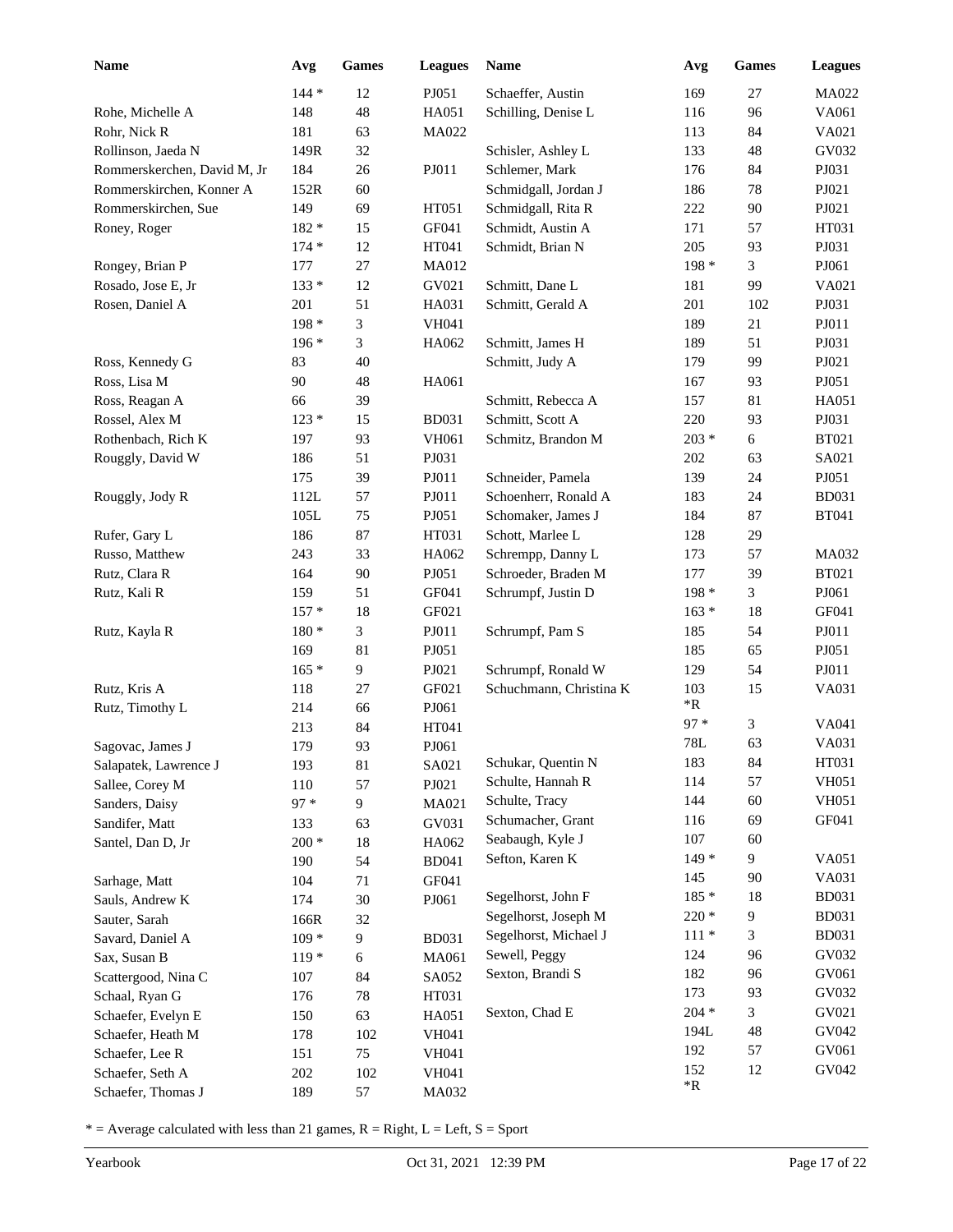| <b>Name</b>             | Avg        | Games            | <b>Leagues</b> | Name                                | Avg               | Games    | <b>Leagues</b> |
|-------------------------|------------|------------------|----------------|-------------------------------------|-------------------|----------|----------------|
| Sexton, Ty A            | 209R       | 69               | GV042          | Smith, Chris T                      | 203               | 48       | SA041          |
|                         | 205R       | 72               | GV021          |                                     | 198               | $78\,$   | SA021          |
|                         | 152        | 12               | GV021          | Smith, David J, Jr                  | 189               | 81       | HA021          |
|                         | *L         |                  |                | Smith, David J, Sr                  | 178               | 33       | HA021          |
|                         | 141L       | 21               | GV042          | Smith, Dillon T                     | 202               | $27\,$   | <b>BT021</b>   |
| Shafer, Charles L       | 194        | 42               | SA021          |                                     | $185 *$           | 18       | HA021          |
| Shaw, Christopher E     | 179        | 51               | GV061          | Smith, Ellianna B                   | $61 * R$          | $20\,$   |                |
| Shaw, Marshal W         | 194        | 54               | HA052          | Smith, Kayla R                      | 192S              | 35       | <b>SASUM</b>   |
| Shepard, Gavin          | 99R        | 28               |                | Smith, Kyle J                       | 179               | 30       | HA052          |
| Shirley, Jason L        | 182        | 30               | HA062          |                                     | $178*$            | 15       | HA021          |
|                         | 179        | 51               | HA021          | Smith, Michael W                    | 187               | 81       | SA061          |
| Shirley, Lynn M         | 158R       | 48               |                | Smith, Mikael J                     | 107               | 53       |                |
|                         | 155R       | 45               |                | Smith, Robert N                     | 204               | 90       | <b>VH041</b>   |
| Shirley, Mason W        | 103R       | 47               |                |                                     | 193               | 90       | HA021          |
|                         | 103R       | 54               |                | Smith, Ryne M                       | 204               | 60       | SA021          |
| Shirley, Steven R       | 71         | 38               |                | Smith, Todd                         | 190               | 72       | SA041          |
|                         | 69         | 32               |                |                                     | 187               | 81       | SA021          |
| Shoemaker, Colton       | 180R       | 32               |                | Smith, Vera L                       | 157               | $72\,$   | SA021          |
| Shoemaker, Kayla        | 154R       | 32               |                |                                     | 153               | 71       | SA041          |
| Showers, Juanita        | 117        | 36               | GF021          | Snider, Trapper L                   | 147               | 33       | VA021          |
| Shubert, Evan           | $153*$     | 18               | <b>BD031</b>   | Snitka, John J                      | $171*$            | 3        | GV042          |
| Shults, Troy D          | 199        | 51               | SA052          | Snow, Rodney D                      | 172               | 48       | VA061          |
|                         | $192*$     | 20               | SA041          | Snow, Skylor                        | 123               | 35       | GV031          |
| Shuppert, Marcie M      | 155        | 93               | PJ021          | Soden, Alyson M                     | 190               | 66       | PJ051          |
|                         | 151        | $72\,$           | PJ051          | Soden, Michael A                    | 223               | 30       | PJ031          |
| Siebert, Benson T       | $87 *$     | 20               |                |                                     | 222               | 51       | PJ061          |
| Siebert, Gary W         | 136        | 27               | GV021          |                                     | 218               | 45       | HT041          |
| Siebert, Kade S         | $69*$      | 20               |                | Sopiars, Aleksandr D                | $198*$            | 3        | HA052          |
| Sigrist, Dylan C        | 186        | 78               | SA061          | Sopiars, Joseph D                   | 206               | 39       | HA052          |
| Sigrist, Jason B        | 175        | 66               | SA061          |                                     | 199               | 63       | HA021          |
| Silch, Shawn M          | $205 *$    | 12               | PJ011          | Spainhour, T Allen                  | 159               | 81       | GV021          |
| Simmonds, Jake          | $66 *$     | 8                |                | Spence, Janette                     | 159               | 90       | VA031          |
| Simmonds, Kyle D        | $70 *$     | 8                |                |                                     | 158               | 95       | VA021          |
| Simmons, Daniel L       | 203        | 81               | HT041          | Spencer, Garrett T                  | 156L              | 33       | HT041          |
| Simmons, Dennis H       | 206        | 90               | HT041          |                                     | 138L              | 93       | PJ061          |
|                         | $205 *$    | 3                | PJ061          | Spencer, Tracie L                   | $81\,$ *          | 6        | VA031          |
| Simmons, Zach W         | 126        | 42               | PJ061          | Spinner, Stephen A                  | 155               | 48       | SA051          |
| Sinclair, Adam D        | $200 *$    | $\overline{9}$   | MA032          | Spirek, Bridgette K                 | 173               | 54       | <b>VH051</b>   |
|                         | 192        | 66               | MA061          | Spirek, Larry J, Sr                 | 171               | 96       | VH061          |
| Sindel, Daniel L        | 191        | 75               | MA022          | Spirek, Lawrence J, Jr              | 214               | 87       | VH061          |
| Sitton, Tiffany E       | 188        | 66               | MA032          | Spratt, Elyse E                     | 59 *R             | 12       |                |
| Skabialka, Jason C      | 109        | 33               | GV032          | Spratt, Tucker W                    | 121<br>$*{\bf R}$ | 10       |                |
| Slatton, Chris A        | 191        | 57<br>51         | SA021<br>GV021 |                                     |                   |          | VA021          |
| Slatton, Ken E          | 183<br>183 | 80               | GV021          | Springman, Evan W<br>Stacey, Pamela | 157<br>123        | 90<br>39 | MA012          |
| Slatton, Traci M        | 66         | $87\,$           | GV032          | Stacey, Timothy A                   | 139               | 42       | MA012          |
| Sleeper, Ryan C         | $155*$     | 12               | HA031          | Stahlhut, Brian K                   | 221               | 78       | PJ031          |
| Sligar, Justin T        | $203 *$    | $\epsilon$       | SA061          | Staley, Ryan D                      | 212               | 63       | HA062          |
|                         | 197        | $72\,$           | SA021          | Stamps, Kimberly                    | 98                | 39       | <b>VH051</b>   |
|                         | 195 *      | $\boldsymbol{9}$ | SA041          | Stanfel, Michelle M                 | 110               | 33       | MA012          |
| Sligar, Thomas (Fred) F | $202 *$    | 6                | SA041          | Stefanisin, Alicia L                | 122               | 38       | GV032          |
|                         | 190        | 68               | SA021          | Stefanisin, Kenzi                   | 109R              | 40       |                |
| Smith, Aiden M          | 48R        | 33               |                | Stefanisin, Kevin                   | 151               | 32       | GV031          |
|                         |            |                  |                |                                     |                   |          |                |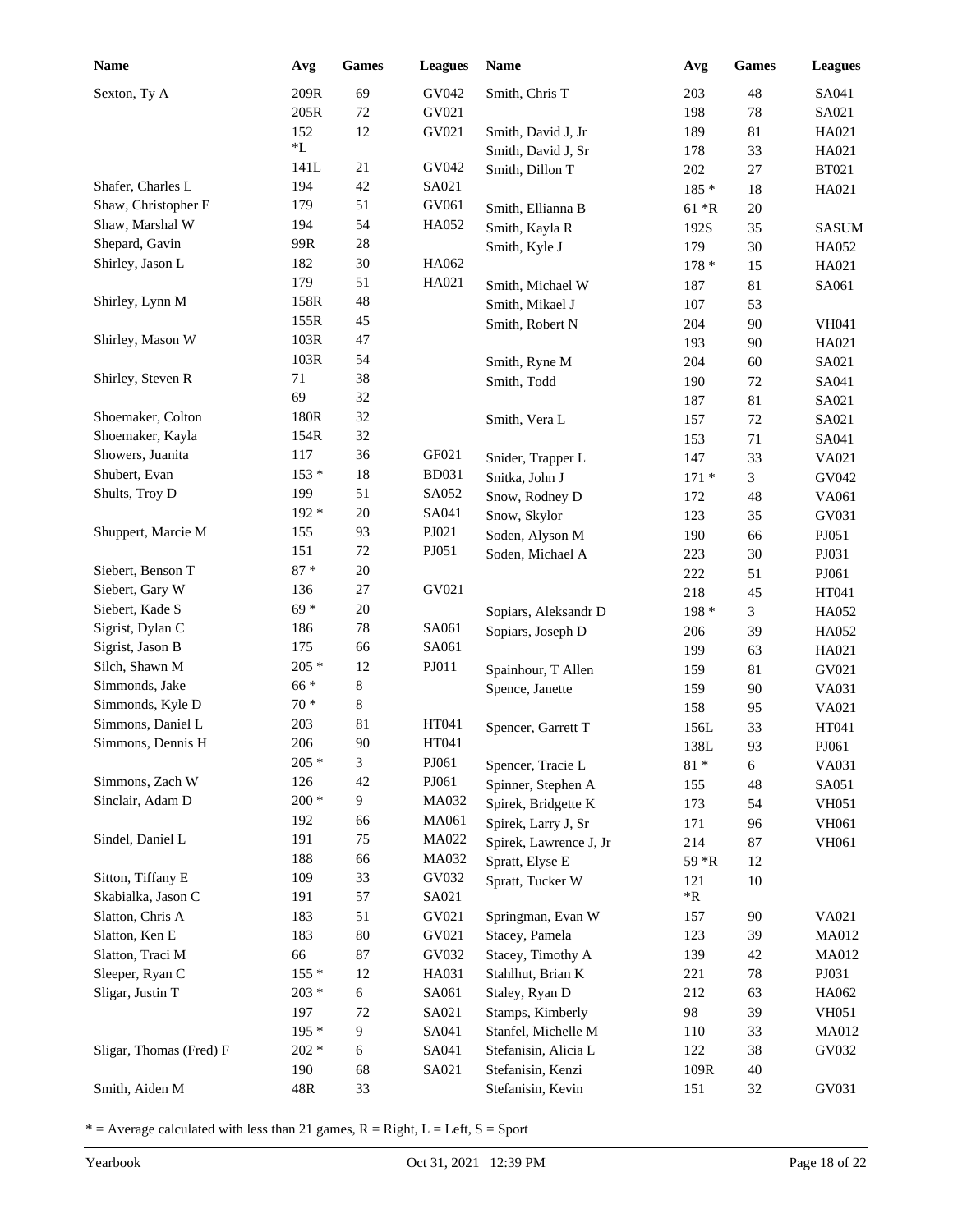| Name                      | Avg        | Games  | <b>Leagues</b> | <b>Name</b>          | Avg                | <b>Games</b> | <b>Leagues</b> |
|---------------------------|------------|--------|----------------|----------------------|--------------------|--------------|----------------|
| Stefanisin, Ramzi         | 122R       | 42     |                | Swift, Michael W     | 209                | 67           | SA061          |
| Stein, Brittney           | $160 *$    | 15     | PJ051          | Synder, Micah        | 115                | 14           |                |
| Stein, Sara J             | 145        | 87     | PJ051          |                      | $\,{}^*\mathrm{R}$ |              |                |
| Steinbruegge, Charles R   | $212 *$    | 9      | PJ031          | Talbott, Harold      | 181                | 66           | GV031          |
| Steinkamp, Arnold H       | $151*$     | 3      | <b>BT041</b>   | Tally, Emma G        | 69                 | 32           |                |
| Stempel, Hoyt T           | 55         | 34     |                | Tally, Lyla          | 43                 | $28\,$       |                |
| Stempel, Ilah             | 22         | 26     |                | Tanner, Tyler        | 167R               | 24           |                |
| Stephens, Owen A          | $136*$     | 15     |                | Tate, Maggie R       | 67                 | 60           |                |
| Stewart, Jennifer A       | 144        | 84     | PJ051          | Tate, Rachel R       | $102 *$            | $18\,$       | <b>MA012</b>   |
| Stewart, Keith D          | 165        | 82     | SA052          | Tatman, Michael R    | 183                | 63           | SA052          |
| Stewart, Travis E         | 142        | 96     | VA021          | Tawjareon, Chariya   | $127*$             | 9            | SA021          |
| Stich, April A            | 150        | 42     | GV061          | Taylor, Coleen R     | 146                | 51           | <b>VH051</b>   |
|                           | $125*$     | 12     | GV032          | Taylor, Debbie R     | $100 *$            | $18\,$       | VA051          |
| Stille, Shane T           | 213        | 24     | HT041          | Taylor, Heath        | 211                | $72\,$       | GV031          |
|                           | 202        | 66     | GF031          | Taylor, John E       | 176                | $72\,$       | GV031          |
| Stine, Alan W             | $204 *$    | $18\,$ | <b>VH061</b>   | Taylor, Natasha M    | 88                 | 81           | VA031          |
|                           | 202        | 63     | VH041          | Teague, Jon R        | 143                | $72\,$       | MA061          |
| Stine, Tyler J            | 209        | 108    | VH041          | Tebbe, Ron J         | 190                | 48           | HT031          |
|                           | 203        | 108    | VH061          | Tennyson, Robert H   | 155                | 81           | SA061          |
|                           | 198 *      | 15     | <b>BD021</b>   | Thoele, Matt A       | $159*$             | 6            | HA052          |
| Stinnett, Laine           | 105        | 12     |                | Thole, Carter J      | $158*$             | 12           |                |
|                           | $*{\bf R}$ |        |                | Thole, Karen V       | 175                | 39           | PJ051          |
| Stockamp, Lisa            | 148        | 45     | GV032          |                      | 160                | 51           | HA061          |
| Stoecklin, Jon (Trevor) T | 195        | 96     | GV042          | Thole, Kevin J       | 190                | 21           | HT041          |
| Stoecklin, Ky E           | 209        | 87     | GV042          |                      | 190                | 102          | PJ031          |
| Stokes, Kobi R            | 196R       | 30     |                |                      | $174*$             | 6            | HA062          |
| Stout, Marty              | 178        | 63     | PJ011          | Thole, Matthew M     | $191*$             | 15           | PJ031          |
| Stout, Tracy L            | 182        | 63     | PJ011          | Thomas, Blake A      | 164                | 75           | HT031          |
| Strake, Jason R           | 169        | 51     | GV031          | Thomas, Kirsten L    | 146                | 54           | HA061          |
| Strasen, Carl E           | 196        | 36     | GF041          | Thomas, Lorraine     | 96                 | 51           | <b>MA012</b>   |
| Strate, Ella J            | $53*$      | 20     |                | Thrash, Jake A       | 144R               | 25           |                |
| Street, Dylan P           | 100        | 48     | GV031          | Thulon, Taylor M     | 136                | 24           | HA061          |
| Stricker, Roger G         | 201        | 32     | <b>BD031</b>   |                      | 126                | 54           | HA021          |
| Stroh, Rob J              | 182        | 42     | HA021          | Thyne, Cassaundra L  | 174                | 45           | MA061          |
| Strotheide, Seth A        | 193        | 75     | GV021          | Timmermann, Darlene  | 129                | 47           | <b>VH051</b>   |
| Stroud, Ian A             | 119        | 33     | <b>BT041</b>   | Timmermann, Jayce M  | 211                | 21           | PJ031          |
| Stukenberg, June A        | 126        | 57     | <b>VH051</b>   |                      | 211                | 84           | VH061          |
| Suess, Lori A             | 143        | 81     | PJ051          |                      | 209                | $30\,$       | <b>BT041</b>   |
| Sugg, Jaiden              | 117        | 63     |                | Tischhauser, Carla L | 153                | 75           | GV032          |
| Sugg, Mary J              | 127        | 96     | GV032          | Todora, Ray A        | 201                | 75           | HT041          |
| Suhre, Mike               | 177        | $78\,$ | PJ031          |                      | $200*$             | 12           | HT031          |
| Sussenbach, Larry D       | $213 *$    | 18     | HT031          | Toennies, Alex       | 137                | 42           | <b>BT021</b>   |
|                           | 208        | 84     | GF041          | Toennies, Angie M    | 155                | 51           | <b>VH051</b>   |
|                           | 197        | 87     | GV061          | Toennies, Craig B    | 170                | 87           | <b>BT041</b>   |
| Sutton, Thomas J          | 187        | 102    | VA021          |                      | 164                | 92           | $\rm BD021$    |
| Suydam, Aaron             | 116R       | 60     |                | Toennies, Curt M     | 195                | 92           | <b>BD021</b>   |
| Suydam, Gregg R           | 212        | 78     | HA062          |                      | 194                | 90           | <b>BT041</b>   |
| Suydam, Jacob M           | 126R       | 57     |                | Toennies, Marvin T   | 179                | 42           | <b>BT041</b>   |
| Suzuki, Brooklyn          | 197R       | 48     |                | Tolbert, Kylie M     | 99 *R              | 10           |                |
| Suzuki, Jeremy J          | 204        | 75     | GV042          | Toler, Blake F       | 179                | 21           | SA052          |
| Swafford, Blake L         | 182        | 45     | GV031          | Tolliver, Joseph M   | 211                | 78           | SA021          |
| Swanson, Stephanie        | $124 *$    | 3      | MA061          |                      | 210                | 81           | SA041          |
| Swift, Kasey L            | 121        | 76     | SA061          | Tolliver, Marla K    | 168                | 60           | SA021          |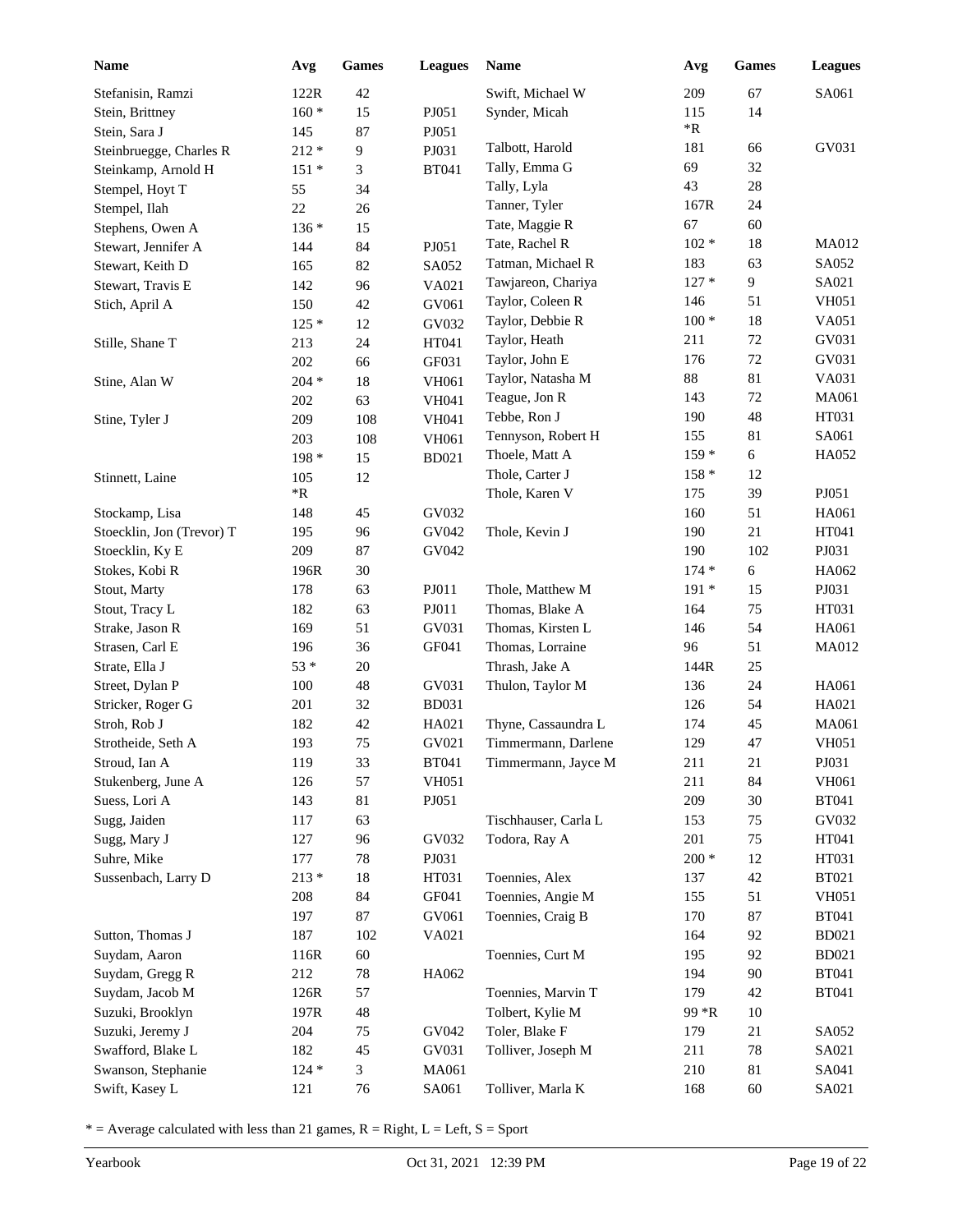| <b>Name</b>                                 | Avg           | Games    | <b>Leagues</b> | Name                                 | Avg             | <b>Games</b> | <b>Leagues</b> |
|---------------------------------------------|---------------|----------|----------------|--------------------------------------|-----------------|--------------|----------------|
|                                             | 158           | 74       | SA041          | Vetter, Gavin M                      | 126             | 49           |                |
| Tolliver, Scott E                           | $150*$        | 18       | SA021          | Vogel, Jeff G                        | 202             | 60           | <b>BT041</b>   |
| Tompkins, Kaylee R                          | 88            | 60       |                | Vogelbacher, Alex                    | 186 *           | 18           | HT041          |
| Tonnies, Gary G                             | 196           | 60       | <b>BT041</b>   | Vogelbacher, Brad A                  | 211             | 84           | HT041          |
| Tonnies, Michael H                          | 170           | 27       | <b>BT021</b>   |                                      | $208 *$         | 15           | PJ031          |
|                                             | 169           | 24       | <b>BT041</b>   | Vohlken, Jeanette L                  | 111             | 90           | GV061          |
| Torbeck, Marcia A                           | 151           | 102      | VA041          | Vohlken, Ken A                       | 178             | 69           | GV031          |
|                                             | 151           | 102      | VA031          | Voigt, Margy L                       | 153             | 30           | PJ011          |
|                                             | 147           | 102      | VA051          |                                      | 149             | 60           | PJ051          |
| Townzen, John D                             | $122 *$       | 6        | GV031          | Voss, Bernadette                     | 145             | 66           | HT051          |
| Trame, Floyd G                              | 197           | 51       | <b>BT021</b>   | Voss, Jeffrey P                      | 226             | 87           | GF021          |
| Traub, Marilyn                              | 126           | 51       | <b>VH051</b>   | Voss, Judy A                         | 164             | 60           | <b>VH051</b>   |
| Trentman, Margaret A                        | 122           | 72       | MA021          | Voss, Raymond J                      | 219             | 93           | HT031          |
| Trobaugh, Denny A                           | $188 *$       | 9        | HT041          |                                      | 217             | 82           | HT041          |
| Trone, Kevin L                              | 188           | 57       | GV031          | Voss, Travis A                       | $195*$          | 18           | HT031          |
| Troxell, Brock D                            | $160*$        | 12       | HT041          | Vrell, Joshua R                      | 188             | 33           | HA052          |
| Troxell, Scott V                            | 204           | 81       | HT041          | Wachtel, Thomas R                    | 152             | $72\,$       | MA061          |
| True, Kalin                                 | $126*$        | 9        | GF041          | Wadkins, Quinton T                   | 151             | 24           | VA021          |
| Trunnell, Benjamin R                        | 209           | 69       | HA021          | Wagner, Cari                         | 114             | 24           | MA061          |
|                                             | $204 *$       | 3        | PJ031          | Wagner, Chris                        | 150             | 33           | MA061          |
| Tubb, Berlynn                               | 52            | 42       |                | Wagner, Kenneth D                    | 177             | 57           | <b>BD031</b>   |
| Tubb, Hanner                                | 75            | 42       |                | Walker, Camden                       | 100             | 18           |                |
| Tuetken, Shea                               | 175           | 33       | VA021          |                                      | $\rm ^{*}R$     |              |                |
| Tune, Sarah N                               | 177           | 36       | <b>VH051</b>   | Walker, Clayton M                    | 192             | 60           | GV031          |
| Turley, Douglas J                           | 192           | 90       | GV042          |                                      | $188 *$         | 9            | GV061          |
| Turley, Kent Sam                            | 180           | 93       | GV021          |                                      | $185*$<br>$75*$ | 6            | MA061          |
|                                             | 179           | 90       | GV042          | Walker, Colten J                     | 180             | 6<br>54      | GV031          |
| Turley, Robert (Rob) M                      | 203           | 68       | GV042          | Walker, Eric A<br>Walker, Michelle L | 144             | 55           | GV061          |
| Tyra, Mark E                                | 214           | 76       | <b>BD041</b>   |                                      | 134             | 54           | GV032          |
|                                             | 207           | 21       | <b>VH061</b>   | Wallace, Christine M                 | $134 *$         | 9            | PJ011          |
|                                             | $204 *$       | 6        | <b>BD021</b>   |                                      | $133*$          | 15           | PJ051          |
| Uhl, Wendy L                                | 138           | 45       | MA012          | Waller, Debbie M                     | $100*$          | 3            | GF041          |
| Ulmer, Benjamin T                           | $57*$         | 10<br>78 | GV032          | Walter, Glen T                       | 200             | 45           | PJ031          |
| Ulmer, Ramona A                             | 121           | 24       | GV021          | Walter, Gregory S                    | 187             | 63           | PJ011          |
| Unterbrink, Steven K<br>Unverfehrt, James A | 115<br>$160*$ | 9        | <b>BD031</b>   |                                      | 181             | 63           | PJ061          |
| Uselman, Brandie R                          | 165           | 78       | SA021          | Walter, Terri L                      | 129             | 57           | ${\bf P}J011$  |
| Uy, Bernard C                               | 177           | 78       | SA052          | Ward, James H                        | 192             | $72\,$       | VA021          |
|                                             | 159 *         | 3        | SA021          |                                      | 184             | 99           | VA061          |
| Van Natta, Andrew J                         | $216 *$       | 18       | <b>BT041</b>   | Ward, Kevin J                        | 143             | 102          | VA061          |
| Vanhoutin, Elena L                          | 163R          | 28       |                | Ward, Kimberly A                     | 139             | 99           | VA061          |
| VanHoutin, John E                           | 191           | 75       | SA021          | Warden, Cindy A                      | 151             | 66           | HT051          |
| VanHoutin, Kayli A                          | 169           | 78       | SA021          | Warden, Sue E                        | 147             | 93           | VA031          |
| VanOstran, Ryan                             | 151           | 66       | GV031          | Warfield, Robert E, Jr               | 205             | 78           | GF031          |
| Vasquez, Jana L                             | 130           | 24       | MA012          |                                      | 195             | 48           | HT041          |
| Vaughn, Jason                               | 158           | 51       | GF041          | Warfield, Robin D                    | 144             | 78           | HT051          |
| Vaughn, Judith D                            | $138 *$       | 3        | VA041          | Warnecke, Michael L                  | $173*$          | 3            | PJ031          |
|                                             | 127           | 102      | VA051          |                                      | $170*$          | 3            | GF041          |
|                                             | 126           | 54       | VA031          | Warner, Debra L                      | $135*$          | 3            | VA041          |
| Ventimiglia, Cody J                         | 183           | 93       | PJ021          |                                      | 135             | 78           | VA051          |
|                                             | 181           | 45       | PJ061          |                                      | 128             | 75           | VA031          |
| Ventimiglia, Kelsea                         | 119           | 96       | PJ021          |                                      | $125*$          | 9            | VA061          |
| Verstegen, John G                           | 191           | $30\,$   | VH041          | Warner, Isabel M                     | 127<br>*R       | 9            |                |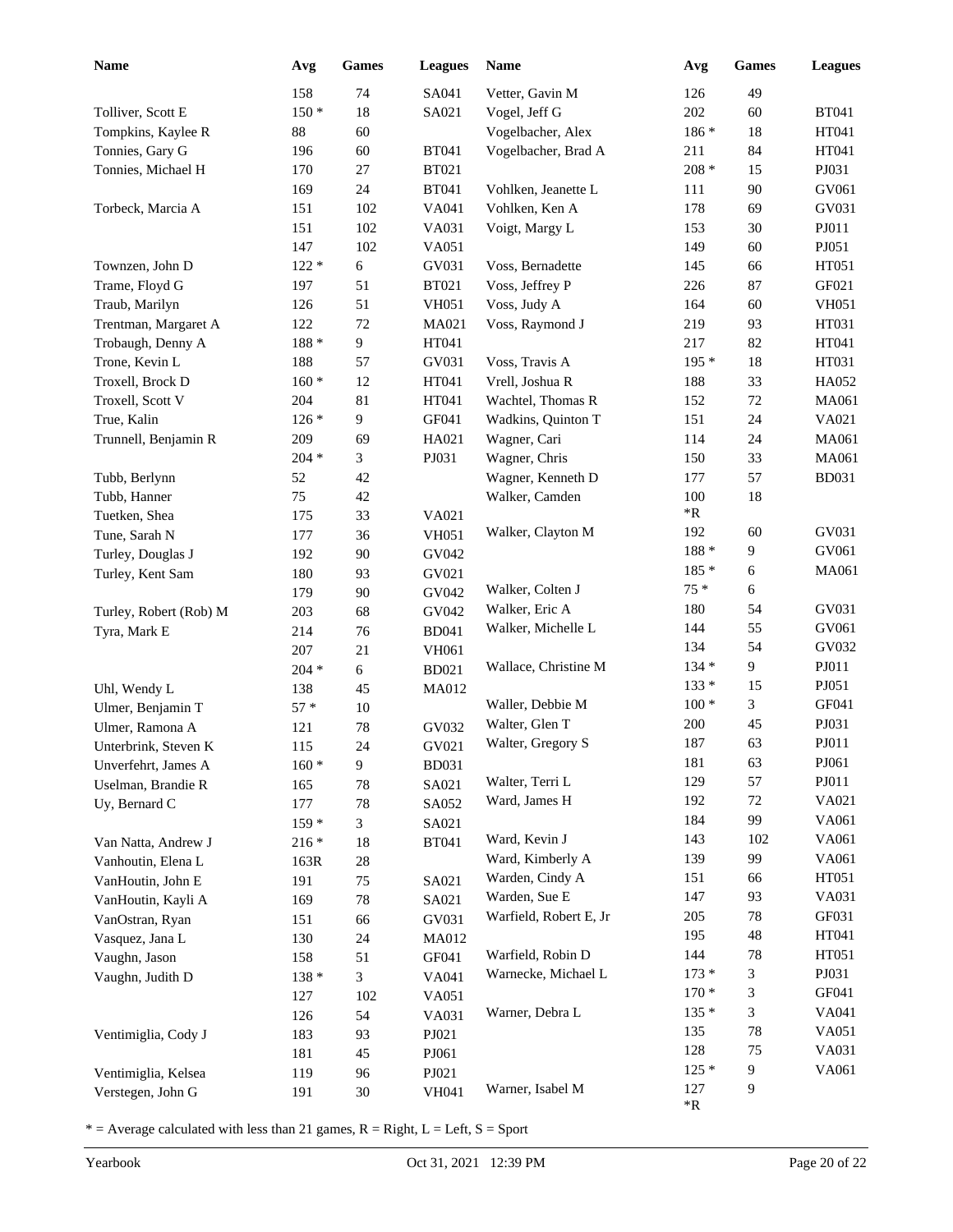| 199<br>33<br><b>BT041</b><br>Wilkey, Randy J, Jr<br>99<br>VA021<br>Warner, Jason J<br>173<br>3<br>VH061<br>$187 *$<br>93<br>VA061<br>Warner, Richard G<br>155<br>23<br>Wilkins, Brayden<br>130R<br>152<br>VA021<br>105<br>75<br>GV042<br>Williams, Clay A<br>153<br>Wasmuth, Brenden J<br>185 *<br>HT041<br>15<br>Williams, Curtis J<br><b>BT021</b><br>160<br>66<br>VA041<br>Wasmuth, Judy A<br>125<br>51<br>Williams, Kerry<br>GV031<br>136<br>72<br>119<br>50<br>VA051<br>Williams, Michael A<br>51<br>HA031<br>198<br>6<br>Wasser, Mark G<br>$124 *$<br><b>VH041</b><br>97R<br>38<br>Willmann, Bentley<br>Watschinger, William S<br>175<br>72<br>MA022<br>PJ061<br>$216\; *$<br>Willmann, Nathan L<br>12<br>$157 *$<br>15<br>HA062<br>38<br>Willmann, Ruby<br>61<br>15<br>GV021<br>$131 *$<br>Waugh, Bryan K, Jr<br>$53 *$<br>Willms, Colter J<br>10<br>Webb, Brennen D<br>95<br>33<br>GF041<br>54<br>Willms, Dodge D<br>133R<br>Weber, Dylan M<br>6<br>MA061<br>$156*$<br>Willms, Samantha A<br>97<br>81<br>VA061<br>Weber, Lanie<br>$74*$<br>MA012<br>6<br>Wilson, Gracie L<br>51<br>151<br>9<br><b>BD031</b><br>Weeke, Michael A<br>$151*$<br>50<br>142<br>GV021<br>Weis, Timothy P<br>185<br>45<br>126<br>Wilson, Sandra L<br>78<br>SA021<br>$144 *$<br>3<br>PJ061<br>Weis, Tyler G<br>Wilson, Todd A<br>$140*$<br>SA051<br>12<br>38<br>Wellen, Eli C<br>113<br>45<br>Winkeler, Kyle<br>196<br>HA052<br>HA051<br>Wellen, Joan M<br>146<br>96<br><b>BT021</b><br>194<br>42<br>Wells, Rick T<br>165<br>99<br>VA021<br><b>VH041</b><br>222<br>66<br>HT031<br>Winkeler, Ryan A<br>Welz, Evan N<br>178<br>27<br>221<br>99<br>VH061<br>HT031<br>Welz, Griffin<br>176<br>21<br>213<br><b>BT021</b><br>21<br>$76*$<br>Wernle, Eliza J<br>12<br>HA051<br>Winkler, Charity L<br>181<br>93<br>$103 *$<br>14<br>Wernle, Jorja M<br>HA061<br>177<br>48<br>84<br>Wernle, Matt D<br>166<br>GV042<br>Winkler, Debbie J<br>111<br>24<br>HA051<br>78<br>GV042<br>Wernle, Michael V<br>172<br>32<br>Winkler, Dominick<br>173L<br>$72\,^*$<br>12<br>Wernle, Myla<br>HT051<br>Winning, Melinda L<br>$143*$<br>12<br>3<br>SA061<br>Wesling, Richard J<br>$210 *$<br>Winter, Shawn J<br>221<br>102<br>PJ031<br>3<br>$203 *$<br>SA021<br>39<br>Winterbottom, Bryan<br>223<br><b>BT021</b><br>189<br>78<br>SA041<br>$222 *$<br>3<br>PJ031<br>West, Dwight F<br>57<br>SA021<br>150<br>PJ061<br>Wirz, Ryan D<br>226<br>63<br>84<br>SA041<br>146<br>219<br>75<br>HT041<br>SA041<br>Westbrook, Randy M<br>214<br>84<br>Wise, Andrew J<br>192<br>75<br>HT031<br>205<br>81<br>SA021<br>Wise, Ruth A<br>125<br>83<br>GV032<br>Westendorf, Megan M<br>81<br>VA051<br>128<br>223<br>54<br><b>BD021</b><br>42<br>Wobbe, Larry M<br>215<br>GF041<br>Westfall, Joey P<br>216<br>93<br>VH061<br>30<br>Wheeler, Kevin J<br>180<br><b>BT021</b><br>212<br>93<br><b>VH041</b><br>$27\,$<br>PJ051<br>Whitaker, Cheryl L<br>134<br>$156*$<br>Wolf, Nathan A<br>6<br>MA022<br>White, Colter R<br>131<br>60<br>132<br>27<br>MA012<br>39<br>White, Jerell M<br>156<br>GV031<br>178<br>33<br>MA022<br>Wombacher, Dean R<br>Whitfield, Phillip M, II<br>195<br>87<br>HT041<br>$155*$<br>3<br>HA062<br>Whitmore, Lori<br>223<br>51<br>GF031<br>Wombacher, Derrick R<br>190<br>21<br>MA022<br>222<br>$27\,$<br>HT051<br>189<br>66<br>MA032<br>Wibben, Connor<br>121R<br>24<br>187<br>33<br>HA062<br>Wibben, Flavia A<br>78<br>136<br>SA021<br>54<br>Wood, Mikol B<br>177<br>HA061<br>170<br>51<br>Wiesmeyer, Troy D<br>HT031<br>$78\,$<br>172<br>HA051<br>$203 *$<br>$\sqrt{6}$<br>Wilhelm, Doug J<br>MA022<br>Woods, Pam C<br>194<br>86<br><b>BD021</b><br>188<br>66<br>MA032<br>84<br>Worlds, Anthony J<br>168<br>SA061<br>Wilke, Clayton R<br>223<br>66<br>PJ031<br>165<br>81<br>SA041<br><b>BD031</b><br>Wilke, Daniel D<br>183<br>48<br>Wreath, Zach R<br>178<br>90<br><b>BT041</b><br>139 *<br>$\overline{9}$<br>Wilke, David A<br><b>BD031</b><br>Wright, Christopher D<br>178<br>108<br>VA021<br>Wilke, Kurt D<br>60<br><b>BD031</b><br>166<br>177<br>102<br>VA061<br>200<br>63<br><b>BT021</b><br>Wilken, Mark A<br>Wright, David W<br>87<br>VA021<br>167<br>$120*$<br>3<br>VA031<br>Wilkerson, Rose M | <b>Name</b> | Avg | Games | <b>Leagues</b> | Name | Avg | <b>Games</b> | <b>Leagues</b> |
|-----------------------------------------------------------------------------------------------------------------------------------------------------------------------------------------------------------------------------------------------------------------------------------------------------------------------------------------------------------------------------------------------------------------------------------------------------------------------------------------------------------------------------------------------------------------------------------------------------------------------------------------------------------------------------------------------------------------------------------------------------------------------------------------------------------------------------------------------------------------------------------------------------------------------------------------------------------------------------------------------------------------------------------------------------------------------------------------------------------------------------------------------------------------------------------------------------------------------------------------------------------------------------------------------------------------------------------------------------------------------------------------------------------------------------------------------------------------------------------------------------------------------------------------------------------------------------------------------------------------------------------------------------------------------------------------------------------------------------------------------------------------------------------------------------------------------------------------------------------------------------------------------------------------------------------------------------------------------------------------------------------------------------------------------------------------------------------------------------------------------------------------------------------------------------------------------------------------------------------------------------------------------------------------------------------------------------------------------------------------------------------------------------------------------------------------------------------------------------------------------------------------------------------------------------------------------------------------------------------------------------------------------------------------------------------------------------------------------------------------------------------------------------------------------------------------------------------------------------------------------------------------------------------------------------------------------------------------------------------------------------------------------------------------------------------------------------------------------------------------------------------------------------------------------------------------------------------------------------------------------------------------------------------------------------------------------------------------------------------------------------------------------------------------------------------------------------------------------------------------------------------------------------------------------------------------------------------------------------------------------------------------------------------------------------------------------------------------------------------------------------------------------------------------------------------------------------------------------------------------------------------------------------------------------------------------------------------------------------------------------------------------------------------------------------------------------------------------------------------------------------------------------------------------------|-------------|-----|-------|----------------|------|-----|--------------|----------------|
|                                                                                                                                                                                                                                                                                                                                                                                                                                                                                                                                                                                                                                                                                                                                                                                                                                                                                                                                                                                                                                                                                                                                                                                                                                                                                                                                                                                                                                                                                                                                                                                                                                                                                                                                                                                                                                                                                                                                                                                                                                                                                                                                                                                                                                                                                                                                                                                                                                                                                                                                                                                                                                                                                                                                                                                                                                                                                                                                                                                                                                                                                                                                                                                                                                                                                                                                                                                                                                                                                                                                                                                                                                                                                                                                                                                                                                                                                                                                                                                                                                                                                                                                                                       |             |     |       |                |      |     |              |                |
|                                                                                                                                                                                                                                                                                                                                                                                                                                                                                                                                                                                                                                                                                                                                                                                                                                                                                                                                                                                                                                                                                                                                                                                                                                                                                                                                                                                                                                                                                                                                                                                                                                                                                                                                                                                                                                                                                                                                                                                                                                                                                                                                                                                                                                                                                                                                                                                                                                                                                                                                                                                                                                                                                                                                                                                                                                                                                                                                                                                                                                                                                                                                                                                                                                                                                                                                                                                                                                                                                                                                                                                                                                                                                                                                                                                                                                                                                                                                                                                                                                                                                                                                                                       |             |     |       |                |      |     |              |                |
|                                                                                                                                                                                                                                                                                                                                                                                                                                                                                                                                                                                                                                                                                                                                                                                                                                                                                                                                                                                                                                                                                                                                                                                                                                                                                                                                                                                                                                                                                                                                                                                                                                                                                                                                                                                                                                                                                                                                                                                                                                                                                                                                                                                                                                                                                                                                                                                                                                                                                                                                                                                                                                                                                                                                                                                                                                                                                                                                                                                                                                                                                                                                                                                                                                                                                                                                                                                                                                                                                                                                                                                                                                                                                                                                                                                                                                                                                                                                                                                                                                                                                                                                                                       |             |     |       |                |      |     |              |                |
|                                                                                                                                                                                                                                                                                                                                                                                                                                                                                                                                                                                                                                                                                                                                                                                                                                                                                                                                                                                                                                                                                                                                                                                                                                                                                                                                                                                                                                                                                                                                                                                                                                                                                                                                                                                                                                                                                                                                                                                                                                                                                                                                                                                                                                                                                                                                                                                                                                                                                                                                                                                                                                                                                                                                                                                                                                                                                                                                                                                                                                                                                                                                                                                                                                                                                                                                                                                                                                                                                                                                                                                                                                                                                                                                                                                                                                                                                                                                                                                                                                                                                                                                                                       |             |     |       |                |      |     |              |                |
|                                                                                                                                                                                                                                                                                                                                                                                                                                                                                                                                                                                                                                                                                                                                                                                                                                                                                                                                                                                                                                                                                                                                                                                                                                                                                                                                                                                                                                                                                                                                                                                                                                                                                                                                                                                                                                                                                                                                                                                                                                                                                                                                                                                                                                                                                                                                                                                                                                                                                                                                                                                                                                                                                                                                                                                                                                                                                                                                                                                                                                                                                                                                                                                                                                                                                                                                                                                                                                                                                                                                                                                                                                                                                                                                                                                                                                                                                                                                                                                                                                                                                                                                                                       |             |     |       |                |      |     |              |                |
|                                                                                                                                                                                                                                                                                                                                                                                                                                                                                                                                                                                                                                                                                                                                                                                                                                                                                                                                                                                                                                                                                                                                                                                                                                                                                                                                                                                                                                                                                                                                                                                                                                                                                                                                                                                                                                                                                                                                                                                                                                                                                                                                                                                                                                                                                                                                                                                                                                                                                                                                                                                                                                                                                                                                                                                                                                                                                                                                                                                                                                                                                                                                                                                                                                                                                                                                                                                                                                                                                                                                                                                                                                                                                                                                                                                                                                                                                                                                                                                                                                                                                                                                                                       |             |     |       |                |      |     |              |                |
|                                                                                                                                                                                                                                                                                                                                                                                                                                                                                                                                                                                                                                                                                                                                                                                                                                                                                                                                                                                                                                                                                                                                                                                                                                                                                                                                                                                                                                                                                                                                                                                                                                                                                                                                                                                                                                                                                                                                                                                                                                                                                                                                                                                                                                                                                                                                                                                                                                                                                                                                                                                                                                                                                                                                                                                                                                                                                                                                                                                                                                                                                                                                                                                                                                                                                                                                                                                                                                                                                                                                                                                                                                                                                                                                                                                                                                                                                                                                                                                                                                                                                                                                                                       |             |     |       |                |      |     |              |                |
|                                                                                                                                                                                                                                                                                                                                                                                                                                                                                                                                                                                                                                                                                                                                                                                                                                                                                                                                                                                                                                                                                                                                                                                                                                                                                                                                                                                                                                                                                                                                                                                                                                                                                                                                                                                                                                                                                                                                                                                                                                                                                                                                                                                                                                                                                                                                                                                                                                                                                                                                                                                                                                                                                                                                                                                                                                                                                                                                                                                                                                                                                                                                                                                                                                                                                                                                                                                                                                                                                                                                                                                                                                                                                                                                                                                                                                                                                                                                                                                                                                                                                                                                                                       |             |     |       |                |      |     |              |                |
|                                                                                                                                                                                                                                                                                                                                                                                                                                                                                                                                                                                                                                                                                                                                                                                                                                                                                                                                                                                                                                                                                                                                                                                                                                                                                                                                                                                                                                                                                                                                                                                                                                                                                                                                                                                                                                                                                                                                                                                                                                                                                                                                                                                                                                                                                                                                                                                                                                                                                                                                                                                                                                                                                                                                                                                                                                                                                                                                                                                                                                                                                                                                                                                                                                                                                                                                                                                                                                                                                                                                                                                                                                                                                                                                                                                                                                                                                                                                                                                                                                                                                                                                                                       |             |     |       |                |      |     |              |                |
|                                                                                                                                                                                                                                                                                                                                                                                                                                                                                                                                                                                                                                                                                                                                                                                                                                                                                                                                                                                                                                                                                                                                                                                                                                                                                                                                                                                                                                                                                                                                                                                                                                                                                                                                                                                                                                                                                                                                                                                                                                                                                                                                                                                                                                                                                                                                                                                                                                                                                                                                                                                                                                                                                                                                                                                                                                                                                                                                                                                                                                                                                                                                                                                                                                                                                                                                                                                                                                                                                                                                                                                                                                                                                                                                                                                                                                                                                                                                                                                                                                                                                                                                                                       |             |     |       |                |      |     |              |                |
|                                                                                                                                                                                                                                                                                                                                                                                                                                                                                                                                                                                                                                                                                                                                                                                                                                                                                                                                                                                                                                                                                                                                                                                                                                                                                                                                                                                                                                                                                                                                                                                                                                                                                                                                                                                                                                                                                                                                                                                                                                                                                                                                                                                                                                                                                                                                                                                                                                                                                                                                                                                                                                                                                                                                                                                                                                                                                                                                                                                                                                                                                                                                                                                                                                                                                                                                                                                                                                                                                                                                                                                                                                                                                                                                                                                                                                                                                                                                                                                                                                                                                                                                                                       |             |     |       |                |      |     |              |                |
|                                                                                                                                                                                                                                                                                                                                                                                                                                                                                                                                                                                                                                                                                                                                                                                                                                                                                                                                                                                                                                                                                                                                                                                                                                                                                                                                                                                                                                                                                                                                                                                                                                                                                                                                                                                                                                                                                                                                                                                                                                                                                                                                                                                                                                                                                                                                                                                                                                                                                                                                                                                                                                                                                                                                                                                                                                                                                                                                                                                                                                                                                                                                                                                                                                                                                                                                                                                                                                                                                                                                                                                                                                                                                                                                                                                                                                                                                                                                                                                                                                                                                                                                                                       |             |     |       |                |      |     |              |                |
|                                                                                                                                                                                                                                                                                                                                                                                                                                                                                                                                                                                                                                                                                                                                                                                                                                                                                                                                                                                                                                                                                                                                                                                                                                                                                                                                                                                                                                                                                                                                                                                                                                                                                                                                                                                                                                                                                                                                                                                                                                                                                                                                                                                                                                                                                                                                                                                                                                                                                                                                                                                                                                                                                                                                                                                                                                                                                                                                                                                                                                                                                                                                                                                                                                                                                                                                                                                                                                                                                                                                                                                                                                                                                                                                                                                                                                                                                                                                                                                                                                                                                                                                                                       |             |     |       |                |      |     |              |                |
|                                                                                                                                                                                                                                                                                                                                                                                                                                                                                                                                                                                                                                                                                                                                                                                                                                                                                                                                                                                                                                                                                                                                                                                                                                                                                                                                                                                                                                                                                                                                                                                                                                                                                                                                                                                                                                                                                                                                                                                                                                                                                                                                                                                                                                                                                                                                                                                                                                                                                                                                                                                                                                                                                                                                                                                                                                                                                                                                                                                                                                                                                                                                                                                                                                                                                                                                                                                                                                                                                                                                                                                                                                                                                                                                                                                                                                                                                                                                                                                                                                                                                                                                                                       |             |     |       |                |      |     |              |                |
|                                                                                                                                                                                                                                                                                                                                                                                                                                                                                                                                                                                                                                                                                                                                                                                                                                                                                                                                                                                                                                                                                                                                                                                                                                                                                                                                                                                                                                                                                                                                                                                                                                                                                                                                                                                                                                                                                                                                                                                                                                                                                                                                                                                                                                                                                                                                                                                                                                                                                                                                                                                                                                                                                                                                                                                                                                                                                                                                                                                                                                                                                                                                                                                                                                                                                                                                                                                                                                                                                                                                                                                                                                                                                                                                                                                                                                                                                                                                                                                                                                                                                                                                                                       |             |     |       |                |      |     |              |                |
|                                                                                                                                                                                                                                                                                                                                                                                                                                                                                                                                                                                                                                                                                                                                                                                                                                                                                                                                                                                                                                                                                                                                                                                                                                                                                                                                                                                                                                                                                                                                                                                                                                                                                                                                                                                                                                                                                                                                                                                                                                                                                                                                                                                                                                                                                                                                                                                                                                                                                                                                                                                                                                                                                                                                                                                                                                                                                                                                                                                                                                                                                                                                                                                                                                                                                                                                                                                                                                                                                                                                                                                                                                                                                                                                                                                                                                                                                                                                                                                                                                                                                                                                                                       |             |     |       |                |      |     |              |                |
|                                                                                                                                                                                                                                                                                                                                                                                                                                                                                                                                                                                                                                                                                                                                                                                                                                                                                                                                                                                                                                                                                                                                                                                                                                                                                                                                                                                                                                                                                                                                                                                                                                                                                                                                                                                                                                                                                                                                                                                                                                                                                                                                                                                                                                                                                                                                                                                                                                                                                                                                                                                                                                                                                                                                                                                                                                                                                                                                                                                                                                                                                                                                                                                                                                                                                                                                                                                                                                                                                                                                                                                                                                                                                                                                                                                                                                                                                                                                                                                                                                                                                                                                                                       |             |     |       |                |      |     |              |                |
|                                                                                                                                                                                                                                                                                                                                                                                                                                                                                                                                                                                                                                                                                                                                                                                                                                                                                                                                                                                                                                                                                                                                                                                                                                                                                                                                                                                                                                                                                                                                                                                                                                                                                                                                                                                                                                                                                                                                                                                                                                                                                                                                                                                                                                                                                                                                                                                                                                                                                                                                                                                                                                                                                                                                                                                                                                                                                                                                                                                                                                                                                                                                                                                                                                                                                                                                                                                                                                                                                                                                                                                                                                                                                                                                                                                                                                                                                                                                                                                                                                                                                                                                                                       |             |     |       |                |      |     |              |                |
|                                                                                                                                                                                                                                                                                                                                                                                                                                                                                                                                                                                                                                                                                                                                                                                                                                                                                                                                                                                                                                                                                                                                                                                                                                                                                                                                                                                                                                                                                                                                                                                                                                                                                                                                                                                                                                                                                                                                                                                                                                                                                                                                                                                                                                                                                                                                                                                                                                                                                                                                                                                                                                                                                                                                                                                                                                                                                                                                                                                                                                                                                                                                                                                                                                                                                                                                                                                                                                                                                                                                                                                                                                                                                                                                                                                                                                                                                                                                                                                                                                                                                                                                                                       |             |     |       |                |      |     |              |                |
|                                                                                                                                                                                                                                                                                                                                                                                                                                                                                                                                                                                                                                                                                                                                                                                                                                                                                                                                                                                                                                                                                                                                                                                                                                                                                                                                                                                                                                                                                                                                                                                                                                                                                                                                                                                                                                                                                                                                                                                                                                                                                                                                                                                                                                                                                                                                                                                                                                                                                                                                                                                                                                                                                                                                                                                                                                                                                                                                                                                                                                                                                                                                                                                                                                                                                                                                                                                                                                                                                                                                                                                                                                                                                                                                                                                                                                                                                                                                                                                                                                                                                                                                                                       |             |     |       |                |      |     |              |                |
|                                                                                                                                                                                                                                                                                                                                                                                                                                                                                                                                                                                                                                                                                                                                                                                                                                                                                                                                                                                                                                                                                                                                                                                                                                                                                                                                                                                                                                                                                                                                                                                                                                                                                                                                                                                                                                                                                                                                                                                                                                                                                                                                                                                                                                                                                                                                                                                                                                                                                                                                                                                                                                                                                                                                                                                                                                                                                                                                                                                                                                                                                                                                                                                                                                                                                                                                                                                                                                                                                                                                                                                                                                                                                                                                                                                                                                                                                                                                                                                                                                                                                                                                                                       |             |     |       |                |      |     |              |                |
|                                                                                                                                                                                                                                                                                                                                                                                                                                                                                                                                                                                                                                                                                                                                                                                                                                                                                                                                                                                                                                                                                                                                                                                                                                                                                                                                                                                                                                                                                                                                                                                                                                                                                                                                                                                                                                                                                                                                                                                                                                                                                                                                                                                                                                                                                                                                                                                                                                                                                                                                                                                                                                                                                                                                                                                                                                                                                                                                                                                                                                                                                                                                                                                                                                                                                                                                                                                                                                                                                                                                                                                                                                                                                                                                                                                                                                                                                                                                                                                                                                                                                                                                                                       |             |     |       |                |      |     |              |                |
|                                                                                                                                                                                                                                                                                                                                                                                                                                                                                                                                                                                                                                                                                                                                                                                                                                                                                                                                                                                                                                                                                                                                                                                                                                                                                                                                                                                                                                                                                                                                                                                                                                                                                                                                                                                                                                                                                                                                                                                                                                                                                                                                                                                                                                                                                                                                                                                                                                                                                                                                                                                                                                                                                                                                                                                                                                                                                                                                                                                                                                                                                                                                                                                                                                                                                                                                                                                                                                                                                                                                                                                                                                                                                                                                                                                                                                                                                                                                                                                                                                                                                                                                                                       |             |     |       |                |      |     |              |                |
|                                                                                                                                                                                                                                                                                                                                                                                                                                                                                                                                                                                                                                                                                                                                                                                                                                                                                                                                                                                                                                                                                                                                                                                                                                                                                                                                                                                                                                                                                                                                                                                                                                                                                                                                                                                                                                                                                                                                                                                                                                                                                                                                                                                                                                                                                                                                                                                                                                                                                                                                                                                                                                                                                                                                                                                                                                                                                                                                                                                                                                                                                                                                                                                                                                                                                                                                                                                                                                                                                                                                                                                                                                                                                                                                                                                                                                                                                                                                                                                                                                                                                                                                                                       |             |     |       |                |      |     |              |                |
|                                                                                                                                                                                                                                                                                                                                                                                                                                                                                                                                                                                                                                                                                                                                                                                                                                                                                                                                                                                                                                                                                                                                                                                                                                                                                                                                                                                                                                                                                                                                                                                                                                                                                                                                                                                                                                                                                                                                                                                                                                                                                                                                                                                                                                                                                                                                                                                                                                                                                                                                                                                                                                                                                                                                                                                                                                                                                                                                                                                                                                                                                                                                                                                                                                                                                                                                                                                                                                                                                                                                                                                                                                                                                                                                                                                                                                                                                                                                                                                                                                                                                                                                                                       |             |     |       |                |      |     |              |                |
|                                                                                                                                                                                                                                                                                                                                                                                                                                                                                                                                                                                                                                                                                                                                                                                                                                                                                                                                                                                                                                                                                                                                                                                                                                                                                                                                                                                                                                                                                                                                                                                                                                                                                                                                                                                                                                                                                                                                                                                                                                                                                                                                                                                                                                                                                                                                                                                                                                                                                                                                                                                                                                                                                                                                                                                                                                                                                                                                                                                                                                                                                                                                                                                                                                                                                                                                                                                                                                                                                                                                                                                                                                                                                                                                                                                                                                                                                                                                                                                                                                                                                                                                                                       |             |     |       |                |      |     |              |                |
|                                                                                                                                                                                                                                                                                                                                                                                                                                                                                                                                                                                                                                                                                                                                                                                                                                                                                                                                                                                                                                                                                                                                                                                                                                                                                                                                                                                                                                                                                                                                                                                                                                                                                                                                                                                                                                                                                                                                                                                                                                                                                                                                                                                                                                                                                                                                                                                                                                                                                                                                                                                                                                                                                                                                                                                                                                                                                                                                                                                                                                                                                                                                                                                                                                                                                                                                                                                                                                                                                                                                                                                                                                                                                                                                                                                                                                                                                                                                                                                                                                                                                                                                                                       |             |     |       |                |      |     |              |                |
|                                                                                                                                                                                                                                                                                                                                                                                                                                                                                                                                                                                                                                                                                                                                                                                                                                                                                                                                                                                                                                                                                                                                                                                                                                                                                                                                                                                                                                                                                                                                                                                                                                                                                                                                                                                                                                                                                                                                                                                                                                                                                                                                                                                                                                                                                                                                                                                                                                                                                                                                                                                                                                                                                                                                                                                                                                                                                                                                                                                                                                                                                                                                                                                                                                                                                                                                                                                                                                                                                                                                                                                                                                                                                                                                                                                                                                                                                                                                                                                                                                                                                                                                                                       |             |     |       |                |      |     |              |                |
|                                                                                                                                                                                                                                                                                                                                                                                                                                                                                                                                                                                                                                                                                                                                                                                                                                                                                                                                                                                                                                                                                                                                                                                                                                                                                                                                                                                                                                                                                                                                                                                                                                                                                                                                                                                                                                                                                                                                                                                                                                                                                                                                                                                                                                                                                                                                                                                                                                                                                                                                                                                                                                                                                                                                                                                                                                                                                                                                                                                                                                                                                                                                                                                                                                                                                                                                                                                                                                                                                                                                                                                                                                                                                                                                                                                                                                                                                                                                                                                                                                                                                                                                                                       |             |     |       |                |      |     |              |                |
|                                                                                                                                                                                                                                                                                                                                                                                                                                                                                                                                                                                                                                                                                                                                                                                                                                                                                                                                                                                                                                                                                                                                                                                                                                                                                                                                                                                                                                                                                                                                                                                                                                                                                                                                                                                                                                                                                                                                                                                                                                                                                                                                                                                                                                                                                                                                                                                                                                                                                                                                                                                                                                                                                                                                                                                                                                                                                                                                                                                                                                                                                                                                                                                                                                                                                                                                                                                                                                                                                                                                                                                                                                                                                                                                                                                                                                                                                                                                                                                                                                                                                                                                                                       |             |     |       |                |      |     |              |                |
|                                                                                                                                                                                                                                                                                                                                                                                                                                                                                                                                                                                                                                                                                                                                                                                                                                                                                                                                                                                                                                                                                                                                                                                                                                                                                                                                                                                                                                                                                                                                                                                                                                                                                                                                                                                                                                                                                                                                                                                                                                                                                                                                                                                                                                                                                                                                                                                                                                                                                                                                                                                                                                                                                                                                                                                                                                                                                                                                                                                                                                                                                                                                                                                                                                                                                                                                                                                                                                                                                                                                                                                                                                                                                                                                                                                                                                                                                                                                                                                                                                                                                                                                                                       |             |     |       |                |      |     |              |                |
|                                                                                                                                                                                                                                                                                                                                                                                                                                                                                                                                                                                                                                                                                                                                                                                                                                                                                                                                                                                                                                                                                                                                                                                                                                                                                                                                                                                                                                                                                                                                                                                                                                                                                                                                                                                                                                                                                                                                                                                                                                                                                                                                                                                                                                                                                                                                                                                                                                                                                                                                                                                                                                                                                                                                                                                                                                                                                                                                                                                                                                                                                                                                                                                                                                                                                                                                                                                                                                                                                                                                                                                                                                                                                                                                                                                                                                                                                                                                                                                                                                                                                                                                                                       |             |     |       |                |      |     |              |                |
|                                                                                                                                                                                                                                                                                                                                                                                                                                                                                                                                                                                                                                                                                                                                                                                                                                                                                                                                                                                                                                                                                                                                                                                                                                                                                                                                                                                                                                                                                                                                                                                                                                                                                                                                                                                                                                                                                                                                                                                                                                                                                                                                                                                                                                                                                                                                                                                                                                                                                                                                                                                                                                                                                                                                                                                                                                                                                                                                                                                                                                                                                                                                                                                                                                                                                                                                                                                                                                                                                                                                                                                                                                                                                                                                                                                                                                                                                                                                                                                                                                                                                                                                                                       |             |     |       |                |      |     |              |                |
|                                                                                                                                                                                                                                                                                                                                                                                                                                                                                                                                                                                                                                                                                                                                                                                                                                                                                                                                                                                                                                                                                                                                                                                                                                                                                                                                                                                                                                                                                                                                                                                                                                                                                                                                                                                                                                                                                                                                                                                                                                                                                                                                                                                                                                                                                                                                                                                                                                                                                                                                                                                                                                                                                                                                                                                                                                                                                                                                                                                                                                                                                                                                                                                                                                                                                                                                                                                                                                                                                                                                                                                                                                                                                                                                                                                                                                                                                                                                                                                                                                                                                                                                                                       |             |     |       |                |      |     |              |                |
|                                                                                                                                                                                                                                                                                                                                                                                                                                                                                                                                                                                                                                                                                                                                                                                                                                                                                                                                                                                                                                                                                                                                                                                                                                                                                                                                                                                                                                                                                                                                                                                                                                                                                                                                                                                                                                                                                                                                                                                                                                                                                                                                                                                                                                                                                                                                                                                                                                                                                                                                                                                                                                                                                                                                                                                                                                                                                                                                                                                                                                                                                                                                                                                                                                                                                                                                                                                                                                                                                                                                                                                                                                                                                                                                                                                                                                                                                                                                                                                                                                                                                                                                                                       |             |     |       |                |      |     |              |                |
|                                                                                                                                                                                                                                                                                                                                                                                                                                                                                                                                                                                                                                                                                                                                                                                                                                                                                                                                                                                                                                                                                                                                                                                                                                                                                                                                                                                                                                                                                                                                                                                                                                                                                                                                                                                                                                                                                                                                                                                                                                                                                                                                                                                                                                                                                                                                                                                                                                                                                                                                                                                                                                                                                                                                                                                                                                                                                                                                                                                                                                                                                                                                                                                                                                                                                                                                                                                                                                                                                                                                                                                                                                                                                                                                                                                                                                                                                                                                                                                                                                                                                                                                                                       |             |     |       |                |      |     |              |                |
|                                                                                                                                                                                                                                                                                                                                                                                                                                                                                                                                                                                                                                                                                                                                                                                                                                                                                                                                                                                                                                                                                                                                                                                                                                                                                                                                                                                                                                                                                                                                                                                                                                                                                                                                                                                                                                                                                                                                                                                                                                                                                                                                                                                                                                                                                                                                                                                                                                                                                                                                                                                                                                                                                                                                                                                                                                                                                                                                                                                                                                                                                                                                                                                                                                                                                                                                                                                                                                                                                                                                                                                                                                                                                                                                                                                                                                                                                                                                                                                                                                                                                                                                                                       |             |     |       |                |      |     |              |                |
|                                                                                                                                                                                                                                                                                                                                                                                                                                                                                                                                                                                                                                                                                                                                                                                                                                                                                                                                                                                                                                                                                                                                                                                                                                                                                                                                                                                                                                                                                                                                                                                                                                                                                                                                                                                                                                                                                                                                                                                                                                                                                                                                                                                                                                                                                                                                                                                                                                                                                                                                                                                                                                                                                                                                                                                                                                                                                                                                                                                                                                                                                                                                                                                                                                                                                                                                                                                                                                                                                                                                                                                                                                                                                                                                                                                                                                                                                                                                                                                                                                                                                                                                                                       |             |     |       |                |      |     |              |                |
|                                                                                                                                                                                                                                                                                                                                                                                                                                                                                                                                                                                                                                                                                                                                                                                                                                                                                                                                                                                                                                                                                                                                                                                                                                                                                                                                                                                                                                                                                                                                                                                                                                                                                                                                                                                                                                                                                                                                                                                                                                                                                                                                                                                                                                                                                                                                                                                                                                                                                                                                                                                                                                                                                                                                                                                                                                                                                                                                                                                                                                                                                                                                                                                                                                                                                                                                                                                                                                                                                                                                                                                                                                                                                                                                                                                                                                                                                                                                                                                                                                                                                                                                                                       |             |     |       |                |      |     |              |                |
|                                                                                                                                                                                                                                                                                                                                                                                                                                                                                                                                                                                                                                                                                                                                                                                                                                                                                                                                                                                                                                                                                                                                                                                                                                                                                                                                                                                                                                                                                                                                                                                                                                                                                                                                                                                                                                                                                                                                                                                                                                                                                                                                                                                                                                                                                                                                                                                                                                                                                                                                                                                                                                                                                                                                                                                                                                                                                                                                                                                                                                                                                                                                                                                                                                                                                                                                                                                                                                                                                                                                                                                                                                                                                                                                                                                                                                                                                                                                                                                                                                                                                                                                                                       |             |     |       |                |      |     |              |                |
|                                                                                                                                                                                                                                                                                                                                                                                                                                                                                                                                                                                                                                                                                                                                                                                                                                                                                                                                                                                                                                                                                                                                                                                                                                                                                                                                                                                                                                                                                                                                                                                                                                                                                                                                                                                                                                                                                                                                                                                                                                                                                                                                                                                                                                                                                                                                                                                                                                                                                                                                                                                                                                                                                                                                                                                                                                                                                                                                                                                                                                                                                                                                                                                                                                                                                                                                                                                                                                                                                                                                                                                                                                                                                                                                                                                                                                                                                                                                                                                                                                                                                                                                                                       |             |     |       |                |      |     |              |                |
|                                                                                                                                                                                                                                                                                                                                                                                                                                                                                                                                                                                                                                                                                                                                                                                                                                                                                                                                                                                                                                                                                                                                                                                                                                                                                                                                                                                                                                                                                                                                                                                                                                                                                                                                                                                                                                                                                                                                                                                                                                                                                                                                                                                                                                                                                                                                                                                                                                                                                                                                                                                                                                                                                                                                                                                                                                                                                                                                                                                                                                                                                                                                                                                                                                                                                                                                                                                                                                                                                                                                                                                                                                                                                                                                                                                                                                                                                                                                                                                                                                                                                                                                                                       |             |     |       |                |      |     |              |                |
|                                                                                                                                                                                                                                                                                                                                                                                                                                                                                                                                                                                                                                                                                                                                                                                                                                                                                                                                                                                                                                                                                                                                                                                                                                                                                                                                                                                                                                                                                                                                                                                                                                                                                                                                                                                                                                                                                                                                                                                                                                                                                                                                                                                                                                                                                                                                                                                                                                                                                                                                                                                                                                                                                                                                                                                                                                                                                                                                                                                                                                                                                                                                                                                                                                                                                                                                                                                                                                                                                                                                                                                                                                                                                                                                                                                                                                                                                                                                                                                                                                                                                                                                                                       |             |     |       |                |      |     |              |                |
|                                                                                                                                                                                                                                                                                                                                                                                                                                                                                                                                                                                                                                                                                                                                                                                                                                                                                                                                                                                                                                                                                                                                                                                                                                                                                                                                                                                                                                                                                                                                                                                                                                                                                                                                                                                                                                                                                                                                                                                                                                                                                                                                                                                                                                                                                                                                                                                                                                                                                                                                                                                                                                                                                                                                                                                                                                                                                                                                                                                                                                                                                                                                                                                                                                                                                                                                                                                                                                                                                                                                                                                                                                                                                                                                                                                                                                                                                                                                                                                                                                                                                                                                                                       |             |     |       |                |      |     |              |                |
|                                                                                                                                                                                                                                                                                                                                                                                                                                                                                                                                                                                                                                                                                                                                                                                                                                                                                                                                                                                                                                                                                                                                                                                                                                                                                                                                                                                                                                                                                                                                                                                                                                                                                                                                                                                                                                                                                                                                                                                                                                                                                                                                                                                                                                                                                                                                                                                                                                                                                                                                                                                                                                                                                                                                                                                                                                                                                                                                                                                                                                                                                                                                                                                                                                                                                                                                                                                                                                                                                                                                                                                                                                                                                                                                                                                                                                                                                                                                                                                                                                                                                                                                                                       |             |     |       |                |      |     |              |                |
|                                                                                                                                                                                                                                                                                                                                                                                                                                                                                                                                                                                                                                                                                                                                                                                                                                                                                                                                                                                                                                                                                                                                                                                                                                                                                                                                                                                                                                                                                                                                                                                                                                                                                                                                                                                                                                                                                                                                                                                                                                                                                                                                                                                                                                                                                                                                                                                                                                                                                                                                                                                                                                                                                                                                                                                                                                                                                                                                                                                                                                                                                                                                                                                                                                                                                                                                                                                                                                                                                                                                                                                                                                                                                                                                                                                                                                                                                                                                                                                                                                                                                                                                                                       |             |     |       |                |      |     |              |                |
|                                                                                                                                                                                                                                                                                                                                                                                                                                                                                                                                                                                                                                                                                                                                                                                                                                                                                                                                                                                                                                                                                                                                                                                                                                                                                                                                                                                                                                                                                                                                                                                                                                                                                                                                                                                                                                                                                                                                                                                                                                                                                                                                                                                                                                                                                                                                                                                                                                                                                                                                                                                                                                                                                                                                                                                                                                                                                                                                                                                                                                                                                                                                                                                                                                                                                                                                                                                                                                                                                                                                                                                                                                                                                                                                                                                                                                                                                                                                                                                                                                                                                                                                                                       |             |     |       |                |      |     |              |                |
|                                                                                                                                                                                                                                                                                                                                                                                                                                                                                                                                                                                                                                                                                                                                                                                                                                                                                                                                                                                                                                                                                                                                                                                                                                                                                                                                                                                                                                                                                                                                                                                                                                                                                                                                                                                                                                                                                                                                                                                                                                                                                                                                                                                                                                                                                                                                                                                                                                                                                                                                                                                                                                                                                                                                                                                                                                                                                                                                                                                                                                                                                                                                                                                                                                                                                                                                                                                                                                                                                                                                                                                                                                                                                                                                                                                                                                                                                                                                                                                                                                                                                                                                                                       |             |     |       |                |      |     |              |                |
|                                                                                                                                                                                                                                                                                                                                                                                                                                                                                                                                                                                                                                                                                                                                                                                                                                                                                                                                                                                                                                                                                                                                                                                                                                                                                                                                                                                                                                                                                                                                                                                                                                                                                                                                                                                                                                                                                                                                                                                                                                                                                                                                                                                                                                                                                                                                                                                                                                                                                                                                                                                                                                                                                                                                                                                                                                                                                                                                                                                                                                                                                                                                                                                                                                                                                                                                                                                                                                                                                                                                                                                                                                                                                                                                                                                                                                                                                                                                                                                                                                                                                                                                                                       |             |     |       |                |      |     |              |                |
|                                                                                                                                                                                                                                                                                                                                                                                                                                                                                                                                                                                                                                                                                                                                                                                                                                                                                                                                                                                                                                                                                                                                                                                                                                                                                                                                                                                                                                                                                                                                                                                                                                                                                                                                                                                                                                                                                                                                                                                                                                                                                                                                                                                                                                                                                                                                                                                                                                                                                                                                                                                                                                                                                                                                                                                                                                                                                                                                                                                                                                                                                                                                                                                                                                                                                                                                                                                                                                                                                                                                                                                                                                                                                                                                                                                                                                                                                                                                                                                                                                                                                                                                                                       |             |     |       |                |      |     |              |                |
|                                                                                                                                                                                                                                                                                                                                                                                                                                                                                                                                                                                                                                                                                                                                                                                                                                                                                                                                                                                                                                                                                                                                                                                                                                                                                                                                                                                                                                                                                                                                                                                                                                                                                                                                                                                                                                                                                                                                                                                                                                                                                                                                                                                                                                                                                                                                                                                                                                                                                                                                                                                                                                                                                                                                                                                                                                                                                                                                                                                                                                                                                                                                                                                                                                                                                                                                                                                                                                                                                                                                                                                                                                                                                                                                                                                                                                                                                                                                                                                                                                                                                                                                                                       |             |     |       |                |      |     |              |                |
|                                                                                                                                                                                                                                                                                                                                                                                                                                                                                                                                                                                                                                                                                                                                                                                                                                                                                                                                                                                                                                                                                                                                                                                                                                                                                                                                                                                                                                                                                                                                                                                                                                                                                                                                                                                                                                                                                                                                                                                                                                                                                                                                                                                                                                                                                                                                                                                                                                                                                                                                                                                                                                                                                                                                                                                                                                                                                                                                                                                                                                                                                                                                                                                                                                                                                                                                                                                                                                                                                                                                                                                                                                                                                                                                                                                                                                                                                                                                                                                                                                                                                                                                                                       |             |     |       |                |      |     |              |                |
|                                                                                                                                                                                                                                                                                                                                                                                                                                                                                                                                                                                                                                                                                                                                                                                                                                                                                                                                                                                                                                                                                                                                                                                                                                                                                                                                                                                                                                                                                                                                                                                                                                                                                                                                                                                                                                                                                                                                                                                                                                                                                                                                                                                                                                                                                                                                                                                                                                                                                                                                                                                                                                                                                                                                                                                                                                                                                                                                                                                                                                                                                                                                                                                                                                                                                                                                                                                                                                                                                                                                                                                                                                                                                                                                                                                                                                                                                                                                                                                                                                                                                                                                                                       |             |     |       |                |      |     |              |                |